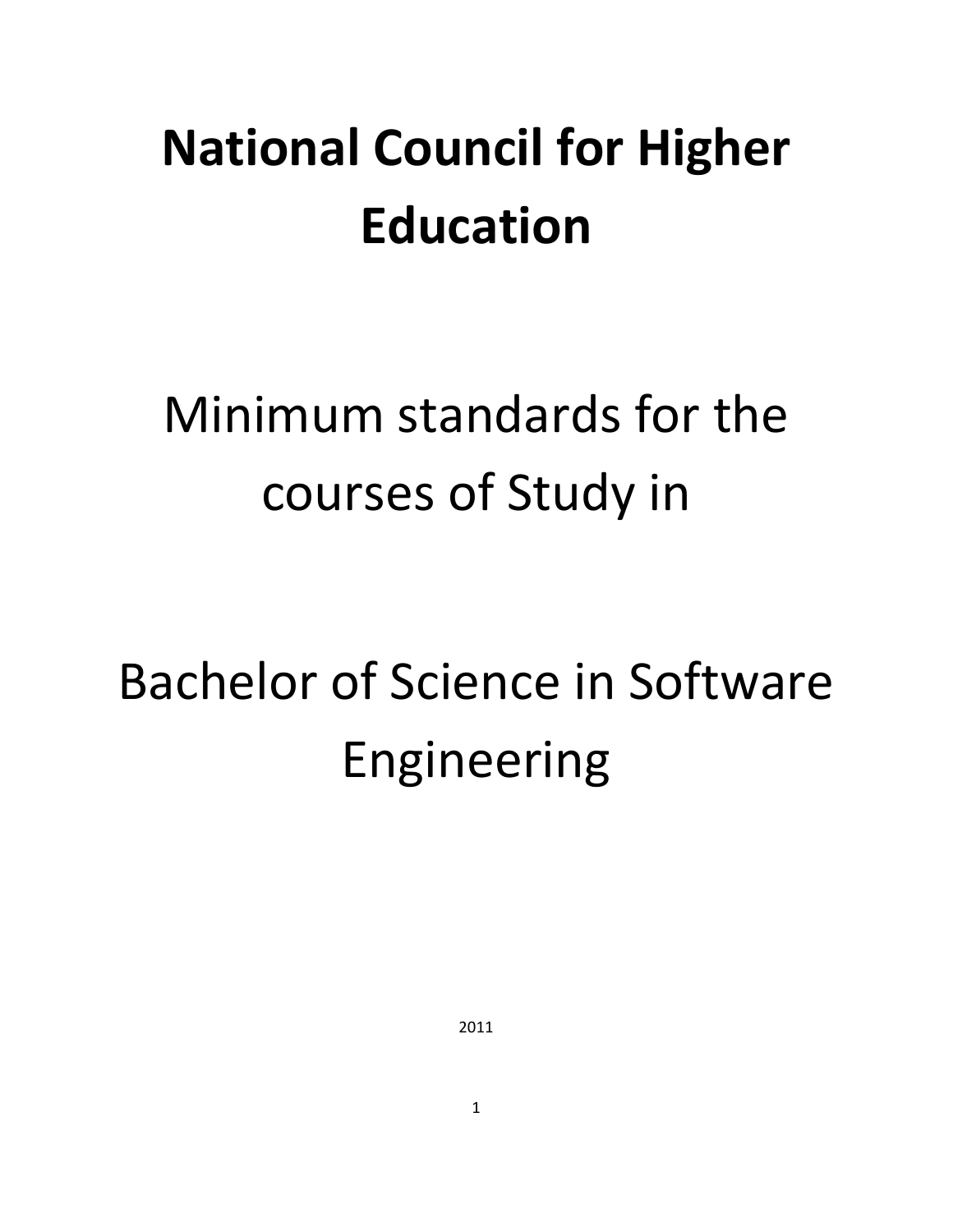| <b>1. INTRODUCTION</b>                                                                                                              | 4  |
|-------------------------------------------------------------------------------------------------------------------------------------|----|
| 2. ANALYSIS OF THE COURSES THAT ARE TAUGHT AT MAKERERE UNIVERSITY IN UGANDA IN<br><b>COMPARISON WITH THE SWEBOK STANDARD THEMES</b> | 6  |
| <b>3. DETAILED MINIMUM STANDARDS</b>                                                                                                | 10 |
| 2. INTRODUCTION TO PROGRAMMING                                                                                                      | 14 |
| <b>3. OPERATING SYSTEMS</b>                                                                                                         | 15 |
| <b>4. INFORMATION SYSTEMS</b>                                                                                                       | 16 |
| <b>5. COMMUNICATION SKILLS</b>                                                                                                      | 17 |
| <b>6. SYSTEMS ANALYSIS AND DESIGN</b>                                                                                               | 18 |
| 7. OBJECT-ORIENTED ANALYSIS AND DESIGN                                                                                              | 19 |
| 8. COMPUTER ARCHITECTURE AND ORGANISATION                                                                                           | 21 |
| <b>9. PRINCIPLES OF SOFTWARE DEVELOPMENT</b>                                                                                        | 22 |
| <b>10. DATABASE SYSTEMS</b>                                                                                                         | 23 |
| <b>11. DATA STRUCTURES AND ALGORITHMS</b>                                                                                           | 24 |
| <b>14. HUMAN COMPUTER INTERACTION</b>                                                                                               | 28 |
| 16. OBJECT-ORIENTED PROGRAMMING                                                                                                     | 30 |
| <b>17. REQUIREMENTS ENGINEERING</b>                                                                                                 | 32 |
| <b>18.NETWORK APPLICATION DEVELOPMENT</b>                                                                                           | 33 |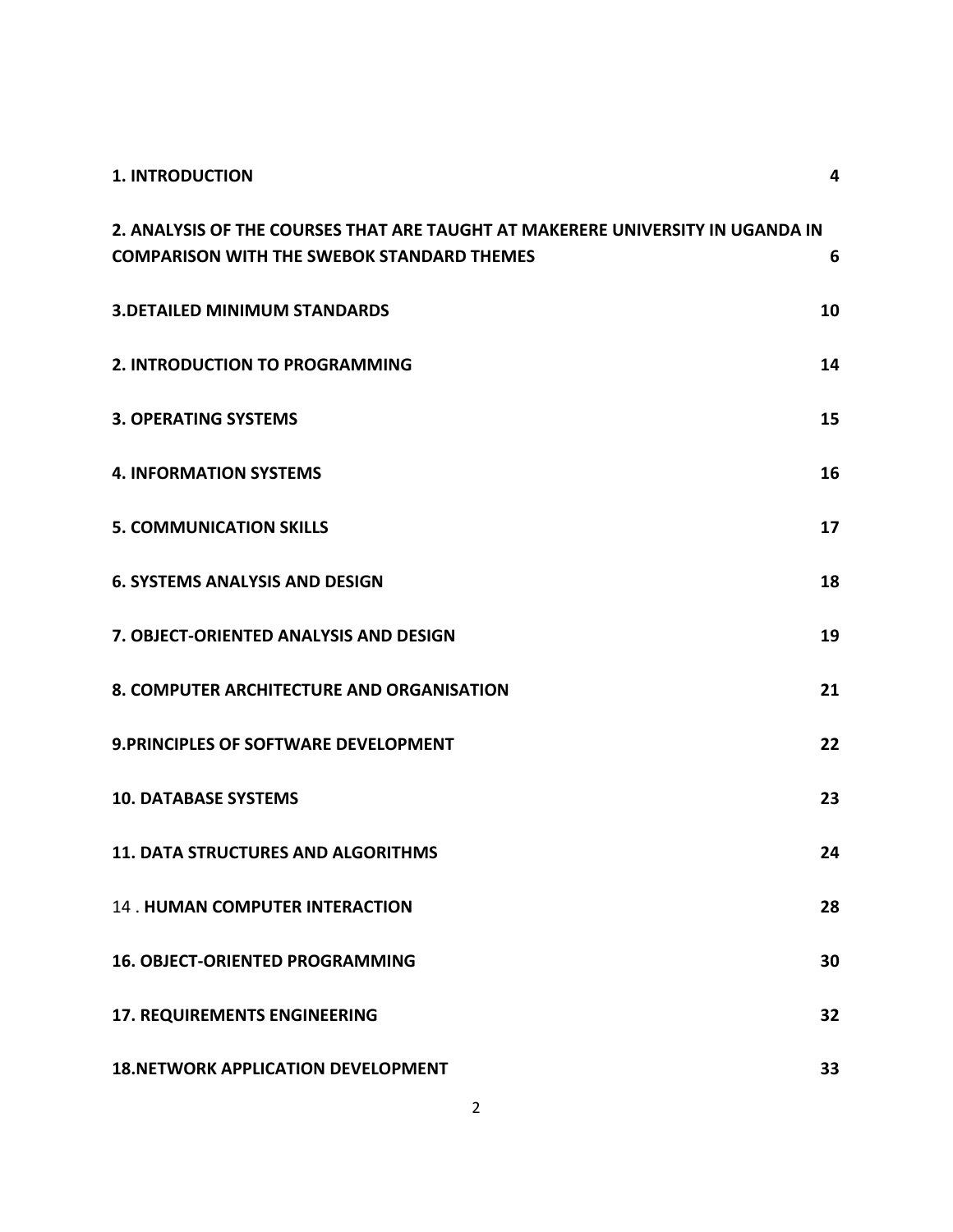|     | <b>19. SOFTWARE ARCHITECTURE</b>              | 34 |
|-----|-----------------------------------------------|----|
|     | <b>20. SOFTWARE METRICS</b>                   | 35 |
|     | <b>21. SYSTEMS PROGRAMMING</b>                | 37 |
|     | <b>22.SOFTWARE RELIABILITY &amp; TESTING</b>  | 38 |
|     | 23. INFORMATION TECHNOLOGY PROJECT MANAGEMENT | 39 |
|     | 25. RESEARCH SKILLS                           | 40 |
|     | <b>25. MOBILE COMPUTING AND APPLICATIONS</b>  | 43 |
|     | 26. SOFTWARE ENGINEERING MINI PROJECT         | 44 |
| 27. | <b>INDUSTRIAL TRAINING</b>                    | 45 |
| 28. | <b>BUSINESS LAW</b>                           | 48 |
| 29. | <b>PROFESSIONAL ISSUES IN COMPUTING</b>       | 49 |
| 30. | <b>SOFTWARE DESIGN PATTERNS</b>               | 50 |
| 31. | <b>INTERNET PROGRAMMING</b>                   | 52 |
|     | <b>32. COMPUTER GRAPHICS</b>                  | 53 |
|     | <b>33. SOFTWARE EVOLUTION</b>                 | 54 |
|     | 34. ENTREPRENEURSHIP AND BUSINESS             | 56 |
| 35. | <b>INFORMATION SECURITY</b>                   | 58 |
| 36. | <b>FINAL YEAR PROJECT</b>                     | 59 |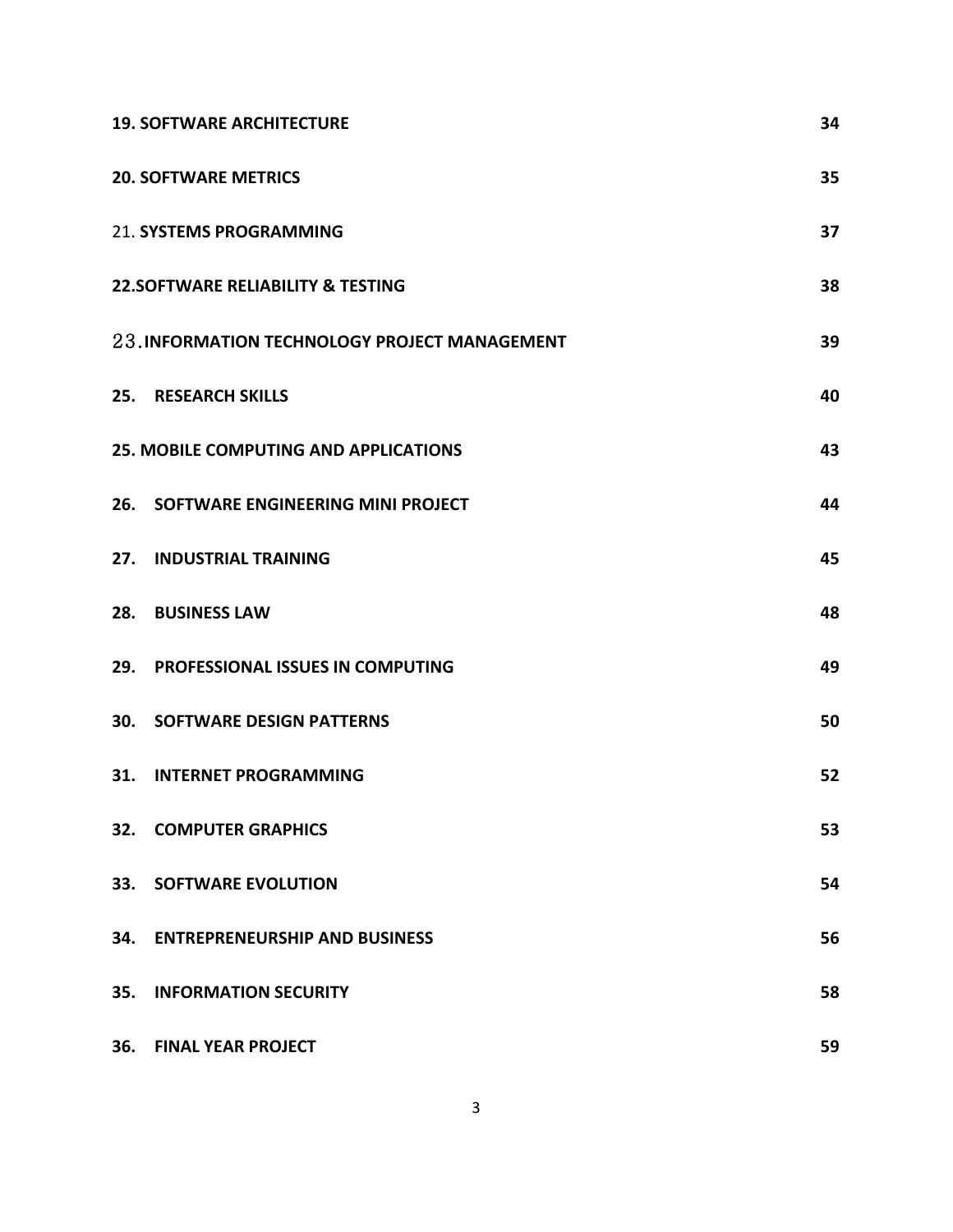# **1.** Introduction

According to the computing curricula guidelines developed by the ACM and IEEE-CS [1] (professional association of computing specialists), the Software Engineering discipline is the systematic development and application of techniques which lead to the creation of correct and reliable computer software. By graduation the students of Software Engineering must therefore:

- 1. Be well-educated in the fundamental concepts of software engineering so that they able to continue their professional development throughout their careers.
- Have an appreciation of software engineering theory with consideration of its application in the software engineering practice.
- Possess an understanding of fundamental mathematics and engineering science consistent with the problem solving abilities of a degreed professional in the software engineering field
- Be proficient in developing software in a variety of languages, platforms and applications using a methodical"approach
- Be able to participate in the multi-disciplinary process of design and qualification of a prototype
- Have sufficient knowledge of the Software engineering profession that supports informed and timely career decisions
- $\bullet$  Be innovative and are capable of creating jobs

Secondly Software Engineers must exhibit strong ethical principles and have good interpersonal communication and team skills. Students should therefore be able to:

- 1. Critically evaluate and possibly act on current ethical issues in the IS field
- Understand contemporary global and societal issues and their relationship to professional ethics and engineering solutions
- Appreciate an early knowledge of key computer and study skills that are supportive of lifelong learning
- Collaborate with other professionals as well as perform successfully at the individual level
- Communicate effectively with excellent oral, written, and listening skills.
- Demonstrate persistence, flexibility, curiosity, creativity, risk taking, and a tolerance of these abilities in others.

Currently in Uganda Software Engineering (SE) as a bachelors' programme is offered by only Makerere University. This report analyses the SE themes proposed in the Software Engineering Body of Knowledge (SWEBOK) [2] in comparison with the Makerere University SE curriculum. The result of this analysis is a hybrid document that reflects the minimum standard expectations from a SE graduate from a university in Uganda. The skills and competencies of a software engineering graduate can be outlined in nine core knowledge areas. These are:

- Software Requirements and Design
- Software Construction
- Software Quality Assurance and Testing
- Software Engineering process, tools and methods
- Software Engineering Maintenance and Management
- Mathematics and Systems Foundations of Software Engineering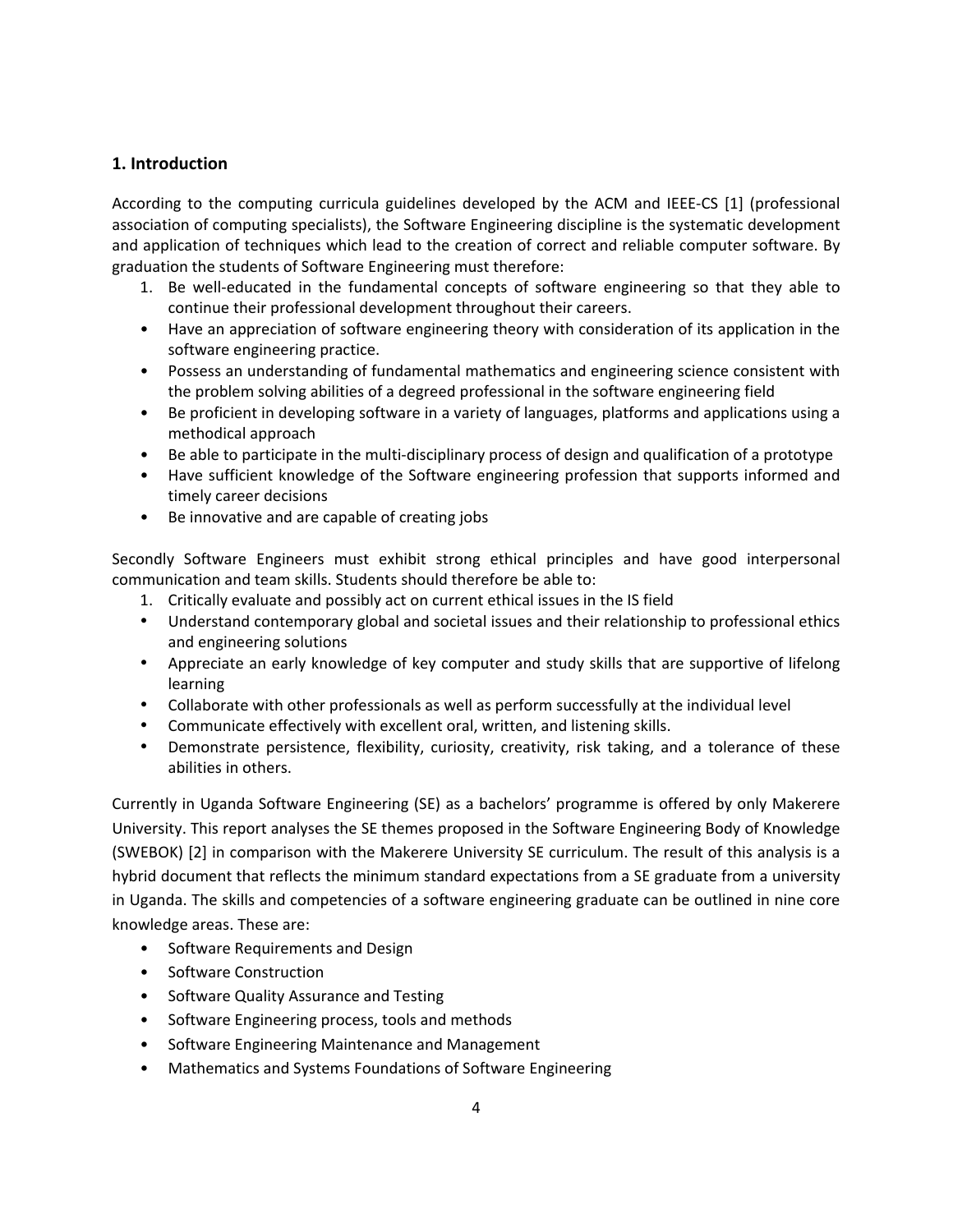- Computing Foundations of Software Engineering
- Professional, Business and Social Skills
- Practical Considerations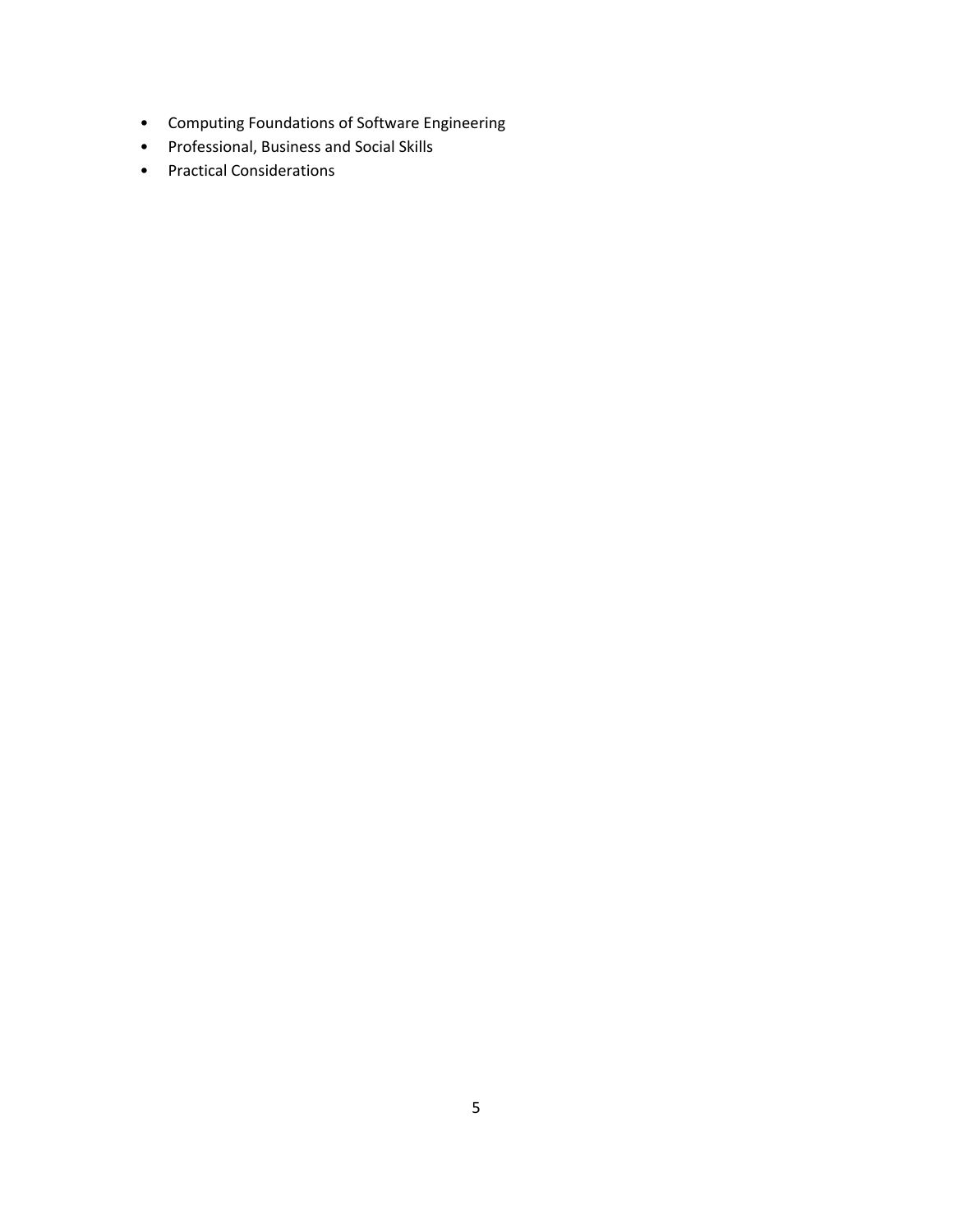# 2. Analysis of the Courses that are taught at Makerere University in Uganda in Comparison **With the Swebok Standard Themes**

This section provides an analysis of the Makerere University SE curriculum in comparison with the SWEBOK theme areas. Each course unit is grouped in one of the nine knowledge areas. Table 1 shows the number of courses that are taught in each of the knowledge areas. The names of the courses can be found in Appendix 1

| <b>Knowledge Area</b>           | <b>SWEBOK</b>   | <b>Makerere</b> |
|---------------------------------|-----------------|-----------------|
|                                 | <b>Standard</b> |                 |
| Software Requirements           | 6               | 6               |
| & Design                        |                 |                 |
|                                 |                 |                 |
| <b>Software Construction</b>    | 3               | 8               |
| Software<br>Quality             | 3               | 2               |
| <b>Assurance and Testing</b>    |                 |                 |
| Software Engineering            | 3               | 5               |
| Process, Tool<br>&              |                 |                 |
| Methods                         |                 |                 |
| Software Engineering            | 3               | $\overline{2}$  |
| and<br>Maintenance              |                 |                 |
| Management                      |                 |                 |
| Mathematical<br>and             | 3               | 14              |
| Systems Foundations of          |                 |                 |
| Software Engineering            |                 |                 |
| Computing Foundations           |                 |                 |
| of Software Engineering         |                 |                 |
| Professional, Business          | 5               | 8               |
| and Social Skills               |                 |                 |
| <b>Practical Considerations</b> | 1               | 4               |

Table 1: Number of courses taught in each knowledge area

From Table 1, it should be noted that in some knowledge areas (e.g. Software Construction, Foundations of Software Engineering and Practical Considerations), a single SWEBOK theme can be too wide to be covered as a single semester course unit. In such cases, more than one course unit is mapped onto a single SWEBOK theme. The total number of course units in the Makerere SE curriculum is 49 which is representative of a four year university engineering programme. In addition each knowledge area is covered with a good emphasis considering the number of courses per knowledge area. From a critical look at the course names (shown as Appendix 1), the following can be seen:

2. A course unit such as Computer literacy is not a relevant foundational course any more considering that its material is covered in the computer studies subject at secondary school and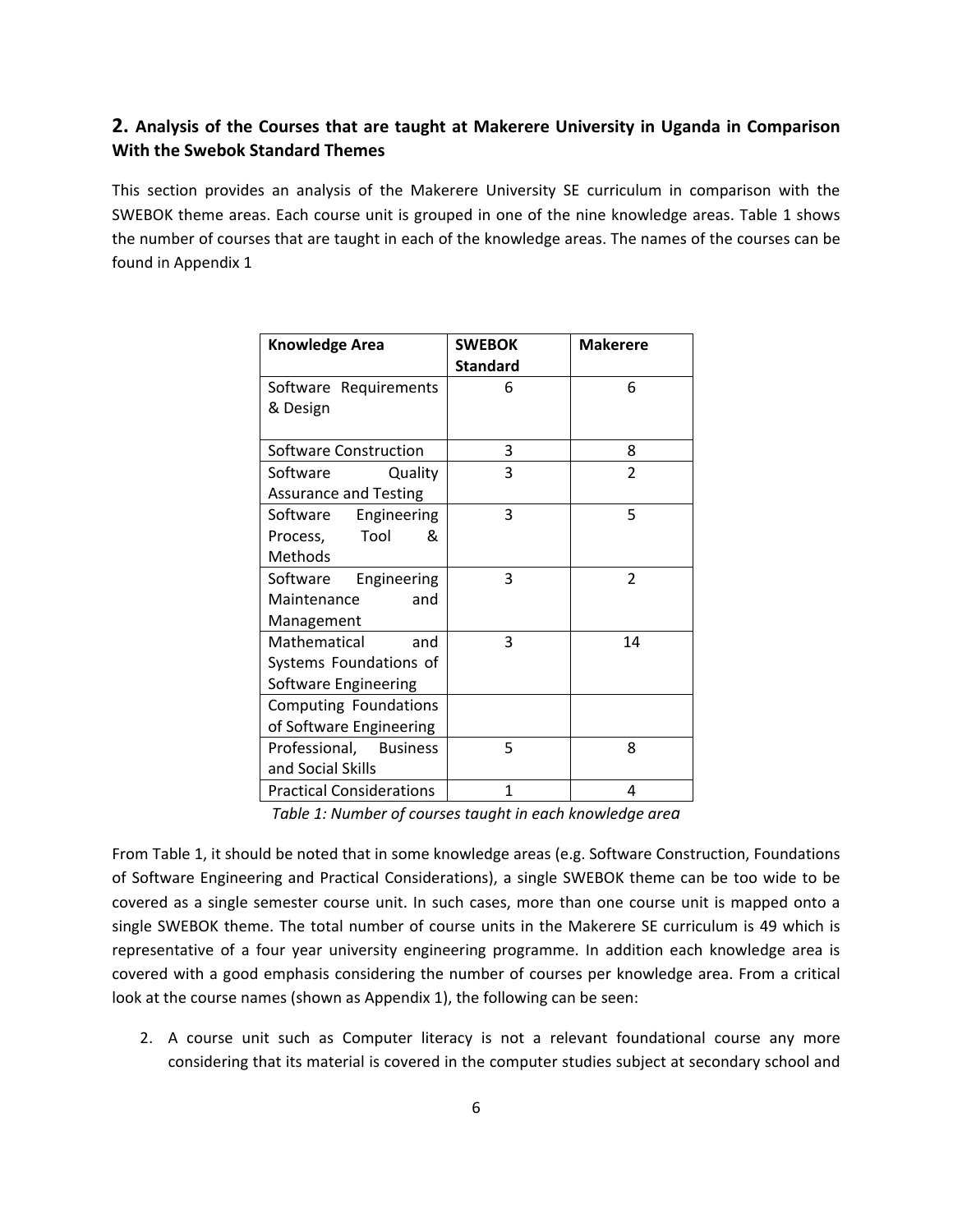also the proliferation of computers in everyday living means that by university the students already have the skills that computer literacy gives.

3. Under the professional, business and social skills there is a single industrial training course unit. Considering that SE is a 4 year programme and the collaborative nature of the SE profession, a second industrial training course unit would be beneficial e.g. one in the second year recess term coupled with the mini software projects and the second one in the third year recess term.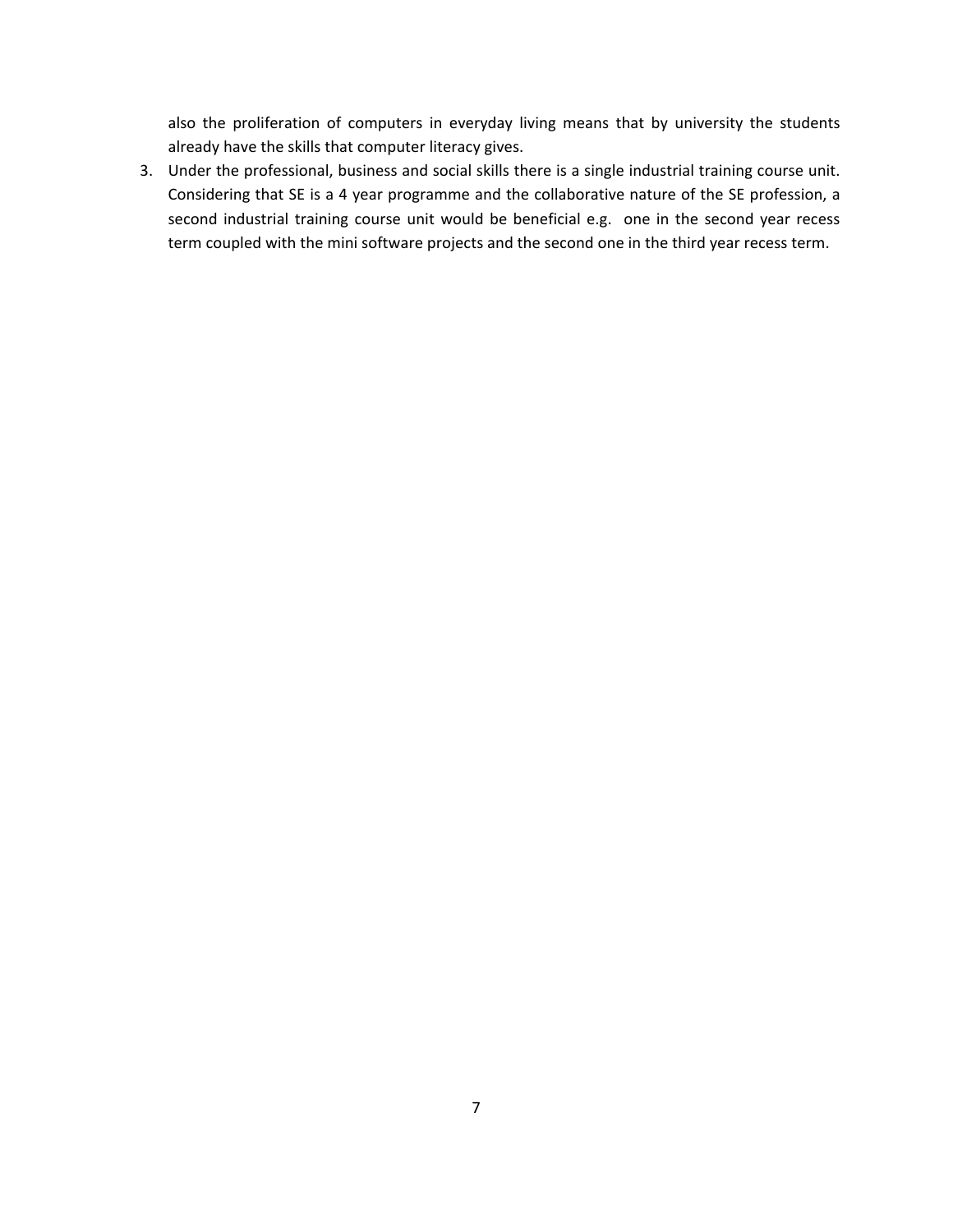# **• The Proposed Minimum Standard**

The data gathered from Makerere University as well as ACM and the SWEBOK has been used to develop the minimum standards that a Software Engineer in Uganda should possess. Table 2 shows the proposed minimum number of courses that should be taught in each of the knowledge areas that were identified. It also proposes the core courses that should be made compulsory. Please note that due to the different nomenclature that is used, the course names that are proposed here should not be taken to be final. The universities are free to choose the actual course names of their choice.

| <b>Knowledge Area</b>                               | Proposed                | <b>Justification</b>                                                                                                                                                                                                                                  | <b>Proposed courses</b>                                                                                                                                                                                                                                                                                                                                                      |
|-----------------------------------------------------|-------------------------|-------------------------------------------------------------------------------------------------------------------------------------------------------------------------------------------------------------------------------------------------------|------------------------------------------------------------------------------------------------------------------------------------------------------------------------------------------------------------------------------------------------------------------------------------------------------------------------------------------------------------------------------|
|                                                     | No. of                  |                                                                                                                                                                                                                                                       |                                                                                                                                                                                                                                                                                                                                                                              |
| Software<br>Requirements &<br>Design                | courses<br>6            | Understanding the Software<br>Requirements<br>Process,<br>Elicitation,<br>Analysis & Specification is a<br>critic<br>starting<br>point<br>to<br>successful software projects.<br>Secondly followed with the<br>proper software design is<br>important | Systems Analysis and<br>1.<br>Design<br>Requirements<br>2.<br>Engineering<br>Software Architecture<br>3.<br>Human<br>Computer<br>4.<br>Interaction<br>oriented<br>Object<br>5.<br>Analysis and Design<br>Software Design<br>6.                                                                                                                                               |
| Software<br>Construction                            | 8                       | A thorough knowledge of the<br>software construction Tools<br>and Techniques as well as<br>construction management is<br>translate<br>necessary<br>to<br>designs into actual software<br>solutions                                                    | Patterns<br>Structured<br>$\bullet$<br>Programming<br>Object-Oriented<br>$\bullet$<br>Programming<br>Network<br>Application<br>$\bullet$<br>Development<br>Embedded<br>Systems<br>$\bullet$<br>Software<br>Real-Time<br>and<br>Embedded<br>Applications<br><b>Systems Programming</b><br>Mobile<br>Computing<br>and Applications<br><b>Internet Programming</b><br>$\bullet$ |
| Software Quality<br>Assurance and<br><b>Testing</b> | $\overline{\mathbf{2}}$ | appreciation<br>of<br>the<br>An<br>Software Quality Assurance<br>Process as well as Software<br>Test metrics & Processes<br>plays a big role in ensuring<br>software quality                                                                          | <b>Software Metrics</b><br>1.<br>2.<br>Software<br>Reliability<br>and Testing                                                                                                                                                                                                                                                                                                |
| Software                                            | 2                       | Its critical to have an idea of                                                                                                                                                                                                                       | Principles of Software<br>1.                                                                                                                                                                                                                                                                                                                                                 |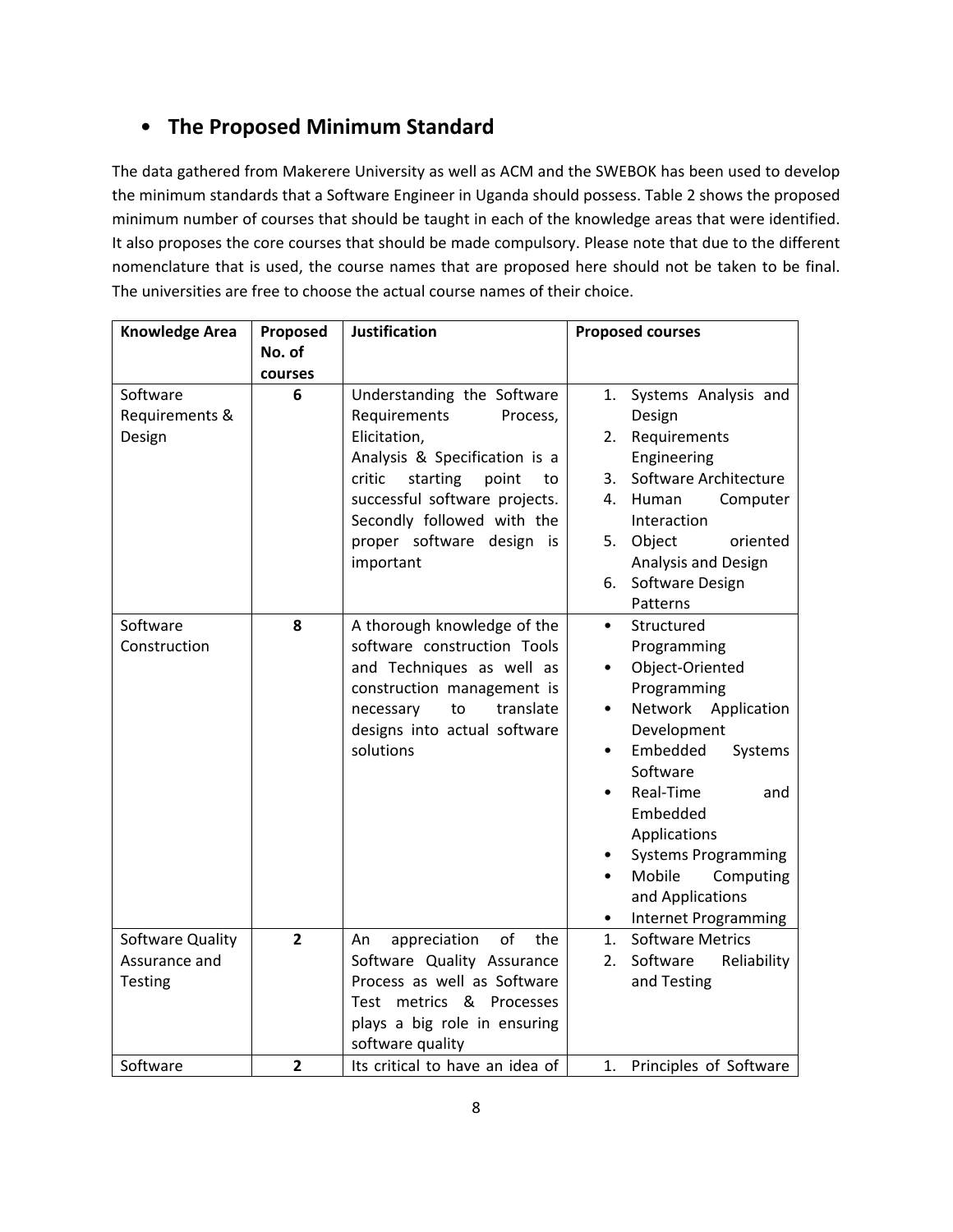| Engineering                  |   | the SE Process, Tools &               |          | Development                  |
|------------------------------|---|---------------------------------------|----------|------------------------------|
| Process, Tools               |   | Methods that are available in         | 2.       | <b>Computer Graphics</b>     |
| and Methods                  |   | building SE solutions                 |          |                              |
| Software                     | 3 | SE Project Planning should be         | 1.       | Software Evolution           |
| Engineering                  |   | understood for purposes of            | 2.<br>IT | Project                      |
| Maintenance &                |   | software<br>managing<br>new           |          | Management<br>and            |
| Management                   |   | project,<br>while<br>the<br><b>SE</b> |          | Development                  |
|                              |   | maintenance process should            | 3.       | <b>Information Security</b>  |
|                              |   | be appreciated in order to            |          |                              |
|                              |   | already<br>keep<br>existing           |          |                              |
|                              |   | software functioning                  |          |                              |
| Mathematical                 | 3 | Provide<br>students<br>with           | 1.       | <b>Discrete Mathematics</b>  |
| and Systems                  |   | Mathematical and Systems              | 2.       | <b>Formal Methods</b>        |
| Foundations of<br>Software   |   | <b>Engineering Foundations</b>        | 3.       | Software<br>Systems          |
| Engineering                  |   |                                       |          | Engineering                  |
| Computing                    | 6 | Provide<br>students<br>with           | i)       | <b>Information Systems</b>   |
| Foundations of               |   | <b>Computing Foundations</b>          | ii)      | Algorithms<br>&<br>Data      |
| Software                     |   |                                       |          | <b>Structures</b>            |
| Engineering                  |   |                                       | iii)     | Database Systems             |
|                              |   |                                       |          | iv) Computer                 |
|                              |   |                                       |          | Architecture<br>and          |
|                              |   |                                       |          | organisation                 |
|                              |   |                                       | v)       | <b>Operating Systems</b>     |
|                              |   |                                       |          | vi) Computer<br>Networks     |
|                              |   |                                       | and      | Data                         |
|                              |   |                                       |          | Communication                |
| Professional,                | 6 | Students must get skills and          | 1.       | Communication                |
| <b>Business &amp; Social</b> |   | knowledge<br>in<br>the                |          | &<br><b>Skills</b><br>Report |
| <b>Skills</b>                |   | professional,<br>business<br>and      |          | writing                      |
|                              |   | social domains in order to            | 2.       | <b>Business Law</b>          |
|                              |   | ably present their solutions.         | 3.       | <b>Research Skills</b>       |
|                              |   | Although each of these fields         | 4.       | Entrepreneurship             |
|                              |   | in broad, nine course units           |          | and business                 |
|                              |   | are sufficient as core.               | 5.       | Internship                   |
|                              |   |                                       | 6.       | Social<br>and                |
|                              |   |                                       |          | professional                 |
|                              |   |                                       |          | issues<br>in.<br>Computing   |
| Practical                    | 2 | To provide the students to            | 1.       | Professional Software        |
| Considerations               |   | the<br>knowledge<br>apply             |          | Engineering<br>Mini          |
|                              |   | obtained in all the other             |          | <b>Practical Project</b>     |
|                              |   | knowledge areas                       | 2.       | Final Year Software          |
|                              |   |                                       |          | Engineering project          |

Table 2: The Proposed core courses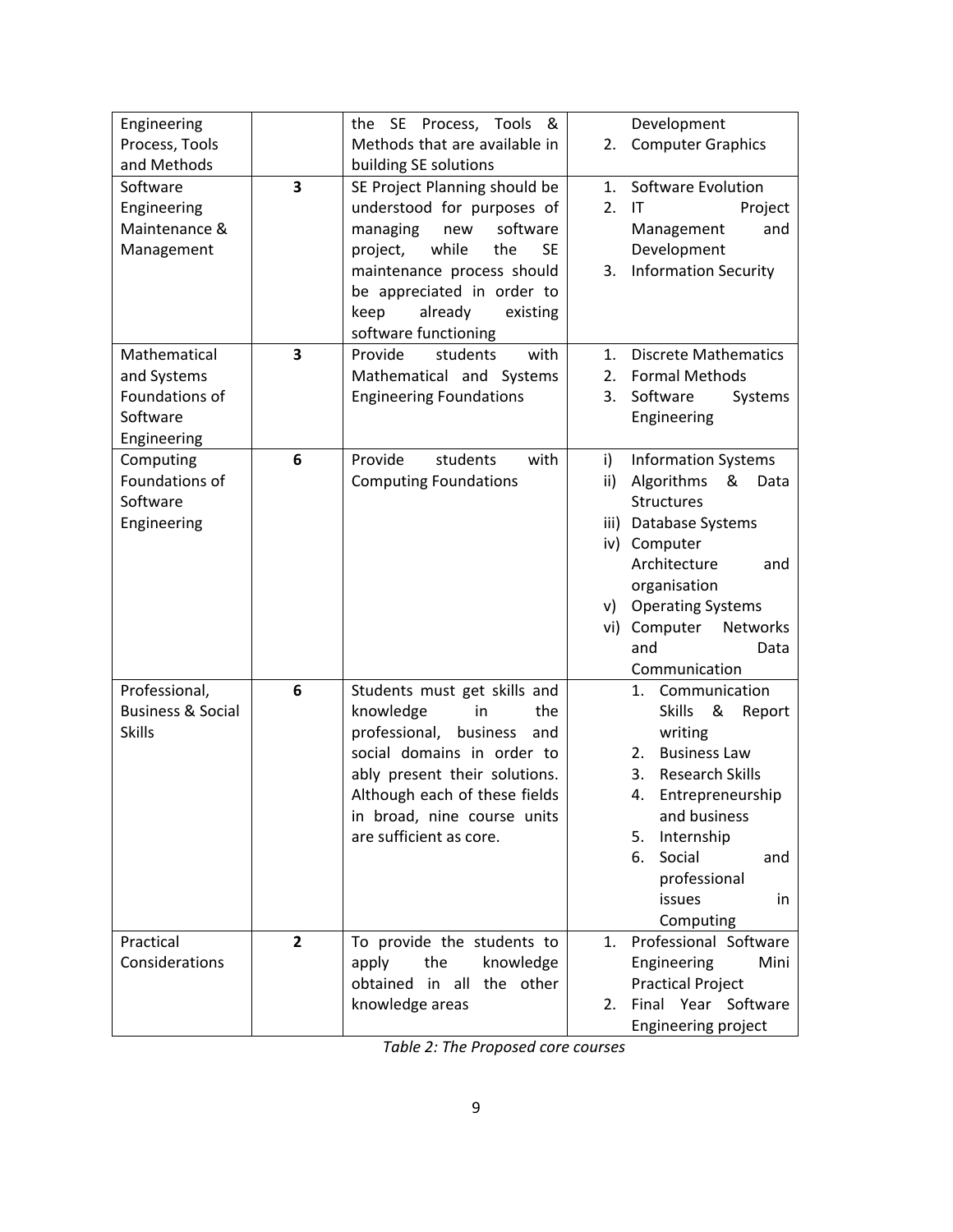# **3.Detailed Minimum Standards**

Thirty Eight (38) courses have been identified as core areas that should be included within the minimum standards for the Software Engineering graduate. Each University is free to include more courses, over and above these ones. They can even give them unique names (not necessarily the proposed names) but the content covered in all these courses must be taught to the students. The details of the courses that form the minimum standards in the nine knowledge areas are found below organised sequentially in the order in which they should be covered during the four year programme.

|       | Year I Semester I           |    |                              |    |           |           |      |  |  |  |
|-------|-----------------------------|----|------------------------------|----|-----------|-----------|------|--|--|--|
|       | Name                        | LH | <b>PH</b>                    | тн | <b>CH</b> | <b>CU</b> | Type |  |  |  |
|       | <b>Discrete Mathematics</b> | 30 | $\qquad \qquad \blacksquare$ | 30 | 45        | 3         | Core |  |  |  |
|       | Introduction to Programming | 40 | 40                           |    | 60        | 4         | Core |  |  |  |
|       | <b>Operating Systems</b>    | 45 | $\overline{\phantom{0}}$     |    | 45        | 3         | Core |  |  |  |
|       | <b>Information Systems</b>  | 45 |                              |    | 45        | 3         | Core |  |  |  |
|       | <b>Communication Skills</b> | 30 |                              | 30 | 45        | 3         | Must |  |  |  |
|       |                             |    |                              |    |           |           | know |  |  |  |
| Total |                             |    |                              |    |           |           |      |  |  |  |

|       | Year I Semester II           |    |                          |                          |           |                |             |  |  |  |  |
|-------|------------------------------|----|--------------------------|--------------------------|-----------|----------------|-------------|--|--|--|--|
|       | Name                         | LH | PH                       | <b>TH</b>                | <b>CH</b> | CU             | <b>Type</b> |  |  |  |  |
|       | Systems Analysis and design  | 30 | $\overline{\phantom{0}}$ | 30                       | 45        | 3              | Core        |  |  |  |  |
|       | Object oriented Analysis and | 25 | $\overline{\phantom{a}}$ | 40                       | 45        | 3              | Core        |  |  |  |  |
|       | Design                       |    |                          |                          |           |                |             |  |  |  |  |
|       | Computer Architecture and    | 30 | $\overline{\phantom{0}}$ | 30                       | 45        | 3              | Core        |  |  |  |  |
|       | Organization                 |    |                          |                          |           |                |             |  |  |  |  |
|       | Principles of Software       | 45 |                          |                          | 45        | 3              | Core        |  |  |  |  |
|       | development                  |    |                          |                          |           |                |             |  |  |  |  |
|       | Database Systems             | 45 | 30                       | $\overline{\phantom{0}}$ | 60        | $\overline{4}$ | Core        |  |  |  |  |
| Total |                              |    |                          |                          |           |                |             |  |  |  |  |

| Year II Semester I |                                   |    |    |    |    |    |      |  |  |
|--------------------|-----------------------------------|----|----|----|----|----|------|--|--|
|                    | Name                              | LH | PH | TН | CН | CU | Type |  |  |
|                    | Data Structures and               |    |    |    |    |    |      |  |  |
|                    | Algorithms                        |    |    |    |    |    |      |  |  |
|                    | <b>Computer Networks and Data</b> | 40 | 40 |    | 60 | 4  | Core |  |  |
|                    | Communications                    |    |    |    |    |    |      |  |  |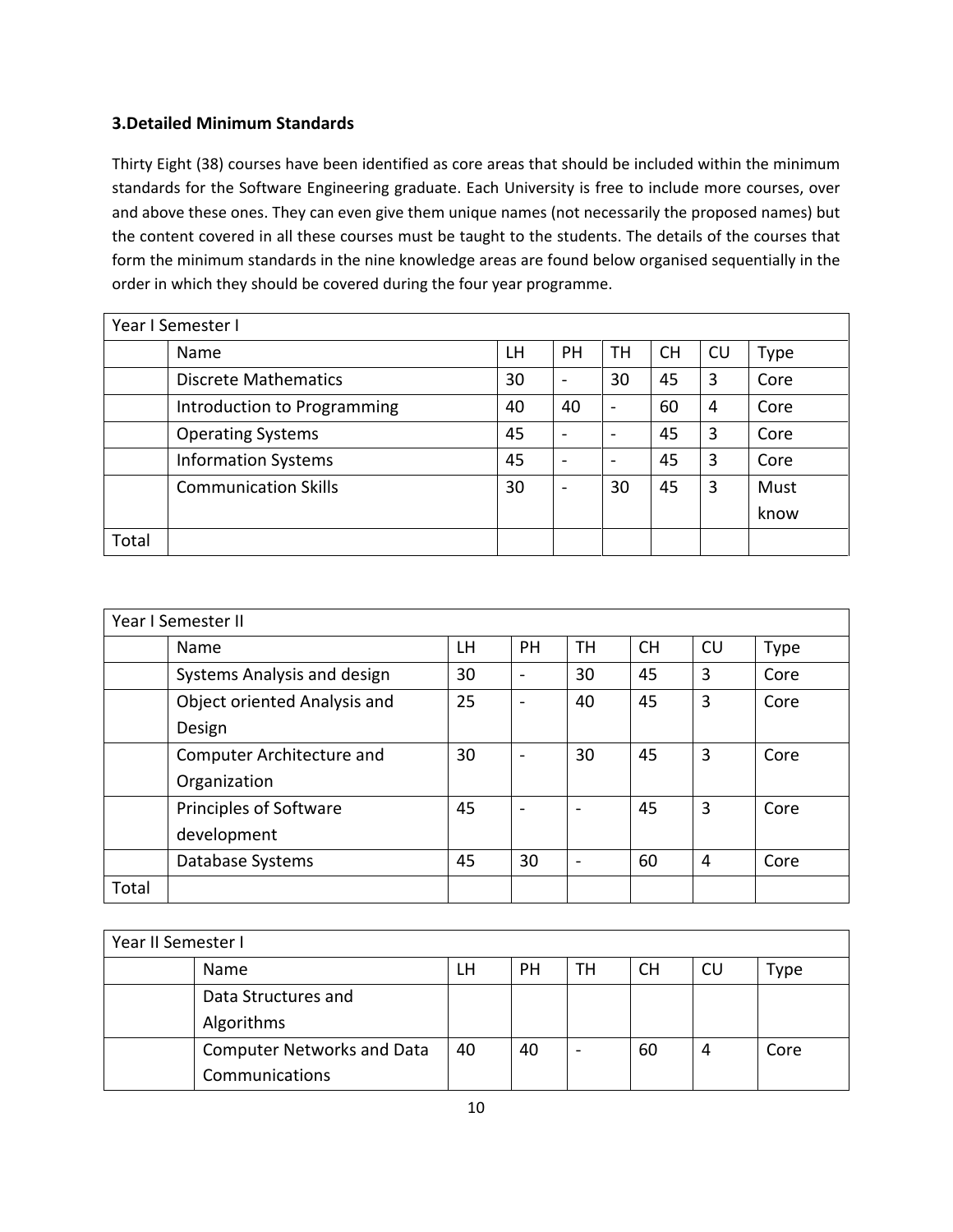|       | Formal methods               | 35 | 20 | 45 | Core |
|-------|------------------------------|----|----|----|------|
|       | Human Computer Interaction   | 30 | 30 | 45 | Core |
|       | Software Systems Engineering | 30 | 30 | 45 | Core |
| Total |                              |    |    |    |      |

| Year II Semester II |                                    |    |                          |                          |           |           |      |  |  |  |
|---------------------|------------------------------------|----|--------------------------|--------------------------|-----------|-----------|------|--|--|--|
|                     | Name                               | LH | <b>PH</b>                | TH                       | <b>CH</b> | <b>CU</b> | Type |  |  |  |
|                     | <b>Object oriented Programming</b> | 28 | 44                       | $\overline{\phantom{0}}$ | 60        | 4         | Core |  |  |  |
|                     | Requirements engineering           | 45 | $\overline{\phantom{0}}$ | $\overline{\phantom{0}}$ | 45        | 3         | Core |  |  |  |
|                     | <b>Network Application</b>         | 30 | 30                       | $\overline{\phantom{0}}$ | 45        | 3         | Core |  |  |  |
|                     | Development                        |    |                          |                          |           |           |      |  |  |  |
|                     | Software Architecture              | 45 | $\overline{\phantom{0}}$ | $\overline{\phantom{0}}$ | 45        | 3         | Core |  |  |  |
|                     | <b>Software Metrics</b>            | 30 | -                        | 30                       | 45        | 3         | Core |  |  |  |
| Total               |                                    |    |                          |                          |           |           |      |  |  |  |

| Year III Semester I |                                  |           |           |                              |           |    |      |  |  |
|---------------------|----------------------------------|-----------|-----------|------------------------------|-----------|----|------|--|--|
|                     | Name                             | <b>LH</b> | <b>PH</b> | TН                           | <b>CH</b> | CU | Type |  |  |
|                     | <b>Systems Programming</b>       | 45        | 30        | $\qquad \qquad \blacksquare$ | 60        | 4  | Core |  |  |
|                     | Software reliability and testing | 42        | 36        | $\overline{\phantom{m}}$     | 60        | 4  | Core |  |  |
|                     | IT project management and        | 40        | 10        | $\overline{\phantom{a}}$     | 45        | 3  | Core |  |  |
|                     | Development                      |           |           |                              |           |    |      |  |  |
|                     | <b>Research Skills</b>           | 30        |           | 30                           | 45        | 3  | Core |  |  |
| Total               |                                  |           |           |                              |           |    |      |  |  |

| Year III Semester II |                             |    |           |                          |           |    |      |  |  |  |
|----------------------|-----------------------------|----|-----------|--------------------------|-----------|----|------|--|--|--|
|                      | Name                        | LH | <b>PH</b> | TН                       | <b>CH</b> | CU | Type |  |  |  |
|                      | Embedded systems software   | 45 | 30        | $\overline{\phantom{0}}$ | 60        | 4  | Core |  |  |  |
|                      | Mobile computing and        | 45 | 30        |                          | 60        | 4  | Core |  |  |  |
|                      | Applications                |    |           |                          |           |    |      |  |  |  |
|                      | Professional SE Min Project |    | 120       | $\overline{\phantom{a}}$ | 60        | 4  | Core |  |  |  |
|                      | <b>Industrial Training</b>  |    | 120       | $\overline{\phantom{0}}$ | 60        | 4  | Core |  |  |  |
| Total                |                             |    |           |                          |           |    |      |  |  |  |

| Year IV Semester I |                        |    |    |                          |    |    |            |
|--------------------|------------------------|----|----|--------------------------|----|----|------------|
|                    | Name                   | LН | PH | TH                       | СH | CU | $\tau$ ype |
|                    | Real time and embedded | 45 | 30 | $\overline{\phantom{0}}$ | 60 |    | Core       |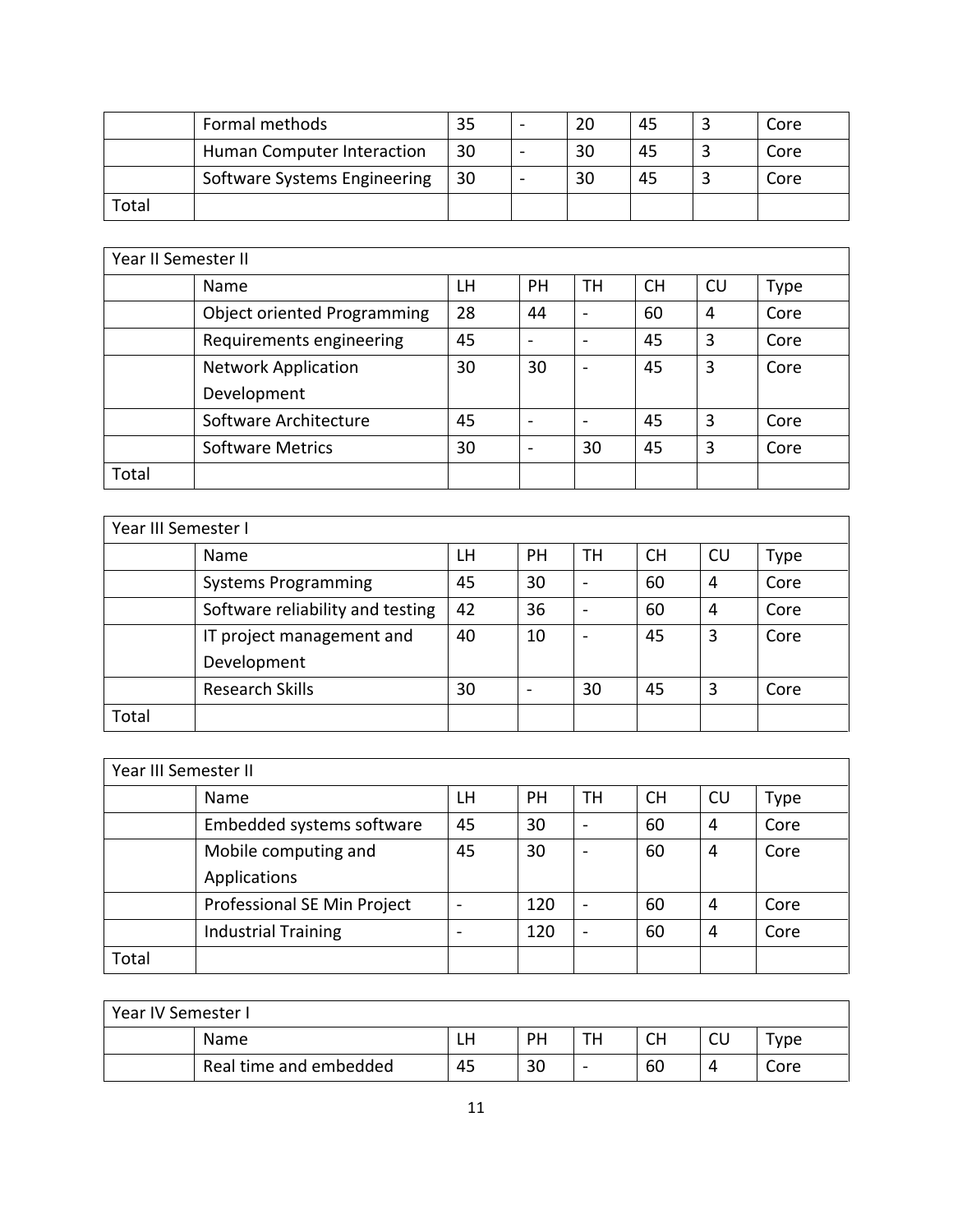|       | applications             |    |                          |                          |    |   |      |
|-------|--------------------------|----|--------------------------|--------------------------|----|---|------|
|       | <b>Business Law</b>      | 40 | $\overline{\phantom{a}}$ | 40                       | 60 | 4 | Core |
|       | Professional Issues in   | 35 | $\overline{\phantom{a}}$ | 20                       | 45 | 3 | Core |
|       | Computing                |    |                          |                          |    |   |      |
|       | Software Design Patterns | 30 | 30                       | $\overline{\phantom{0}}$ | 45 | 3 | Must |
|       |                          |    |                          |                          |    |   | Know |
|       | Internet Programming     | 25 | 40                       | $\overline{\phantom{0}}$ | 45 | 3 | Must |
|       |                          |    |                          |                          |    |   | Know |
| Total |                          |    |                          |                          |    |   |      |

| Year IV Semester II |                                      |    |           |                          |           |    |      |
|---------------------|--------------------------------------|----|-----------|--------------------------|-----------|----|------|
|                     | Name                                 | LH | <b>PH</b> | TH                       | <b>CH</b> | CU | Type |
|                     | <b>Computer Graphics</b>             | 25 | 40        | $\overline{\phantom{0}}$ | 45        | 3  | Core |
|                     | Software evolution                   | 39 |           | 12                       | 45        | 3  | Core |
|                     | <b>Entrepreneurship and Business</b> | 39 |           | 12                       | 45        | 3  | Core |
|                     | <b>Information Security</b>          | 35 | 20        | $\overline{\phantom{0}}$ | 45        | 3  | Core |
|                     | <b>Final Year Project</b>            |    | 120       | $\overline{\phantom{0}}$ | 60        | 4  | Core |
| Total               |                                      |    |           |                          |           |    |      |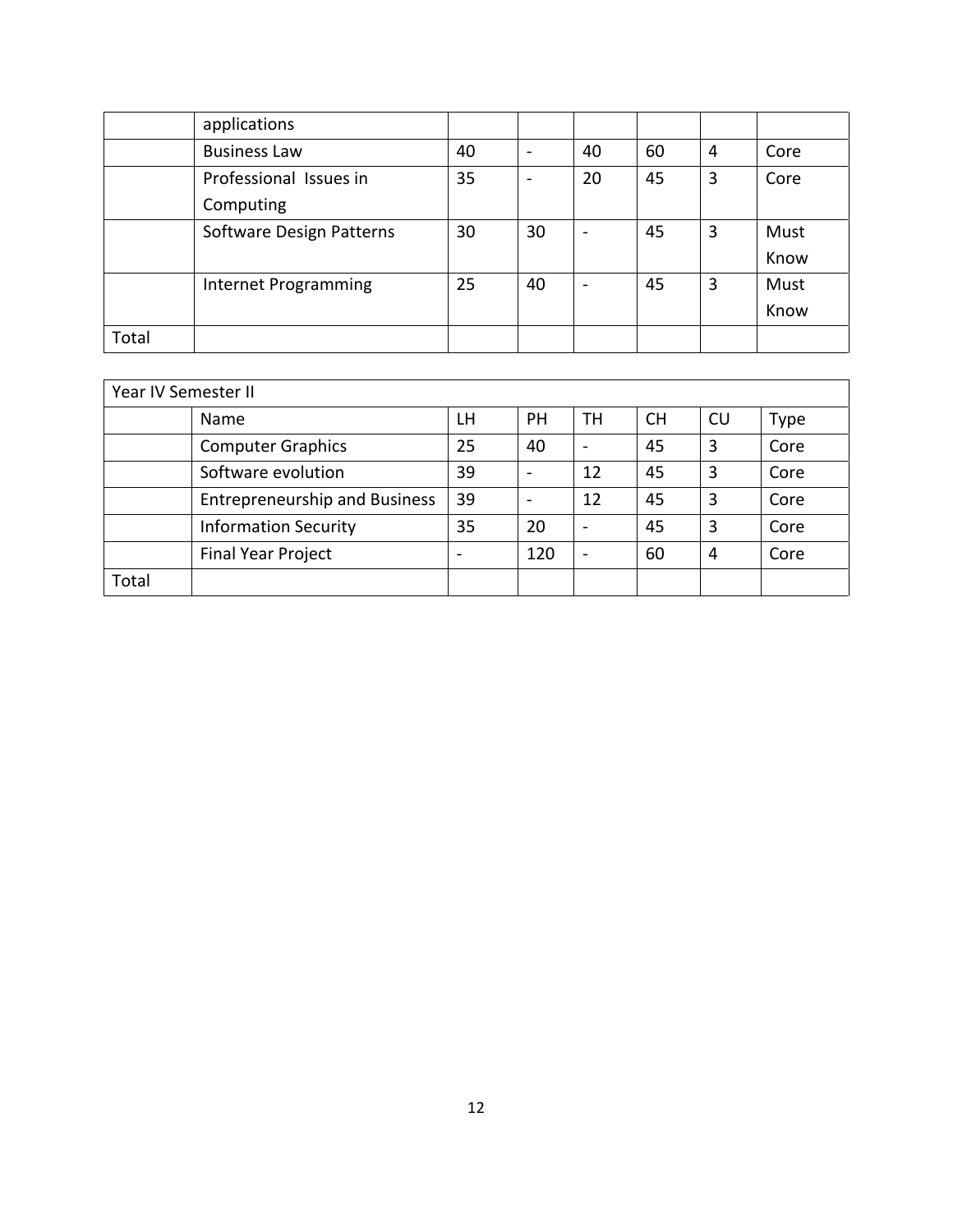# **1. Discrete Mathematics**

| <b>DISCRETE MATHEMATICS</b> |
|-----------------------------|
| Level 1 Semester 1          |
| 3CU                         |
| <b>45 Hours</b>             |
|                             |

# **Brief Course Description**

This course introduces the foundations of discrete mathematics as they apply to computer science. It focuses on providing a solid theoretical foundation for further work. Topics covered include functions, relations, sets, simple proof techniques, Boolean algebra, propositional logic, digital logic, elementary number theory, and the fundamentals of counting.

#### **Course Objectives**

The course aims to provide students with:

- i) Knowledge about operations associated with sets, functions, and relations with examples
- ii) Understanding of the basic counting principles, including uses of diagonalization and the pigeonhole principle
- iii) Understanding of which proof is best for a given problem and the basic structure of each proof technique giving examples
- iv) The ability to compute permutations and combinations of a set, and interpret the meaning in context of particular applications
- v) The knowledge require to Analyze a problem to create relevant recurrence equations or to identify important counting questions
- vi) An appreciation of the effect of AND, OR, NOT and EOR operations on binary data.

## **Learning Outcomes**

Upon successful completion of the course, students shall be able to:

- i) Explain the basic concepts of discrete structures and appreciate their importance as they apply to computing
- ii) Manipulate formulae involving sets, integers, reals and functions of such quantities
- iii) Solve simple problems involving sets, functions, graphs and trees
- iv) Construct sound logical arguments, including use of induction
- v) Appreciate the way that discrete mathematics can assist problem solving

# **Course Outline**

| $\bullet$ | Introduction to Logic and Proofs    | 3 hours  |
|-----------|-------------------------------------|----------|
| $\bullet$ | <b>Fundamental Structures</b>       | 4 hours  |
| $\bullet$ | Boolean Algebra                     | 6 hours  |
| $\bullet$ | <b>Basic Logic</b>                  | 3 hours  |
| $\bullet$ | Digital Logic                       | 6 hours  |
| $\bullet$ | <b>Elementary Number Theory</b>     | 4 hours  |
| $\bullet$ | <b>Basics of Counting</b>           | 4 hours  |
| $\bullet$ | Case study and Tutorials (30 hours) | 15 hours |
|           |                                     |          |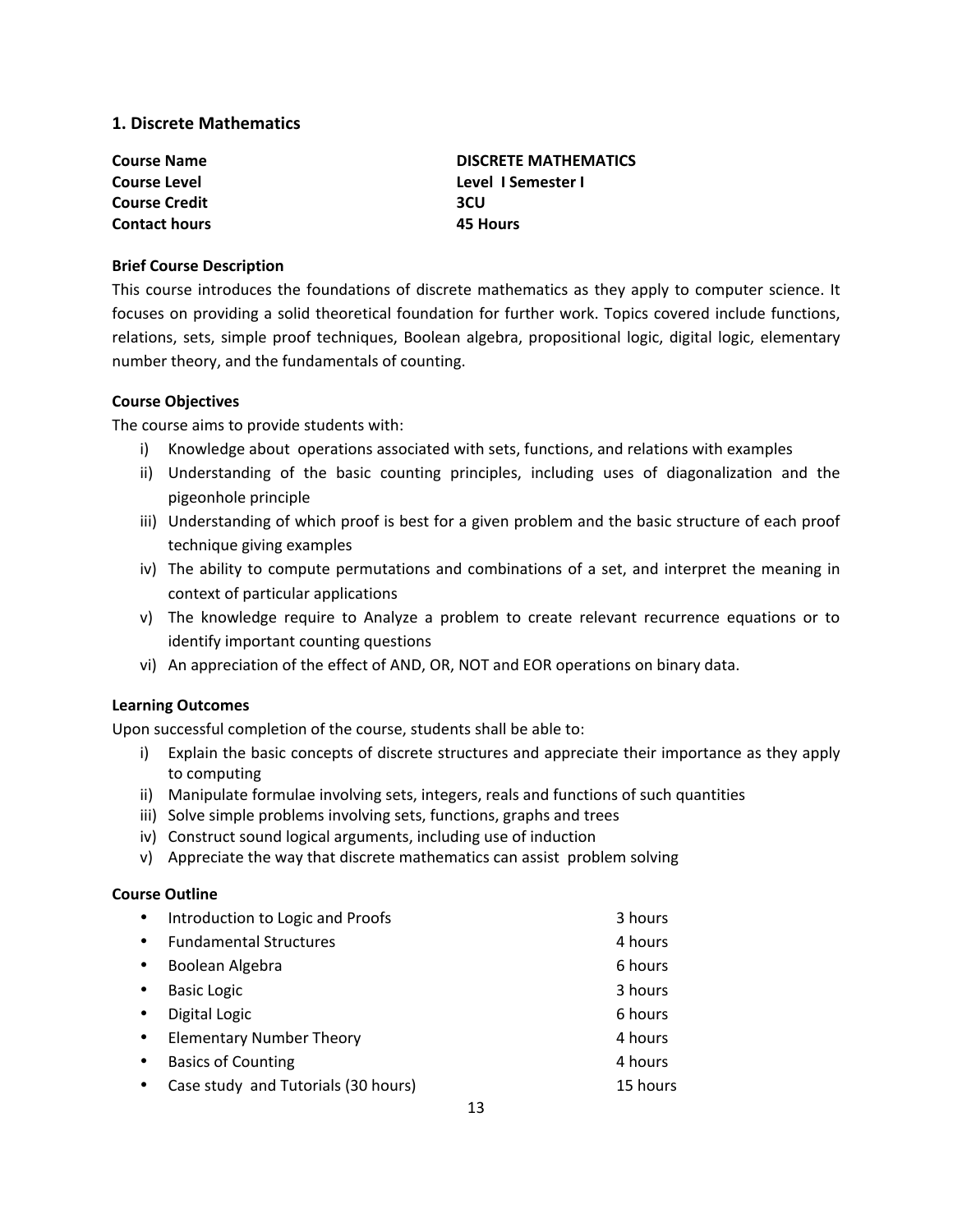Lectures, Tutorials and Group work

## **Course Assessment**

- Tests" 20%
- Assignments" 20%
- Examination 60%

# **2. Introduction to Programming**

| <b>Course Name</b>   | <b>INTRODUCTION TO PROGRAMMING</b> |
|----------------------|------------------------------------|
| <b>Course Level</b>  | Level I Semester I                 |
| <b>Course Credit</b> | 4CU                                |
| <b>Contact hours</b> | <b>60 Hours</b>                    |

# **Brief Course description**

The course provides a strong base in the principles and practice of structured programming. A high level programming language such as C is used to explain the principles of programming and provide students with hands on practical skills. Areas covered include program structure, data structures, syntactical and semantic correctness, planning and segmentation in programming as well as working with data files.

# **Course Objectives**

The course aims to provide students with:

- Knowledge about the various programming languages
- Knowledge in basic programming concepts
- Comprehensive knowledge about structured programming
- Knowledge in planning and organization of programming projects
- Techniques of evaluating syntactic and semantic correctness of a computer program
- Strong practical foundation in programming

# **Learning Outcomes**

Upon Completion of the course, the students shall be able to:

- i) Explain the key differences between the various programming languages
- ii) Demonstrate understanding about the basic programming concepts
- iii) Build software using a functional programming language such as C
- iv) Plan and organize a programming project
- v) Evaluate a computer program for syntactic and semantic correctness

## **Course Outline**

This course covers the following topics:

| i) Introduction to programming languages | 4 hours |
|------------------------------------------|---------|
| ii) Program structure                    | 2 hours |
| iii) Variables and Operators             | 2 hours |
| iv) Conditional statements               | 5 hours |
| v) Looping statements                    | 5 hours |
|                                          |         |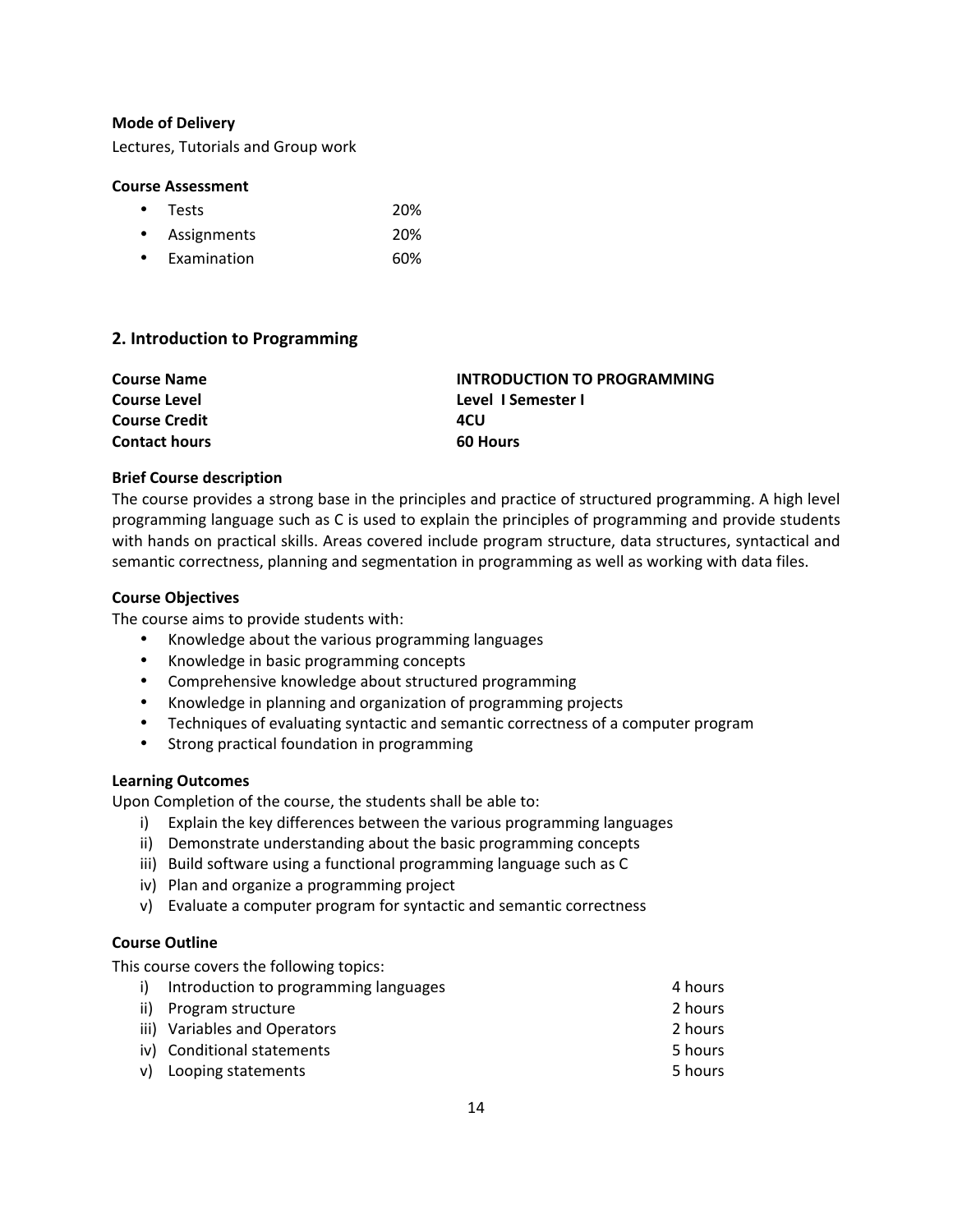| vi) Arrays and strings                                 | 5 hours  |
|--------------------------------------------------------|----------|
| vii) Functions                                         | 3 hours  |
| viii) Advanced data types                              | 3 hours  |
| ix) Pointers                                           | 3 hours  |
| Dynamic memory allocation and dynamic structures<br>X) | 3 hours  |
| xi) Working with files                                 | 3 hours  |
| xii) GUI                                               | 2 hours  |
| xiii) Practical sessions (40 hours)                    | 20 hours |

Lectures and Practicals

## **Course Assessment**

| • Tests       |     | 20% |
|---------------|-----|-----|
| • Practicals  | 20% |     |
| • Examination |     | 60% |

# **3. Operating Systems**

| <b>Course Name</b>   | <b>OPERATING SYSTEMS</b> |
|----------------------|--------------------------|
| <b>Course Level</b>  | Level I Semester I       |
| <b>Course Credit</b> | 4CU                      |
| <b>Contact hours</b> | <b>60 Hours</b>          |

# **Course Description**

This course introduces learners to the services of operating systems. It exposes them to details on how an operating system controls all the processes of a computer system including those of peripheral devices.

# **Course Objectives**

The aims of this course are to:

- Create understanding about the role of operating systems in the management of computer system resources
- Provide in-depth knowledge of operating system processes and principles
- Enable students to understand computer system performance

# **Learning Outcomes**

Upon completion of this course, the student shall be able to:

- i) Demonstrate understanding about the role of an operating system in the management of system resources
- ii) Explain the principles that govern system operations to improve system performance
- iii) Measure the performance of computer systems

# **Course Outline**

• Operating System concepts **3hours 3hours**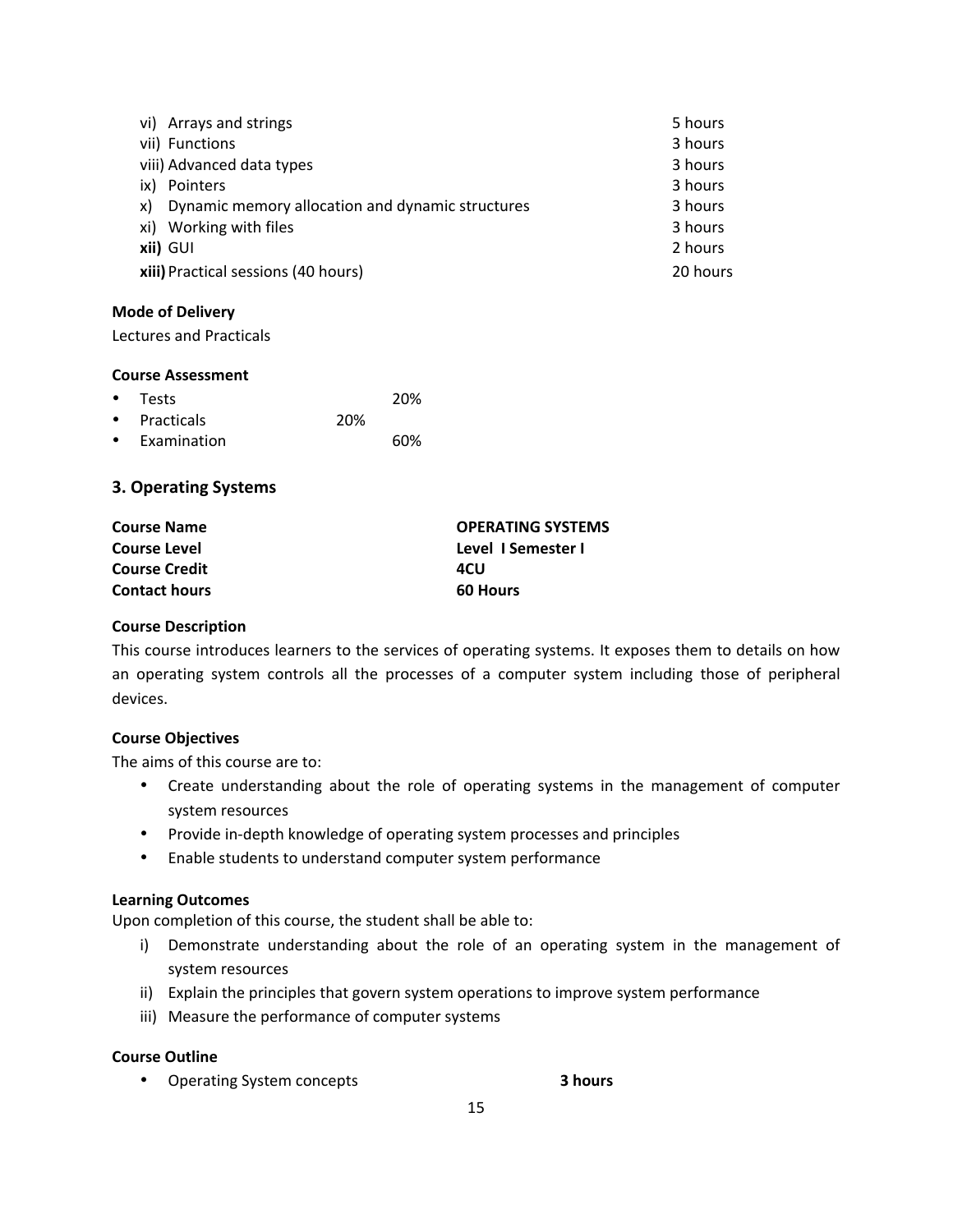| $\bullet$ | Structure of an operating system | 6 hours |
|-----------|----------------------------------|---------|
|           | System processes                 | 9 hours |
| $\bullet$ | <b>Threads</b>                   | 6 hours |
| $\bullet$ | <b>Deadlocks</b>                 | 6 hours |
|           | Memory management                | 9 hours |
|           | Device management                | 6 hours |

Lectures and Tutorials

#### **Course Assessment**

| i) Tests               | 20% |     |
|------------------------|-----|-----|
| ii) Assignments        | 20% |     |
| iii) Final examination |     | 60% |

# **4. Information Systems**

| <b>INFORMATION SYSTEMS</b> |
|----------------------------|
| Level 1 Semester 1         |
| 3CU                        |
| 45 Hours                   |
|                            |

## **Brief Course Description**

This course provides students an overview of the value of information systems within an organization. The course also offers students a chance to examine case studies of IS successes and failures and to explore real-world Information management issues.

## **Course Objectives**

The course aims to provide students with:

- i) Understanding of the different types of information systems and the important role they play in a modern organization
- ii) Knowledge on information systems development and Management
- iii) Understanding of the need for information systems security, audit and ethics
- iv) Understanding of how to manage and leverage an information system for an organization

## **Learning Outcomes**

Upon successful completion of the course, a student shall be able to:

- i) Describe the different types of information systems and the important role they play in a modern organization
- ii) Demonstrate knowledge and skills in information systems development and Management
- **iii)** Explain information systems security, audit and ethics
- iv) Explain how to manage and leverage an information system to meet the organization goals

## **Course Outline**

• Information Systems Concepts"  $\blacksquare$  """ """ """ """ "3 hours" 3 hours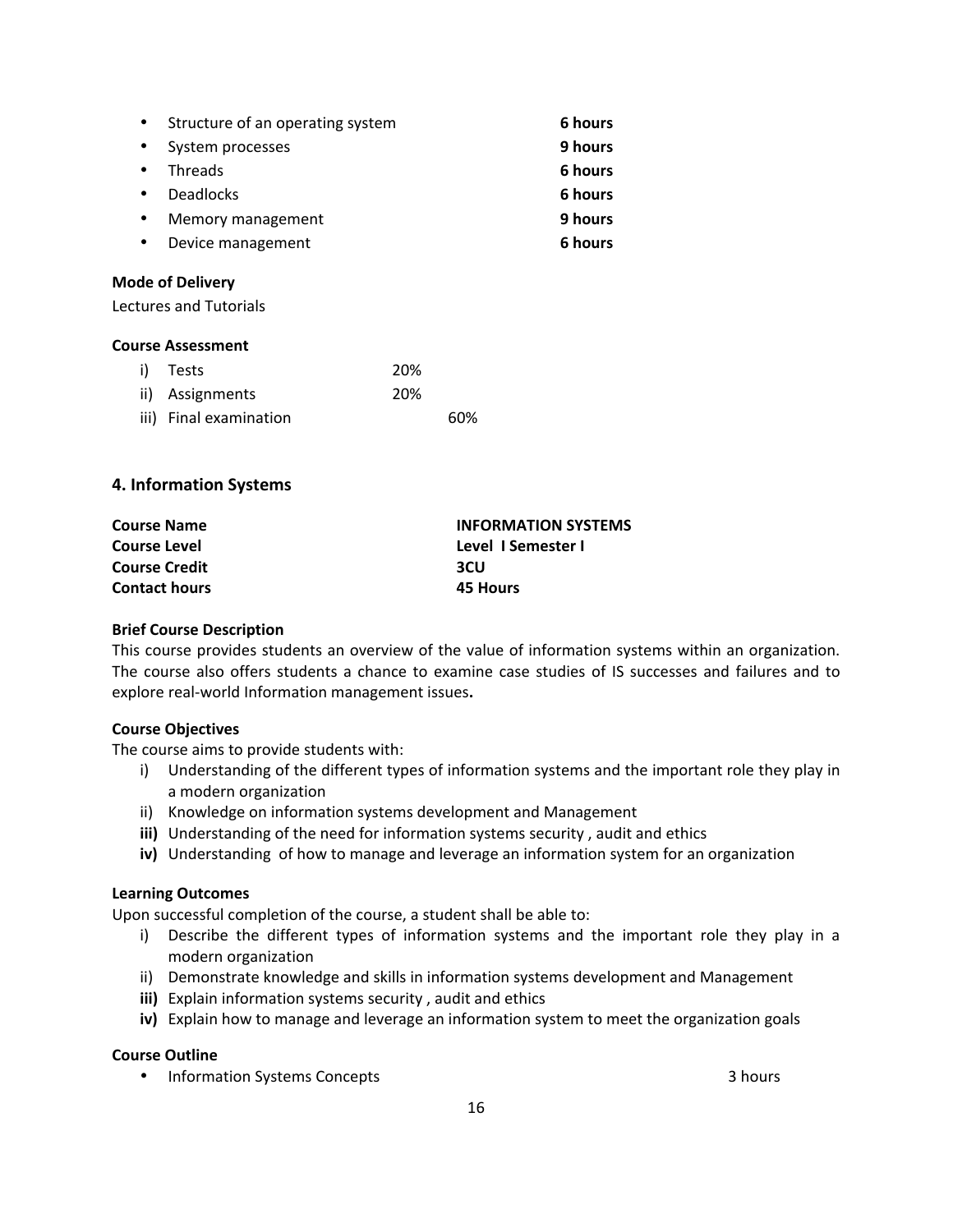|           | • Information systems infrastructure                  | 12 hours |
|-----------|-------------------------------------------------------|----------|
|           | • The different categories of information systems     | 7 hours  |
|           | • Information systems development and management      | 8 hours  |
|           | • The role of Information Systems in an organization; | 3 hours  |
| $\bullet$ | Information systems security                          | 6 hours  |
|           | • Information systems Audit                           | 3 hours  |
| $\bullet$ | Information systems ethics and Crime                  | 3 hours  |

Lectures, Group work

# **Course Assessment**

| ٠         | <b>Tests</b> | 20% |
|-----------|--------------|-----|
| $\bullet$ | Assignments  | 20% |
| ٠         | Examination  | 60% |

# **5. Communication Skills**

| <b>Course Name</b>   | <b>COMMUNICATION SKILLS</b> |
|----------------------|-----------------------------|
| <b>Course Level</b>  | Level 1 Semester 1          |
| <b>Course Credit</b> | 3CU                         |
| <b>Contact hours</b> | 45 Hours                    |

## **Brief Course Description**

This course provides students with skills to effectively communicate with their peers, subordinates and superiors. These skills include verbal, written, and non-verbal gestures. It improves their command of the English language in the areas of reasoning, writing and other expressions.

# **Course Objectives**

The course aims to equip students with skills in:

- Reading, writing and disseminating of information
- Collecting and synthesizing information
- Critical thinking and problem solving
- Utilizing the library and other educational resources

# **Learning Outcomes**

Upon completion of this course, the student shall be able to:

- i) Effectively read, write and disseminate information
- ii) Collect and synthesize information
- iii) Generate solutions using critical thinking and problem solving skills
- iv) Utilize the library and other educational resources

# **Course Outline**

The topics covered are in the broad areas of:

i) Interpersonal skills **6 hours 6 hours**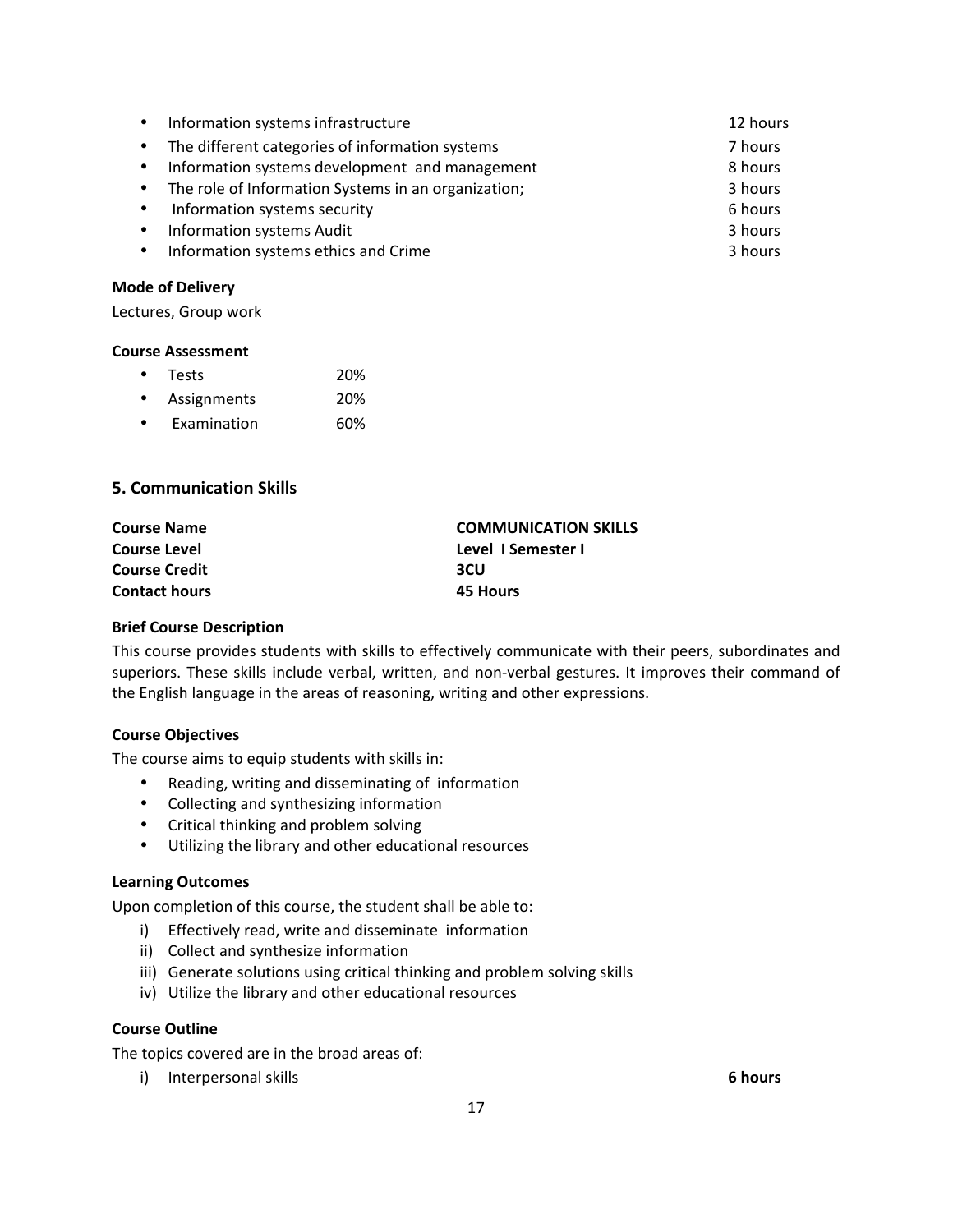| ii) | Writing skills                             | 9 hours  |
|-----|--------------------------------------------|----------|
|     | iii) Reading skills                        | 6 hours  |
|     | iv) Presentation skills                    | 6 hours  |
| v)  | Examination skills                         | 3 hours  |
|     | vi) Tutorials and Presentations (30 hours) | 15 hours |

Lectures, Tutorials, Presentations

#### **Course Assessment**

| $\bullet$ | <b>Test</b>       | 20% |
|-----------|-------------------|-----|
| $\bullet$ | Assignment        | 20% |
| ٠         | Final examination | 60% |

# **6. Systems Analysis And Design**

| <b>Course Name</b>   | <b>SYSTEMS ANALYSIS AND DESIGN</b> |
|----------------------|------------------------------------|
| <b>Course Level</b>  | Level 1 semester II                |
| <b>Course Credit</b> | 3CU                                |
| <b>Contact hours</b> | <b>45 Hours</b>                    |

## **Brief Course Description**

The course uses structured systems analysis and design techniques to develop and document effective computer based information systems. It focuses on the tools and techniques used for analysis and design of systems to meet the increasing need for information within organizations.

## **Course Objectives**

The course aims to provide students with understanding and skills on:

- The systems concepts and the system Development Life Cycle
- The role of the System Analyst in the systems development life cycle
- The techniques of requirements elicitation, specification, and analysis of information systems
- Data modeling in information systems development
- Process modeling in information systems development
- Information system development and maintenance

## **Learning Outcomes**

At the end of the course, students shall be able to:

- i) Explain the systems theoretical concepts and the system Development Life Cycle
- ii) Explain the role of the System Analyst in the systems development life cycle
- iii) Describe and apply the techniques of requirements elicitation, specification, and analysis to information systems development
- iv) Create a data model for an information systems development project
- v) Create a process model for an information systems development project
- vi) Explain how Information system construction and maintenance is done

# **Course Outline**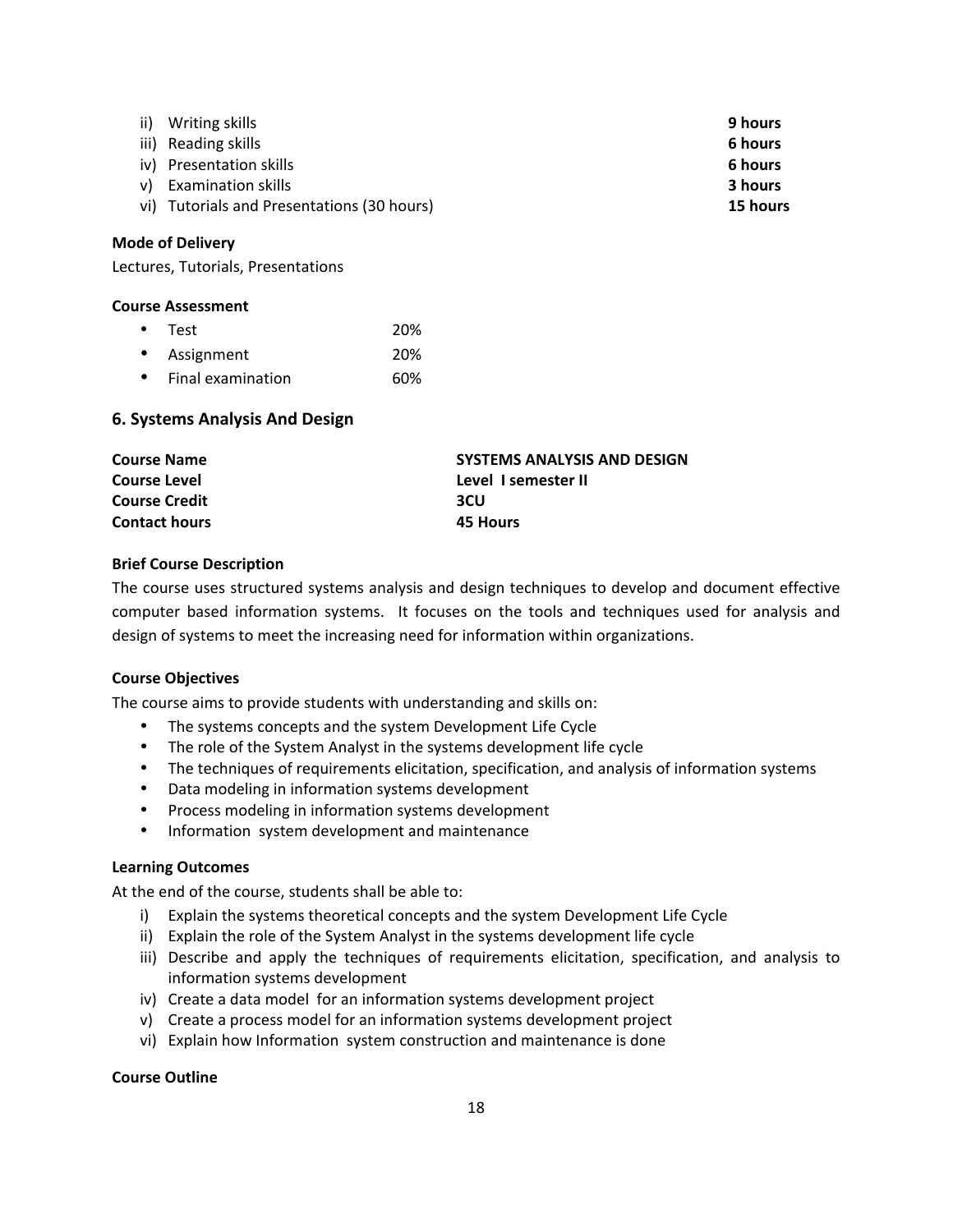The major topics covered include the areas of:

| i)  | Systems theory                                            | 2 hours  |
|-----|-----------------------------------------------------------|----------|
| ii) | The systems development life cycle                        | 3 hours  |
|     | iii) The role of the systems analyst                      | 1 hour   |
|     | iv) Information Systems Requirements Analysis             | 3 hours  |
|     | v) Process modeling with data flow diagrams               | 6 hours  |
|     | vi) Logic and process specification                       | 6 hours  |
|     | vii) Data modeling with entity relationship diagrams      | 6 hours  |
|     | viii) System construction, Implementation and maintenance | 3 hours  |
|     | ix) Case study and Tutorials (30 hours)                   | 15 hours |

# **Mode of Delivery**

Lectures, Case studies, Tutorials, Seminars, Group work

## **Course Assessment**

|           | • Tests     | 20% |
|-----------|-------------|-----|
| $\bullet$ | Assignments | 20% |
| $\bullet$ | Examination | 60% |

# **7. Object-Oriented Analysis And Design**

| <b>Course Name</b>   | <b>OBJECT-ORIENTED ANALYSIS AND DESIGN</b> |
|----------------------|--------------------------------------------|
| <b>Course Level</b>  | Level 1 Semester II                        |
| <b>Course Credit</b> | 3CU                                        |
| <b>Contact hours</b> | 45 Hours                                   |

## **Brief Course Description**

The course covers the important themes of object orientation and UML modeling, critical for the design and development of systems using the object oriented programming languages. Particular emphasis is laid on structure and behavioral modeling as well as object interactions.

## **Course Objectives**

The course aims to provide skills on:

- The concepts and advantages of object oriented analysis, design and its application to systems development.
- Basic object-oriented concepts of; abstraction, encapsulation, inheritance, hierarchy, modularity, and polymorphism
- Creating models used in object oriented programming languages such as C++ and Java
- Iterative, use case-driven process to the development of a robust design model
- Use of UML as a tool or language to represent the design model

## **Learning Outcomes**

Upon Completion of the course, students shall be able to:

i) Explain the concepts and advantages of object oriented analysis and design for application systems development.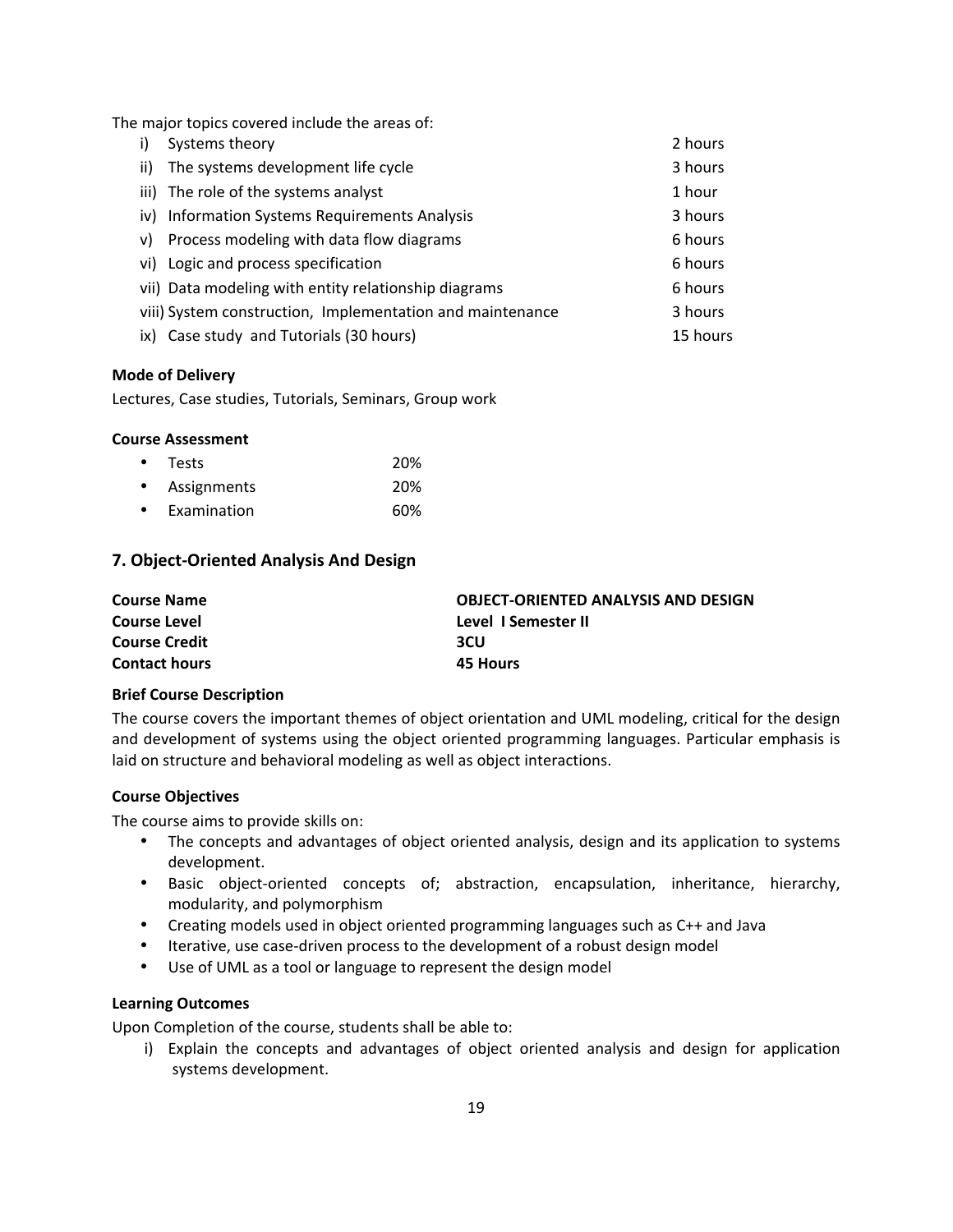- ii) Apply Object Oriented concepts such as abstraction, encapsulation, inheritance, hierarchy, modularity, and polymorphism to the development of robust systems models
- iii) Represent design models using the Unified Modeling Language

# **Course Outline**

The course covers the following main themes and associated topics:

- i) Objects and classes 2 hours 2 hours 2 hours 2 hours 2 hours 2 hours 2 hours 2 hours 2 hours 2 hours 2 hours ii) Principles of the Object orientated paradigm (Abstraction, encapsulation, inheritance and hierarchy, modularity and polymorphism) example the state of the state of hours of hours
	- iii) UML modeling and design a. Use case diagrams 6 hours 6 hours 6 hours 6 hours 6 hours 6 hours 6 hours 6 hours 6 hours 6 hours 6 hours 6 hours b. Structural diagrams. 6" and the structural diagrams. c. Interactions diagrams 6" and the control of the control of the control of the control of the control of the control of the control of the control of the control of the control of the control of the control of the contro d. Deployment diagrams and the set of the set of the set of the set of the set of the set of the set of the set of the set of the set of the set of the set of the set of the set of the set of the set of the set of the set e. Component Diagrams 3" hours 3" hours 3" hours 3" hours 3" hours 3" hours 3" hours 3" hours 3" hours 3" hours ii) UML relations: associations, aggregation, composition 3 hours 3 hours iii) Tutorial and Case Study 20 hours

#### **Mode of Delivery**

Lectures, Case studies, Tutorials and Group work

| ٠         | <b>Tests</b> | 20% |
|-----------|--------------|-----|
| $\bullet$ | Assignment   | 20% |
| ٠         | Examination  | 60% |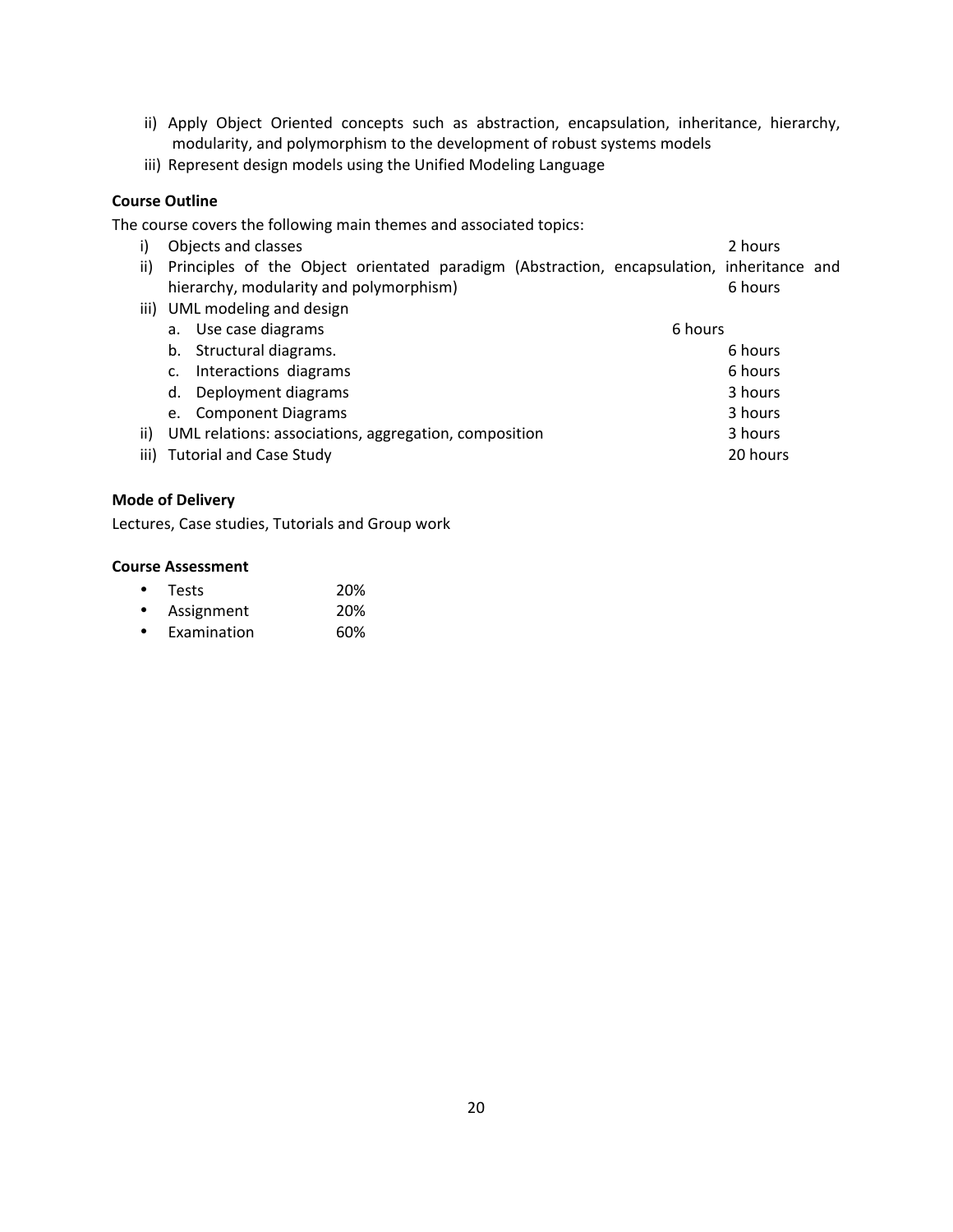# **8. Computer Architecture And Organisation**

| <b>Course Name</b>   | <b>COMPUTER ARCHITECTURE AND ORGANISATION</b> |
|----------------------|-----------------------------------------------|
| <b>Course Level</b>  | Level I Semester II                           |
| <b>Course Credit</b> | 3CU                                           |
| <b>Contact hours</b> | 45 Hours                                      |

#### **Brief Course Description**

This course introduces students to the organization and architecture of a computer. It explores the composition of a computer including its design, controlling functionality, processing and memory management."

## **Course Objectives**

The course aims to:

- Introduce the concepts in computer organization
- Explain the architectural features of a modern computer
- Provide understanding of the principles governing the interaction between hardware and software components
- Describe the relationship between the different components and their roles in the operations of the computer

#### **Learning Outcomes**

On completion of this course, the student shall be able to explain the:

- i) Relevant concepts in computer organization
- ii) Architectural features of a modern computer system including its design and development
- iii) Principles governing the interaction between hardware and software components
- iv) Relationship between the different components and their roles in the operations of the computer

# **Course Outline**

The major topics covered include:

| i) | Digital logic                                  | 6 hours  |
|----|------------------------------------------------|----------|
|    | ii) Memory management                          | 6 hours  |
|    | iii) Computer processor architectures          | 6 hours  |
|    | iv) Machine Language and CPU Instructions sets | 6 hours  |
|    | v) Instruction processing                      | 3 hours  |
|    | vi) I/O Programming                            | 3 hours  |
|    | vii) Tutorials (30 hours)                      | 15 hours |

#### **Mode of Delivery**

Lectures and Tutorials

#### **Course Assessment**

• Tests 20%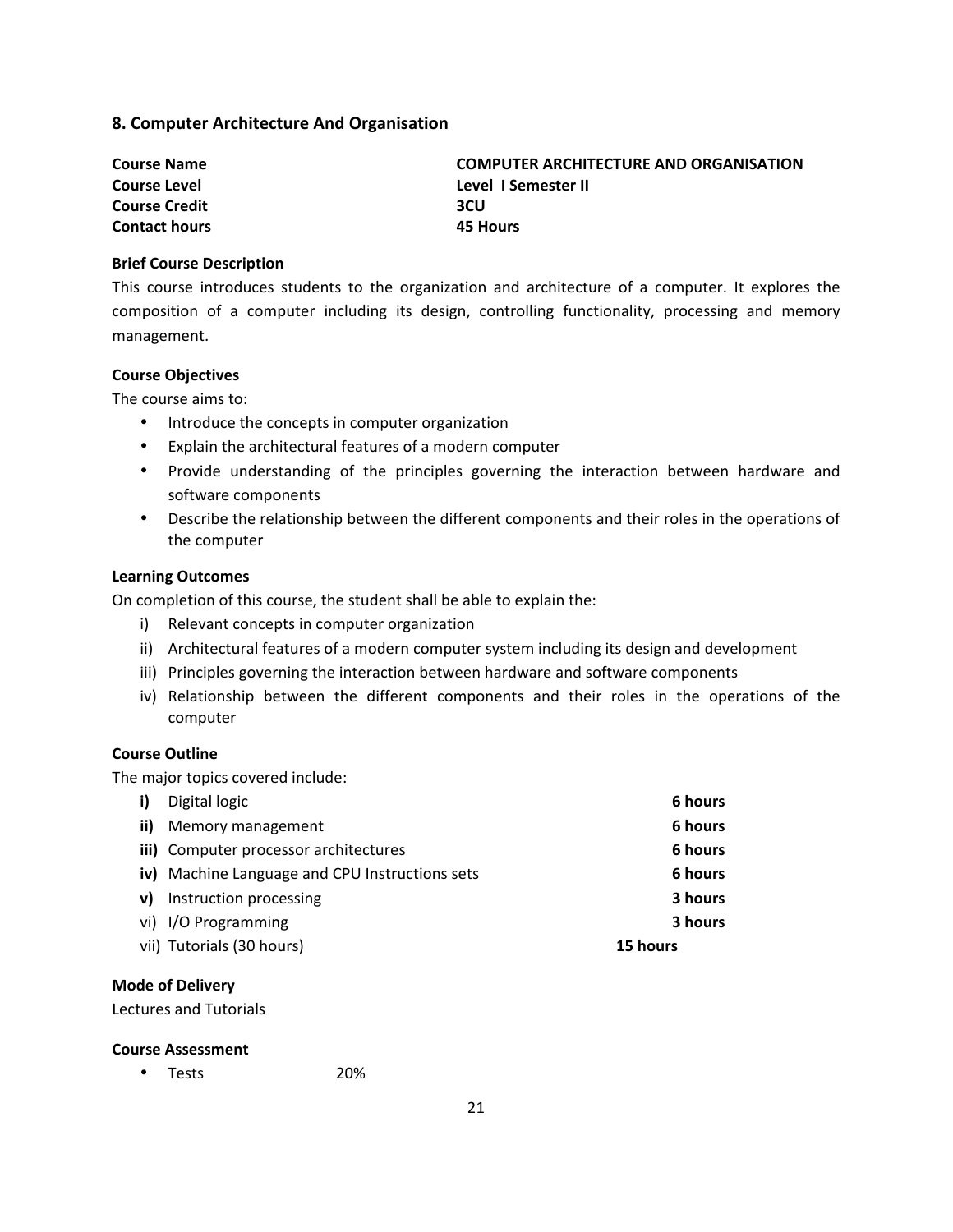- Assignment 20%
- Final examination 60%

# **9. Principles Of Software Development**

| <b>Course Name</b>   | <b>PRINCIPLES OF SOFTWARE DEVELOPMENT</b> |
|----------------------|-------------------------------------------|
| <b>Course Level</b>  | Level 1 Semester II                       |
| <b>Course Credit</b> | 3CU                                       |
| <b>Contact hours</b> | 45 Hours                                  |

# **Brief Course description**

The course introduces students to principles in software development, from conception of the desired software through to the final manifestation of the software. Principles of software development are basic truths, rules or assumptions about software engineering that hold regardless of the technique, tool or language selected.

# **Course Objectives**

The course aims to provide students with understanding and skills in:

- The software development process and its core activities
- Requirements analysis of a simple software system
- Managing a software development process
- Designing, implementing and deploying a software product
- Software documentation
- Validation, verification and testing a software Product

## **Learning outcomes**

Upon successful completion, the student shall be able to:

- i) Demonstrate knowledge of the software development process
- ii) Perform requirement analysis of a simple software systems
- iii) Manage a software development process
- iv) Design, implement and deploy a software product
- v) Demonstrate mastery of at least one tool of software documentation
- vi) Work in a team to design, develop, test and validate a software product

# **Course Content**

Topics covered include:

| Introduction to software engineering<br>i)   | 3 hours |
|----------------------------------------------|---------|
| Phases in the development of software<br>ii) | 5 hours |
| iii) Software project management             | 5 hours |
| iv) Requirements analysis and specification  | 5 hours |
| Software design<br>v)                        | 5 hours |
| vi) Software Documentation                   | 3 hours |
| vii) User Interface design and adaptation    | 3 hours |
| viii) Software modularization                | 5 hours |
| ix) Software quality assurance               | 8 hours |
|                                              |         |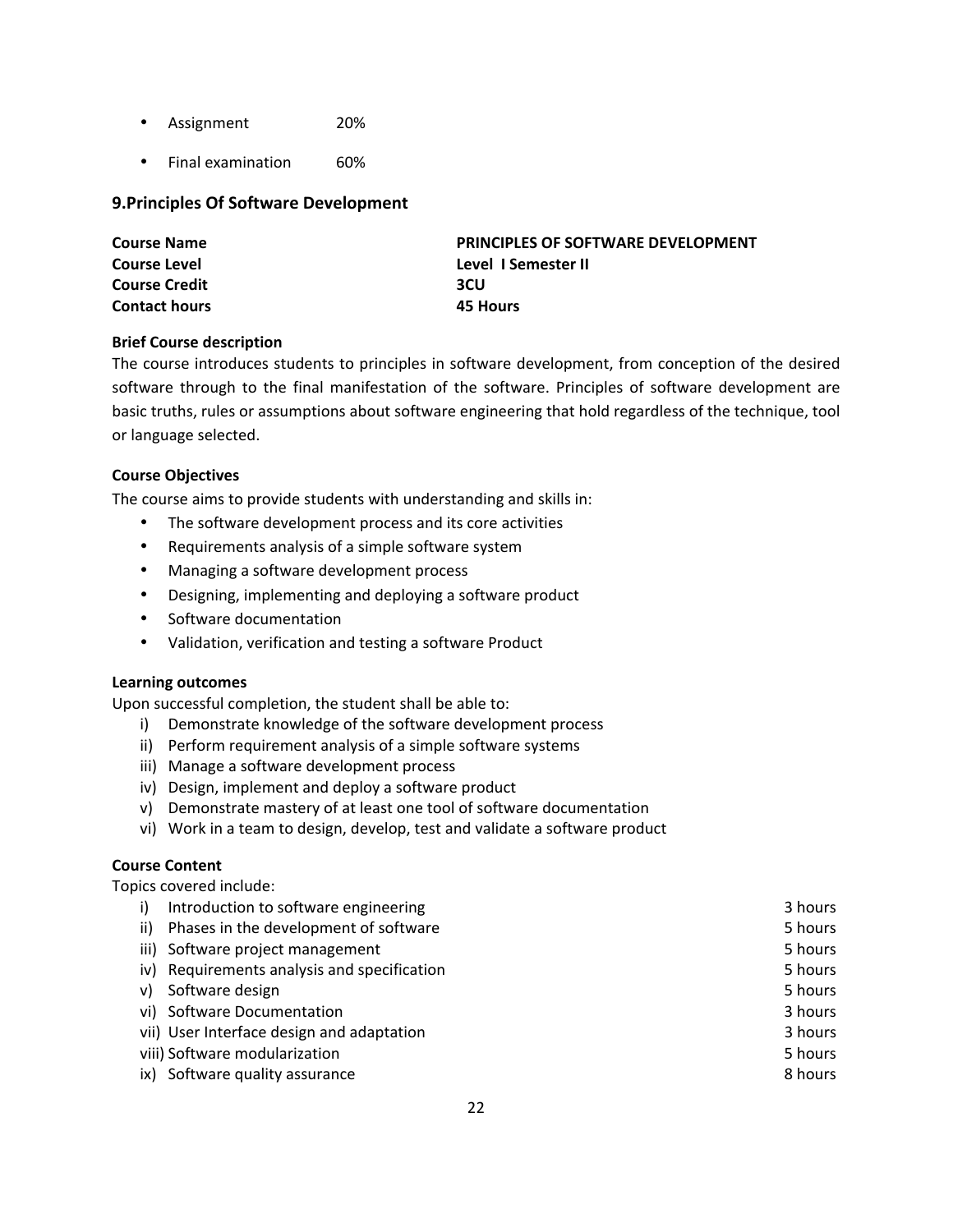x) Introduction to software evolution """ """ "" "" "" "" "" "" 3 hours

#### **Mode of Delivery**

Lectures

# **Course Assessment**

| <b>Tests</b> | 20% |
|--------------|-----|
| Assignment   | 20% |

• Examination 60%

# **10. Database Systems**

| <b>Course Name</b>   | <b>DATABASE SYSTEMS</b> |
|----------------------|-------------------------|
| <b>Course Level</b>  | Level I Semester II     |
| <b>Course Credit</b> | 4CU                     |
| <b>Contact hours</b> | <b>60 Hours</b>         |

# **Brief Course Description**

This course introduces the student to the basic theoretical and practical concepts of a database, its setup, implementation, use and maintenance in a typical business organization.

# **Course Objectives**

The course aims to provide students with:

- The theory of database systems and data modeling
- Practical skills in developing secure relational databases
- Knowledge to formulate queries in databases
- Knowledge of at least one DBMS
- Skills to import and export data to and from different applications

# **Learning Outcomes**

Upon completion of the course, the student shall be able to:

- i) Demonstrate understanding of the basic concepts of database systems and data modeling
- ii) Develop secure relational databases
- iii) Formulate queries in databases and to use at least one DBMS
- iv) Import and export data to and from different applications

## **Course Outline**

The topics to be covered include:

| i)  | Introduction to database systems | 3 hours |
|-----|----------------------------------|---------|
| ii) | Database construction principles | 6 hours |
|     | iii) Database architecture       | 3 hours |
|     | iv) Data modeling                | 9 hours |
| v)  | Database querying                | 6 hours |
|     | vi) Database Security            | 6 hours |
|     |                                  |         |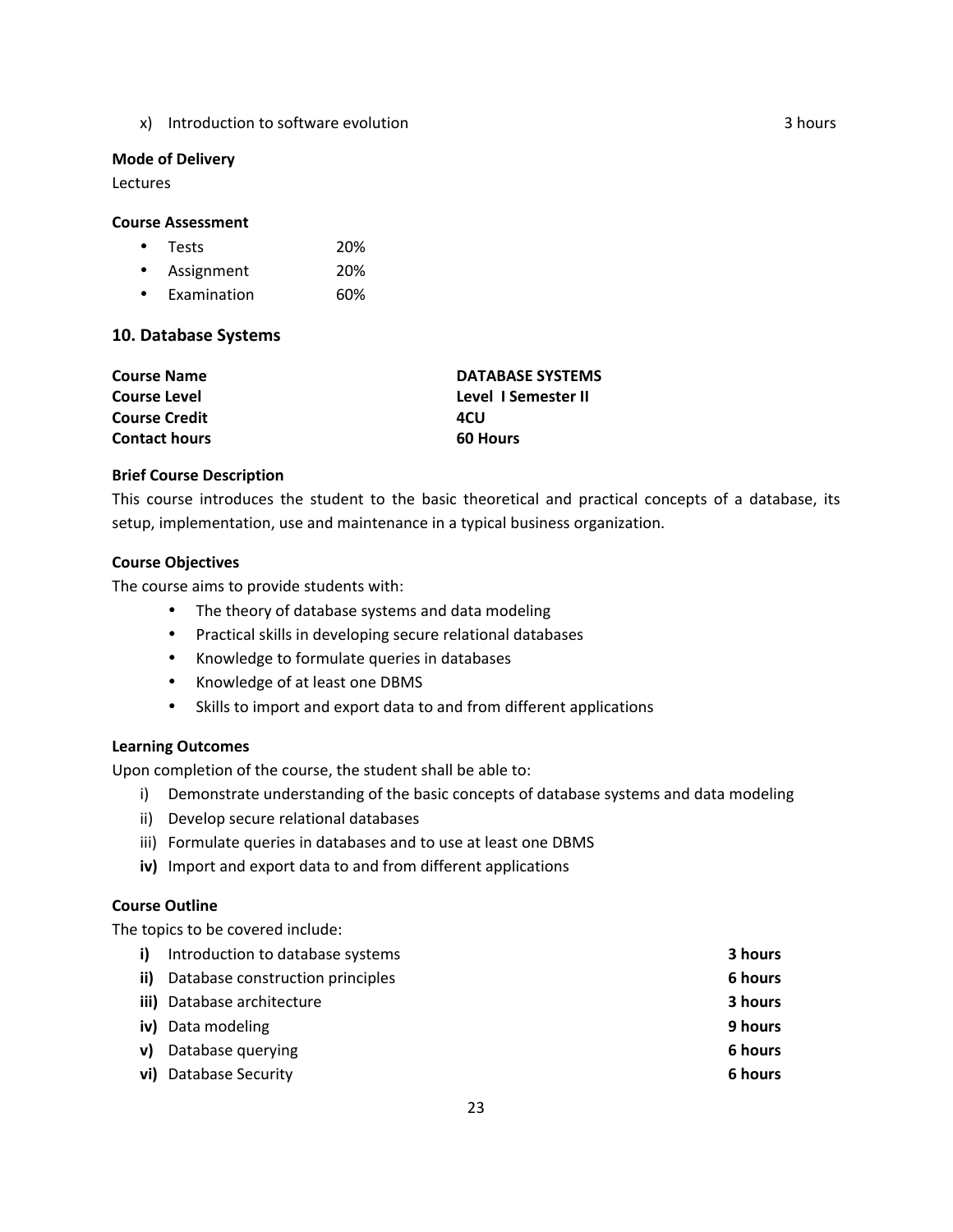- **vii)** Database Managements Systems **6 hours 6 hours**
- **viii)** Distributed databases **6 hours 6 hours**
- ix) Practical lessons (30 hours) **15 hours 15 hours**

Lectures, case studies and Practicals

# **Course Assessment**

- Test 20%
- Practical 20%
- Final examination 60%

# **11. Data Structures And Algorithms**

| <b>Course Name</b>   | DATA STRUCTURES AND ALGORITHMS |
|----------------------|--------------------------------|
| <b>Course Level</b>  | Level II Semester I            |
| <b>Course Credit</b> | 4CU                            |
| <b>Contact hours</b> | <b>60 Hours</b>                |

# **Course Description**

This course exposes students to data structures and corresponding algorithms. It also equips them with the skills to measure the performance of an algorithm as well as the techniques on how they can be" further improved.

# **Course Objectives**

This course aims at equipping students with knowledge about:

- The different types of data structures and identify their appropriateness
- Algorithms and their different representations in terms of mathematical functions or formulae
- The performance and management of simple algorithms
- Cost-effective algorithms

# **Learning Outcomes**

On completion of course, the student shall be able to:

- Use the different types of data structures
- Perform an algorithm analysis and represent algorithms in terms of mathematical functions
- Evaluate the performance and management of simple algorithms
- Develop cost-effective algorithms

# **Course Outline**

The topics covered in this course include:

| i) Elementary data structures                    | 6 hours  |
|--------------------------------------------------|----------|
| <b>ii)</b> Advanced data structures              | 10 hours |
| iii) Trees, graphs, networks, functions, signals | 8 hours  |
| iv) Sorting and searching                        | 5 hours  |
| v) Analysis of algorithms                        | 5 hours  |
| vi) Recursion                                    | 3 hours  |
|                                                  |          |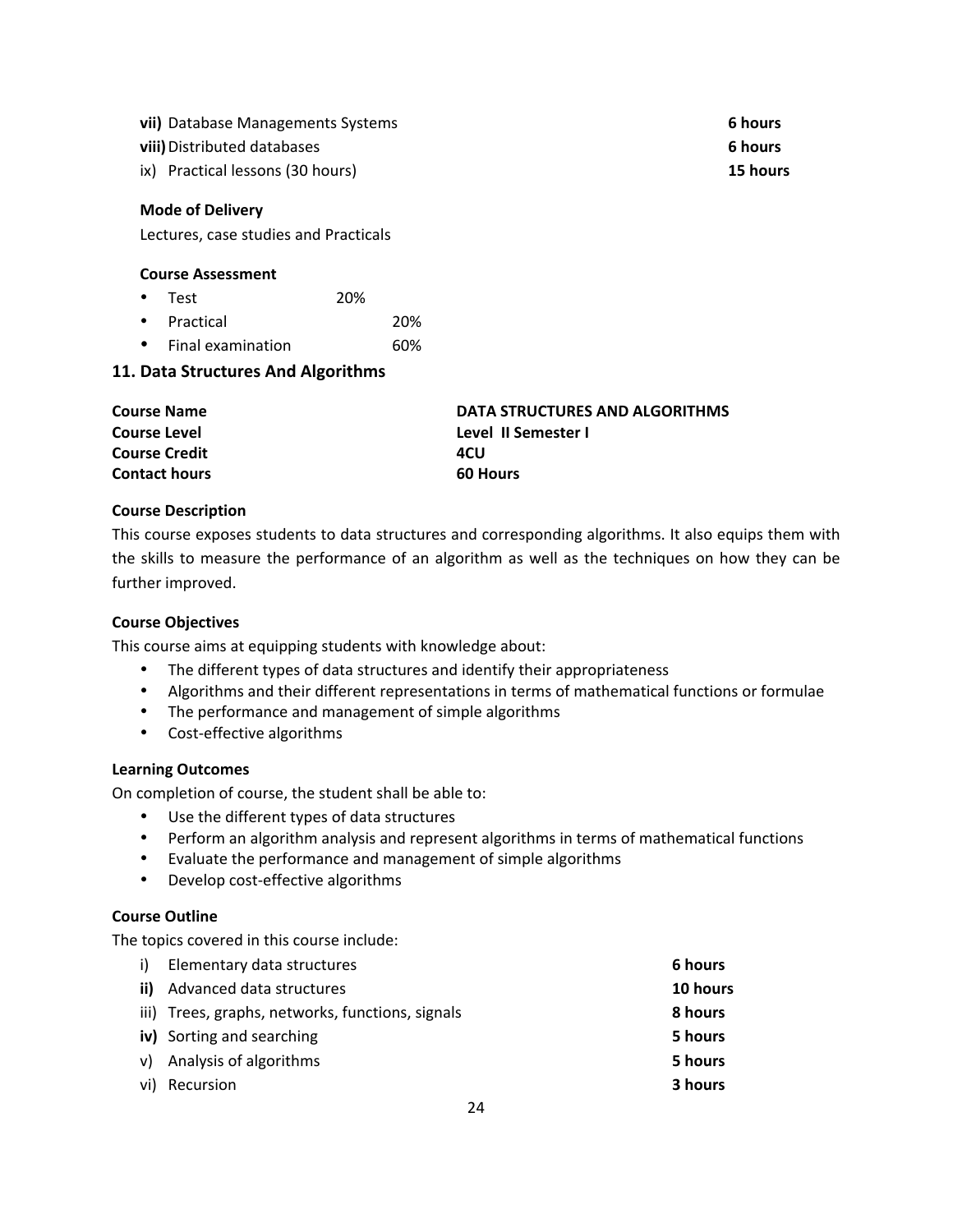**vii)** Algorithm performance and optimization **8 hours 8 hours** viii) Practicals (30 hours) **15 hours 15 hours** 

#### **Mode of Delivery**

Lectures, tutorials and practicals

#### **Course Assessment**

| i) Test                | 20% |
|------------------------|-----|
| II) Practical          | 20% |
| III) Final examination | 60% |

# **Computer Networks and Data Communication**

| <b>Course Name</b>   | <b>COMPUTER NETWORKS AND DATA COMMUNICATION</b> |
|----------------------|-------------------------------------------------|
| <b>Course Level</b>  | Level II Semester I                             |
| <b>Course Credit</b> | 4CU                                             |
| <b>Contact hours</b> | <b>60 Hours</b>                                 |

#### **Brief Course Description**

This course introduces concepts of computer networks within the context of the Internet. It covers fundamental principles, elements and protocols of computer networks and data communication.

#### **Course Objectives**

The aims of this course are:

- i) To introduce students to standards, guidelines and technologies in computer and data communication networks
- ii) To impart knowledge and skills relevant for the design, implementation and maintenance of modern communication networks
- iii) To provide a solid basis on the theoretical and practical understanding of data communication in networks

## **Learning Outcomes**

By the end of this course, the student shall be able to:

- Explain the underlying principles of data communication and networks
- Explain the operation of a range computer networking applications such as email, web, and peer-to-peer file-sharing
- Relate the architecture of the Internet to the underlying design principles
- Illustrate the operation and evaluate the performance of common routing protocols, queuing mechanisms, and congestion control mechanisms
- Develop elements of a network such as gateways and routers that conform to IETF standards with acceptable levels of simplification

# **Course Outline**

i) OSI and TCP/IP models 7 hours 7 hours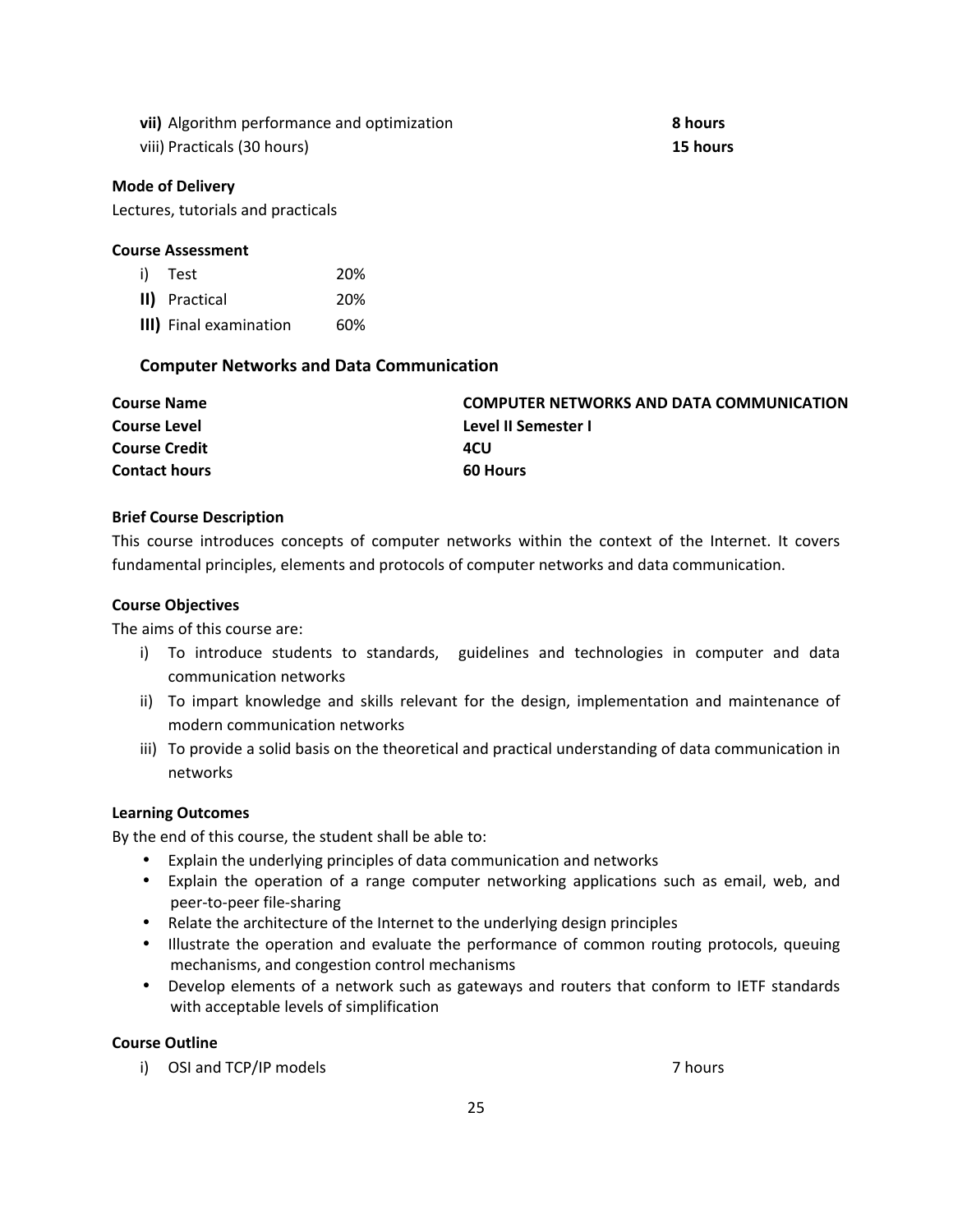| ii) | Transmission of Digital Data and transmitting media                   | 7 hours  |
|-----|-----------------------------------------------------------------------|----------|
|     | iii) Signals, Modulation & Multiplexing                               | 6 hours  |
|     | iv) Compression and decompression                                     | 3 hours  |
| v)  | Introduction to client-server computing specifically web applications | 7 hours  |
|     | vi) Network management                                                | 4 hours  |
|     | vii) Wireless networks                                                | 3 hours  |
|     | viii) Network Security                                                | 3 hours  |
|     | ix) Practical Lessons/group work (40 hours)                           | 20 hours |

Lectures, Practicals and Group work

#### **Course Assessment**

| <b>Tests</b> | 20% |
|--------------|-----|
| Practicals   | 20% |

• Examination 60%

# **.Formal(Methods**

| <b>FORMAL METHODS</b> |  |
|-----------------------|--|
| Level II Semester I   |  |
| 3CU                   |  |
| 45 Hours              |  |
|                       |  |

## **Brief Course Description**

This course presents some formal notations that are commonly used for the description of computation and computing systems, for the specification of software and for mathematically rigorous arguments about program properties.

# **Course Objectives**

The aims of this course are:

- To introduce students to the mathematical notation and terminology used in formal specification
- To equip students with knowledge of the fundamental principles in formal methods including laws and theorems
- To equip students with an understanding of techniques and procedures required to solve practical problems
- To impart programming skills by writing numerical programs required to solve the practical problems mentioned above

# **Learning Outcomes**

Upon completion of this course students shall be able to:

i) Demonstrate knowledge including the mathematical notation and terminology of formal methods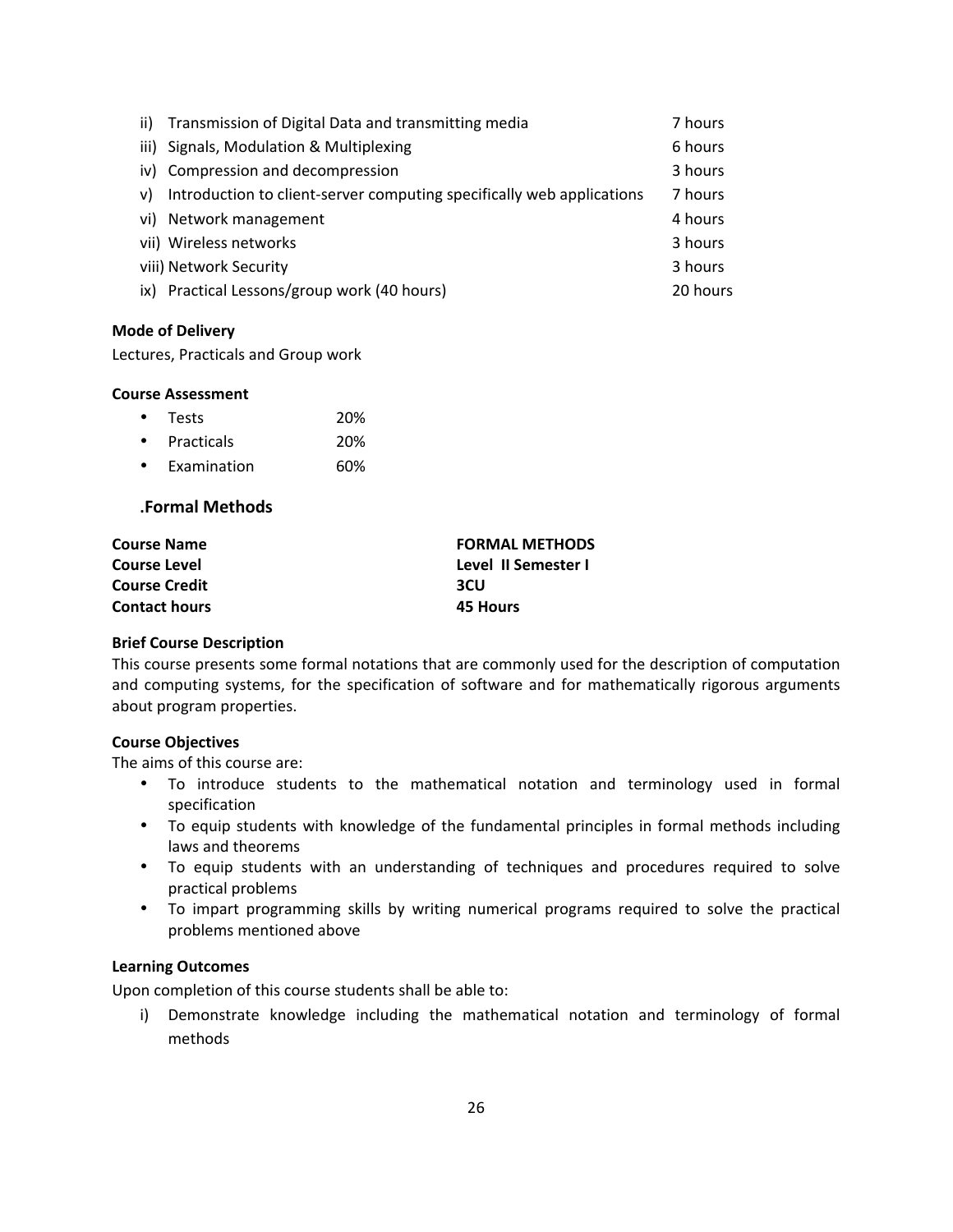- ii) Describe the fundamental principles including laws and theorems arising from formal methods concepts
- iii) Apply formal techniques and procedures to solve practical problems
- iv) Demonstrate programming skills by writing numerical programs, (e.g. Matlab) to solve practical problems

# **Course Outline**

The topics to be covered in this course include:

i) Predicate Logic Specification 8 hours ii) Tools and systems of formal notations example to the systems of formal notations 9 hours iii) Algebraic Specification 10 hours iv) Other Topics e.g. Statecharts, Automatic program synthesis 8hours 8 hours **v**) Tutorials (20 hours) 10 hours

# **Mode of Delivery**

Lectures and tutorials

|           | • Tests       | 20% |
|-----------|---------------|-----|
|           | • Assignments | 20% |
| $\bullet$ | Examination   | 60% |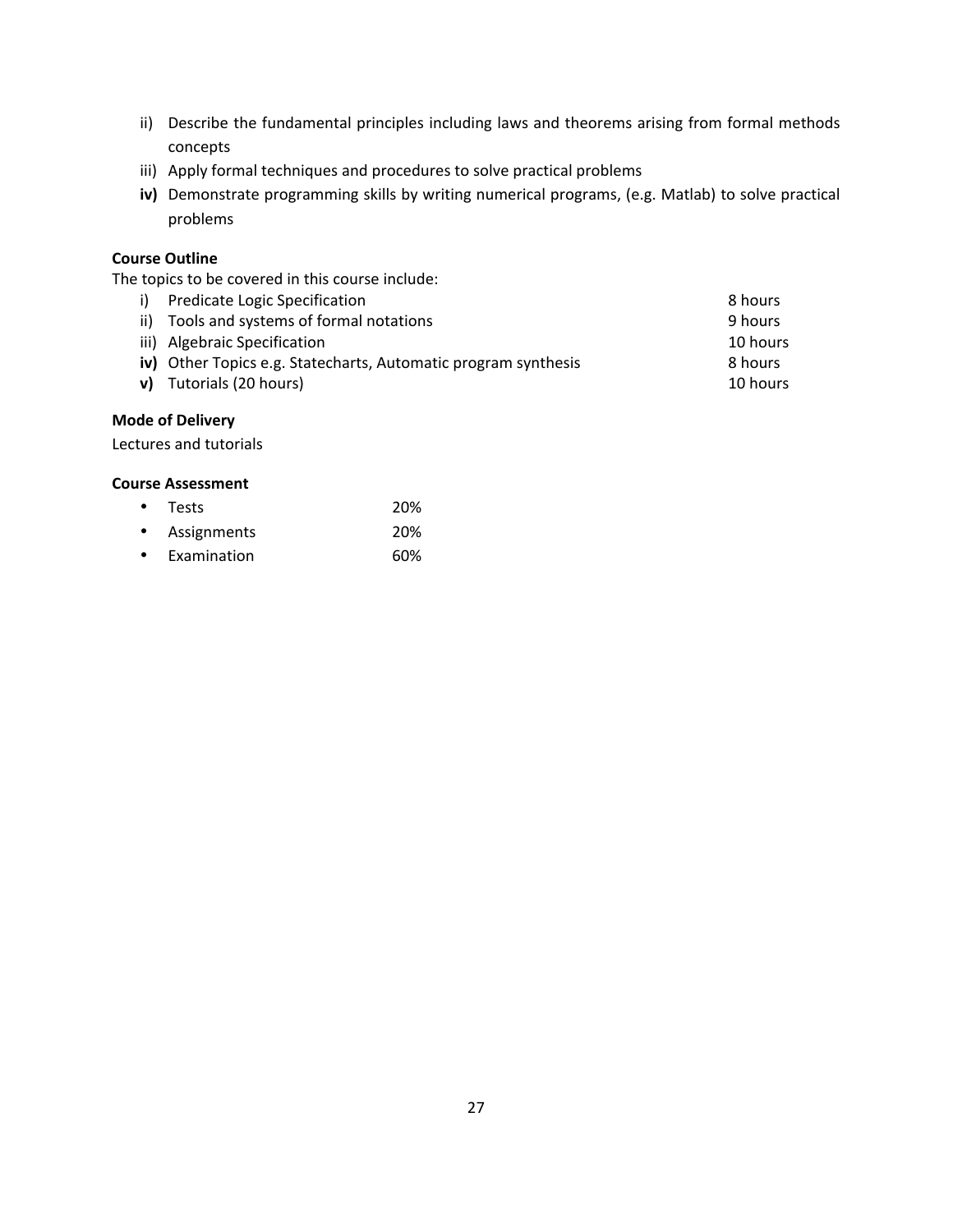# 14 . Human Computer Interaction

| <b>Course Name</b>   | <b>HUMAN COMPUTER INTERACTION</b> |
|----------------------|-----------------------------------|
| <b>Course Level</b>  | Level II Semester I               |
| <b>Course Credit</b> | 3CU                               |
| <b>Contact hours</b> | 45 Hours                          |

#### **Course Description**

The course helps students to appreciate the delicate and divergent nature of human and computer interactions. It covers the dynamics of user interface designs including their evaluations as well as usability issues for both software and related devices.

#### **Course Objectives**

The aims of this course are equip students with knowledge and skills:

- i) To appreciate established human-computer interaction approaches and techniques.
- ii) To design user interfaces
- iii) To use appropriate software evaluation techniques and heuristics

#### **Learning Outcomes**

On completion of this course, the student shall be able to:

- i) Apply established human-computer interaction approaches and techniques
- ii) Produce conceptual and physical designs using prototyping methods
- iii) Evaluate software interfaces using appropriate heuristics

# **Course Outline**

| $\bullet$ | Human Computer Interaction concepts                                      | 5 hours  |
|-----------|--------------------------------------------------------------------------|----------|
| ٠         | User Interfaces                                                          | 5 hours  |
| $\bullet$ | Design principles of HCI                                                 | 5 hours  |
| $\bullet$ | Evaluation paradigms, frameworks, heuristics, usability testing          | 5 hours  |
| $\bullet$ | Software posture, flow, navigation, Interaction, language and attributes | 5 hours  |
| ٠         | Human and social factors                                                 | 5 hours  |
| $\bullet$ | Practicals/Tutorials (30 hours)                                          | 15 hours |
|           |                                                                          |          |

## **Mode of Delivery**

Lectures, Practicals/ Tutorials

#### **Course Assessment**

| $\bullet$ | Test | 20% |
|-----------|------|-----|
|           |      |     |

|  | Assignment | 20% |
|--|------------|-----|
|--|------------|-----|

• Final examination 60%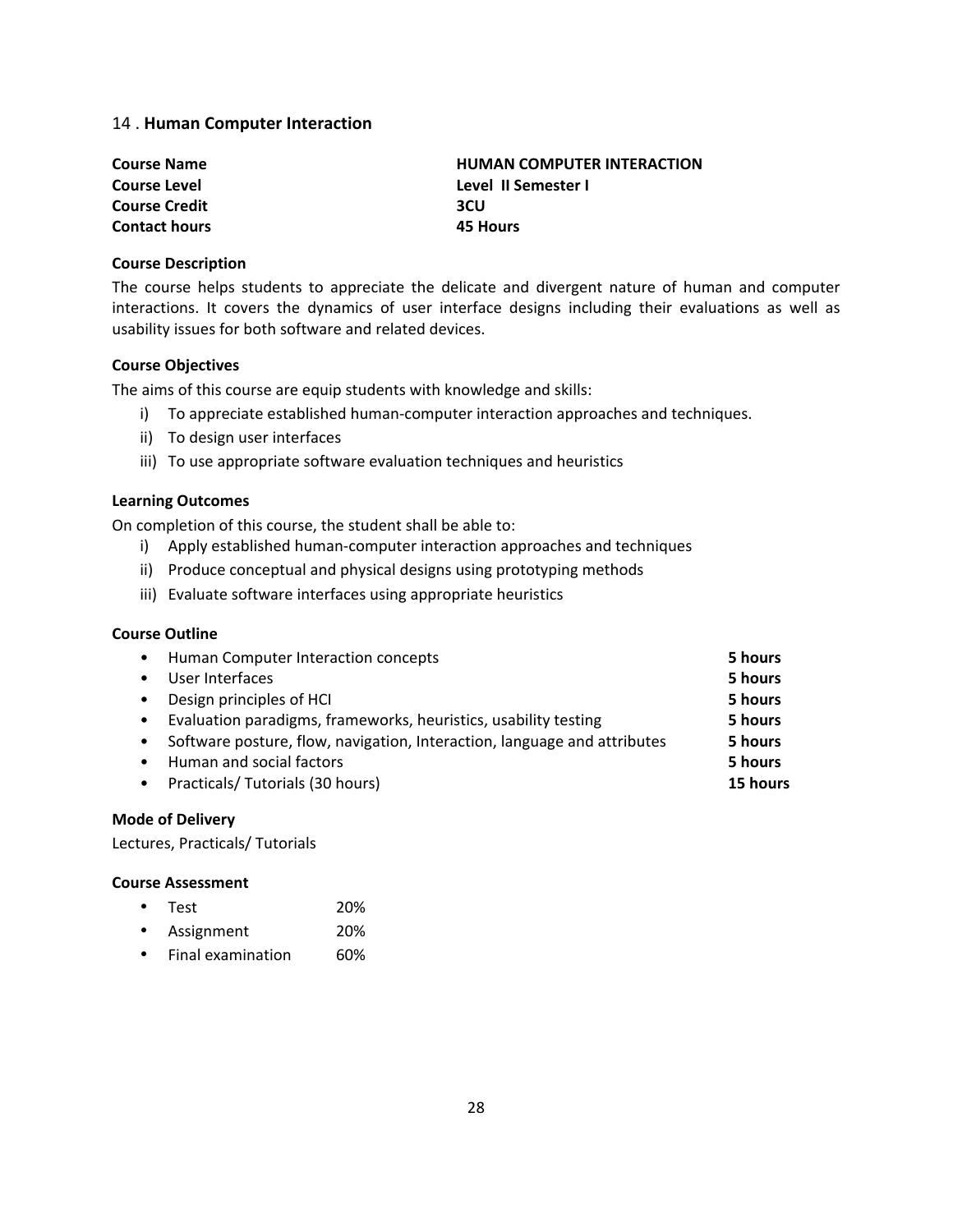# **15. Software Systems Engineering**

| <b>Course Name</b>   | SOFTWARE SYSTEMS ENGINEERING |
|----------------------|------------------------------|
| <b>Course Level</b>  | Level II Semester I          |
| <b>Course Credit</b> | 3CU                          |
| <b>Contact hours</b> | 45 Hours                     |

#### **Brief Course Description**

This course examines software as an engineering discipline. It explains the importance of systems engineering and elaborates the related concepts of systems and modern engineering. The emphasis is on complex software systems, requiring a high degree of rigor and formality.

#### **Course Objectives**

The aims of this course are:

- 20. To introduce students to the systems engineering approach to software systems
- 21. To equip students with analytical skills so they can evaluate the factors leading up to system complication and complexity, the causes of a systems failure, the importance of stakeholders involvement in a systems engineering project and using input-output diagramming
- 22. To enable students appreciate the importance of systems engineering important as well as the difference between process science and engineering
- 23. To impart knowledge of a systems engineering project in terms of the balance of demands, choice and constraints
- 24. To equip students with an understanding of the lag involved in controlling a system as well as the differences between a generic model of systems engineering and a software specific model

# **Learning Outcomes**

Upon successful completion of this course students will be able to:

- 1. Classify new software product developments as: fault correction, enhancements, new but similar products, radically different, revolutionary or iconoclastic products
- 2. Analyse the causes of a systems failure
- 3. Identify and evaluate the relationships of the factors leading up to system complication and complexity
- 4. Answer the question 'why is systems engineering important?
- 5. Define the difference in process between science and engineering
- 6. Identify and analyse the importance of stakeholders involved in a systems engineering project
- 7. Classify a systems engineering project in terms of the balance of demands, choice and constraints;
- 8. Analyse a system using input-output diagramming
- 9. Estimate the lag involved in controlling a system
- 10. Evaluate the differences between a generic model of systems engineering and a software specific model

#### **Course(Content**

| 1. Characteristics of systems engineering                                         | 3 hours |
|-----------------------------------------------------------------------------------|---------|
| 2. Challenges in a systems engineering project                                    | 3 hours |
| 3. Scope of a systems engineering problem                                         | 3 hours |
| 4. Identify the stakeholders and other factors that shape the system requirements | 4 hours |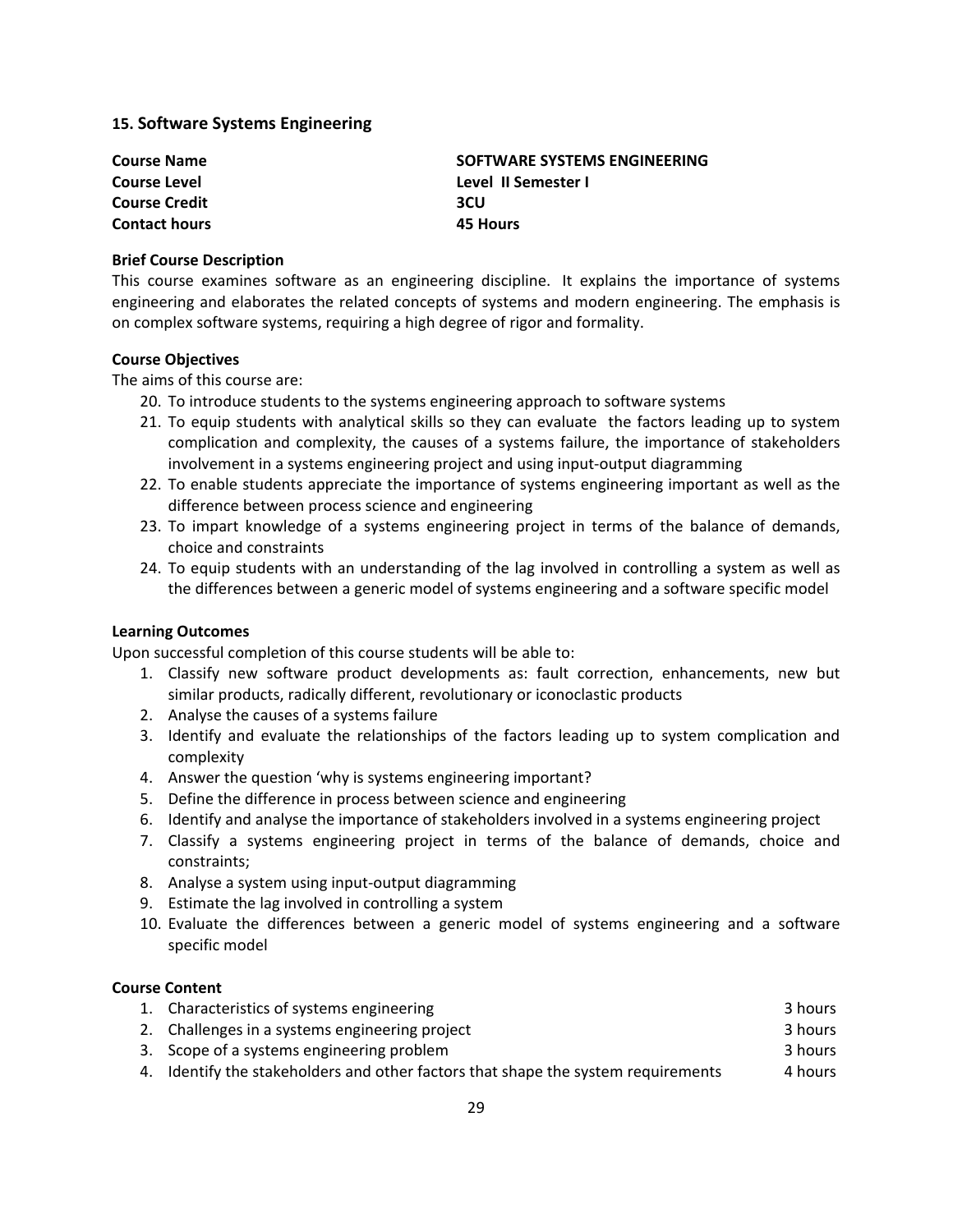| 5. Emergent system properties                                                   | 3 hours  |
|---------------------------------------------------------------------------------|----------|
| 6. Identifying the real problem which the system is intended to solve           | 4 hours  |
| 7. Technological, operational and economic considerations in the design process | 4 hours  |
| 8. Interactions between a system and its environment                            | 3 hours  |
| 9. Integrating the system with existing systems                                 | 3 hours  |
| 10. Tutorials (30 hrs)                                                          | 15 hours |
|                                                                                 |          |

Lectures, Tutorials, Seminars, Group work

## **Course Assessment**

| 1. Tests                 | 20% |
|--------------------------|-----|
| 2. Take-home assessments | 20% |
| 3. Examination           | 60% |

# **16. Object-Oriented Programming**

| <b>Course Name</b>   | <b>OBJECT-ORIENTED PROGRAMMING</b> |
|----------------------|------------------------------------|
| <b>Course Level</b>  | Level 2                            |
| <b>Course Credit</b> | 4CU                                |
| <b>Contact hours</b> | <b>60 Hours</b>                    |

# **Course Description**

The object oriented programming paradigm has been used in many projects to build complex software systems. This course provides students with the opportunity to acquire skills for building software based on the object oriented programming paradigm. C++ and/or Java are some of the languages used in this course.

# **Course Objectives**

The course aims to enable students to:

- Understand and use the Object Orientation Paradigm for software development
- Develop software using a programming language like C++ and/or Java
- Understand the use of basic Java features in a working program
- Understand the use of the following advanced features of inheritance, encapsulation, overloading, polymorphism, abstract classes and interfaces in a program
- Develop knowledge in the use of GUI-based event-driven programming in a working program assignment utilizing GUI components, event-listeners and event-handlers

# **Learning Outcomes**

Upon successful completion of the course, students shall be able to:

- Demonstrate the understanding and application of Object oriented design techniques for software development using a programming language like C++ and Java
- Demonstrate correct use of the basic features in a working program: objects, classes, methods, IO handling, decisions and iterations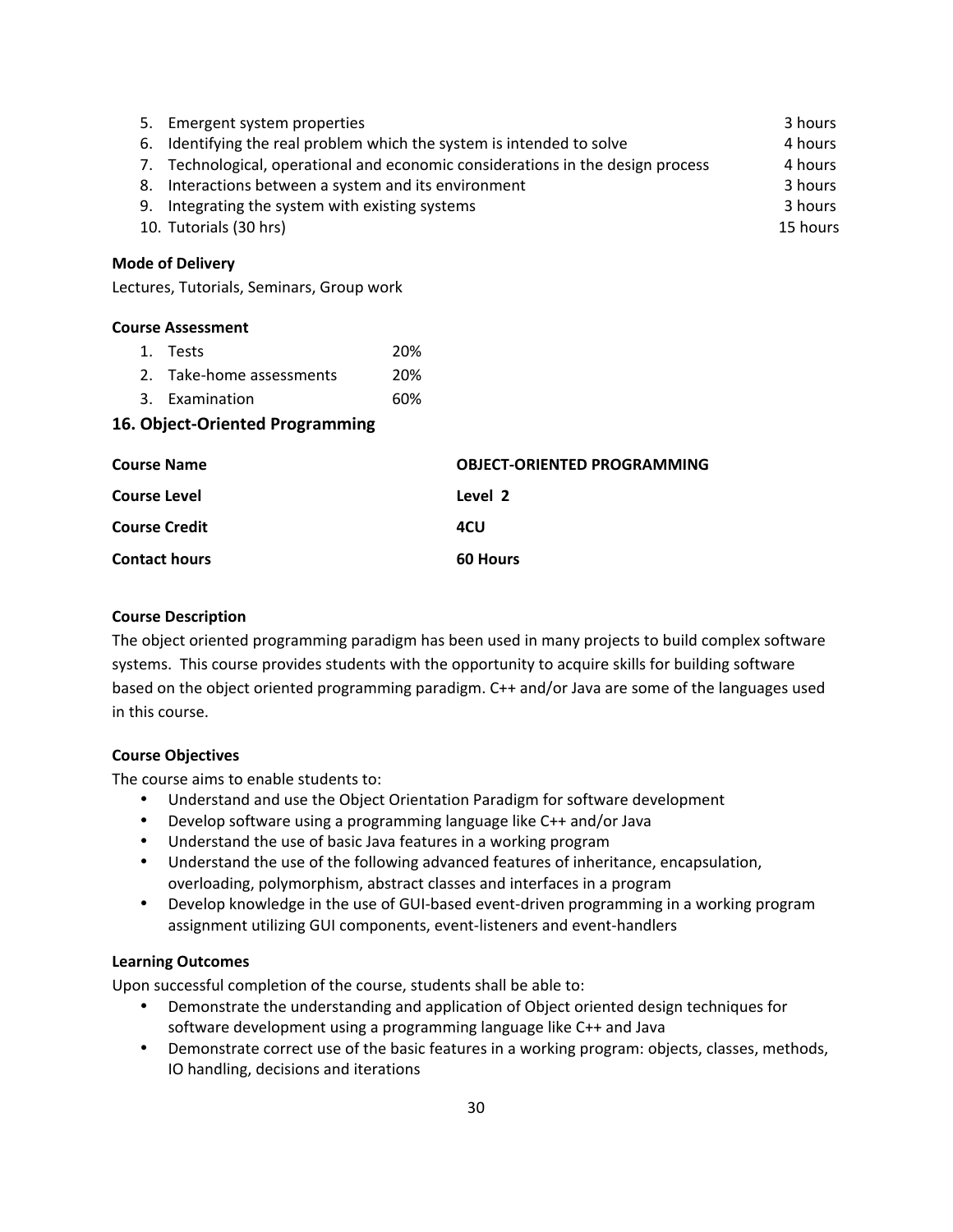- Demonstrate correct use of the following advanced features in a working program: inheritance, encapsulation, overloading, polymorphism, abstract classes and interfaces
- Demonstrate knowledge of GUI-based event-driven programming in a working program assignment utilizing GUI components, event-listeners and event-handlers

# **Course Outline**

Topics include:

|   | Theory of the object oriented paradigm                            | 4hours |
|---|-------------------------------------------------------------------|--------|
|   | Data types, inheritance, exceptions, templates and patterns       | 3hours |
|   | Object Oriented programming languages (e.g. C++ and Java)         | 8hours |
|   | Encapsulation, inheritance, and polymorphism                      | 4hours |
|   | Abstract data types, concrete data types and subtypes             | 3hours |
| ٠ | Virtual functions and operator overloading and pointers           | 4hours |
|   | Object Oriented computing in a distributed systems, applets       | 3hours |
| ٠ | Classes, interfaces and packages                                  | 4hours |
|   | Selection and application of current design and development tools | 4hours |
| ٠ | Practical Lessons (44 hours)                                      |        |
|   | 22hours                                                           |        |
|   |                                                                   |        |

# **Mode of Delivery:**

Lectures, Tutorials, Practicals, Group work

| i) Tests         | 20% |
|------------------|-----|
| ii) Practical    | 20% |
| iii) Examination | 60% |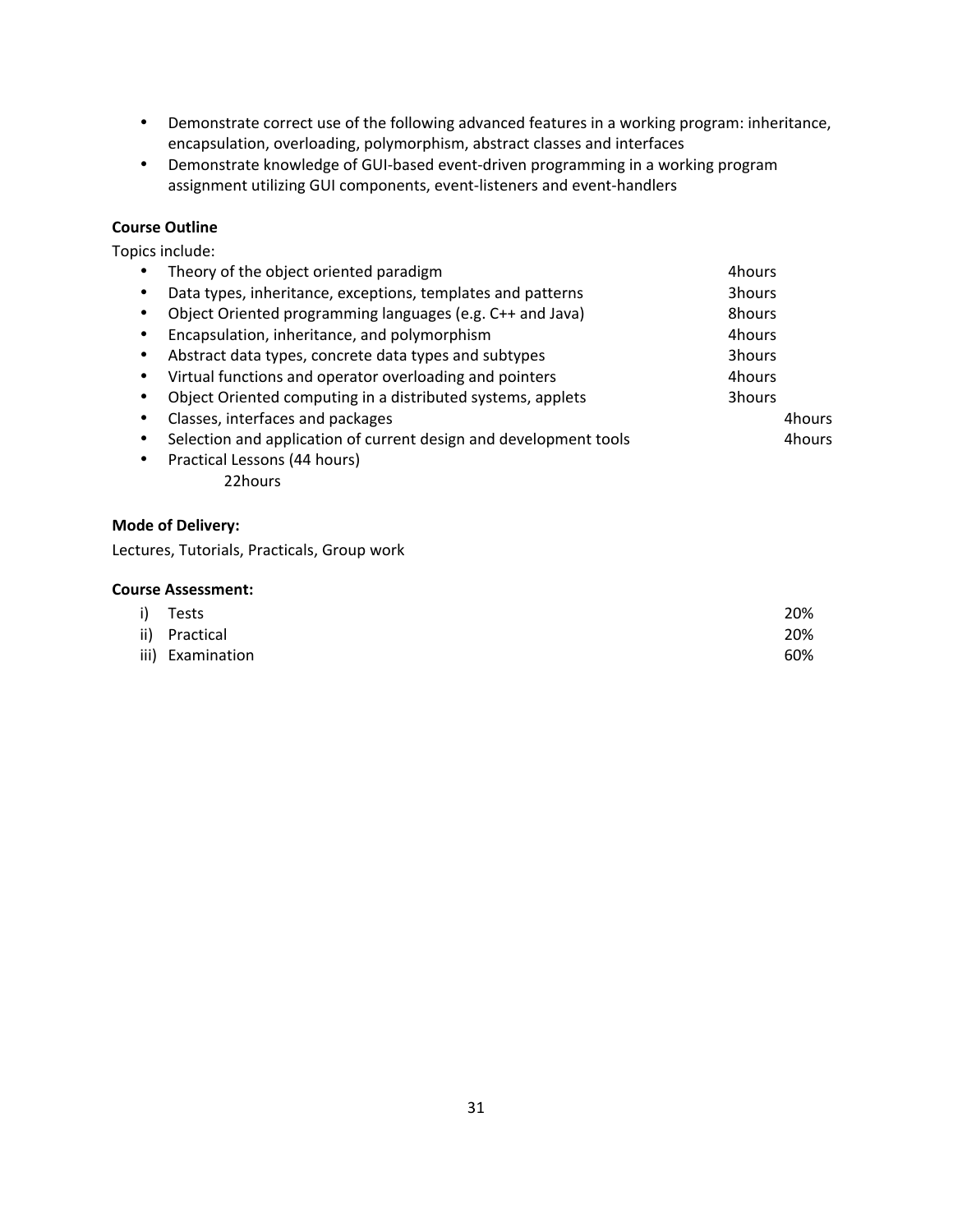# **17. Requirements Engineering**

**Course Name Mame REQUIREMENTS ENGINEERING Course Level Course Level A Course Credit Course Credit 3CU Contact hours 45 Hours** 

#### **Course Description**

Requirements engineering is a software engineering process which covers all of the activities involved in discovering, documenting and maintaining a set of requirements for a computer-based system. It provides students with principles, tools techniques for requirements elicitation, specification, modeling, validation and management.

#### **Course Objectives**

The course aims to provide students with:

- i) Knowledge about principles, tools and techniques for requirements elicitation, specification analysis and modeling
- ii) Understanding of the role of requirements in system development and maintenance
- iii) Skills in specifying requirements for Real Systems
- iv) Knowledge about managing changes to requirements as the system is being developed and put into use.

# **Learning Outcomes**

Upon successful completion of the course students should be able to:

- Apply the principles, tools, and techniques for requirements elicitation, specification, and analysis and modeling to a software engineering problem
- Demonstrate the role of requirements in system development and maintenance
- Explain the difficulties of specifying requirements for real systems, as well as effective methods tools and techniques.
- Manage changes to requirements as the system is being developed and put into use

## **Course Outline**

| $\bullet$ | Software Requirements Concepts,               | 3hours |
|-----------|-----------------------------------------------|--------|
| $\bullet$ | <b>Requirements Elicitation</b>               | 6hours |
| $\bullet$ | Software Requirements Analysis,               | 6hours |
| $\bullet$ | Software Requirements Specifications,         | 6hours |
| $\bullet$ | Software Requirements Tools,                  | 6hours |
| $\bullet$ | Software Requirements Verification,           | 6hours |
| $\bullet$ | Software Requirements Engineering Management, | 6hours |
| $\bullet$ | Developing a Successful Software Requirement. | 6hours |
|           |                                               |        |

## **Mode of Delivery**

Lectures, Case studies, Group work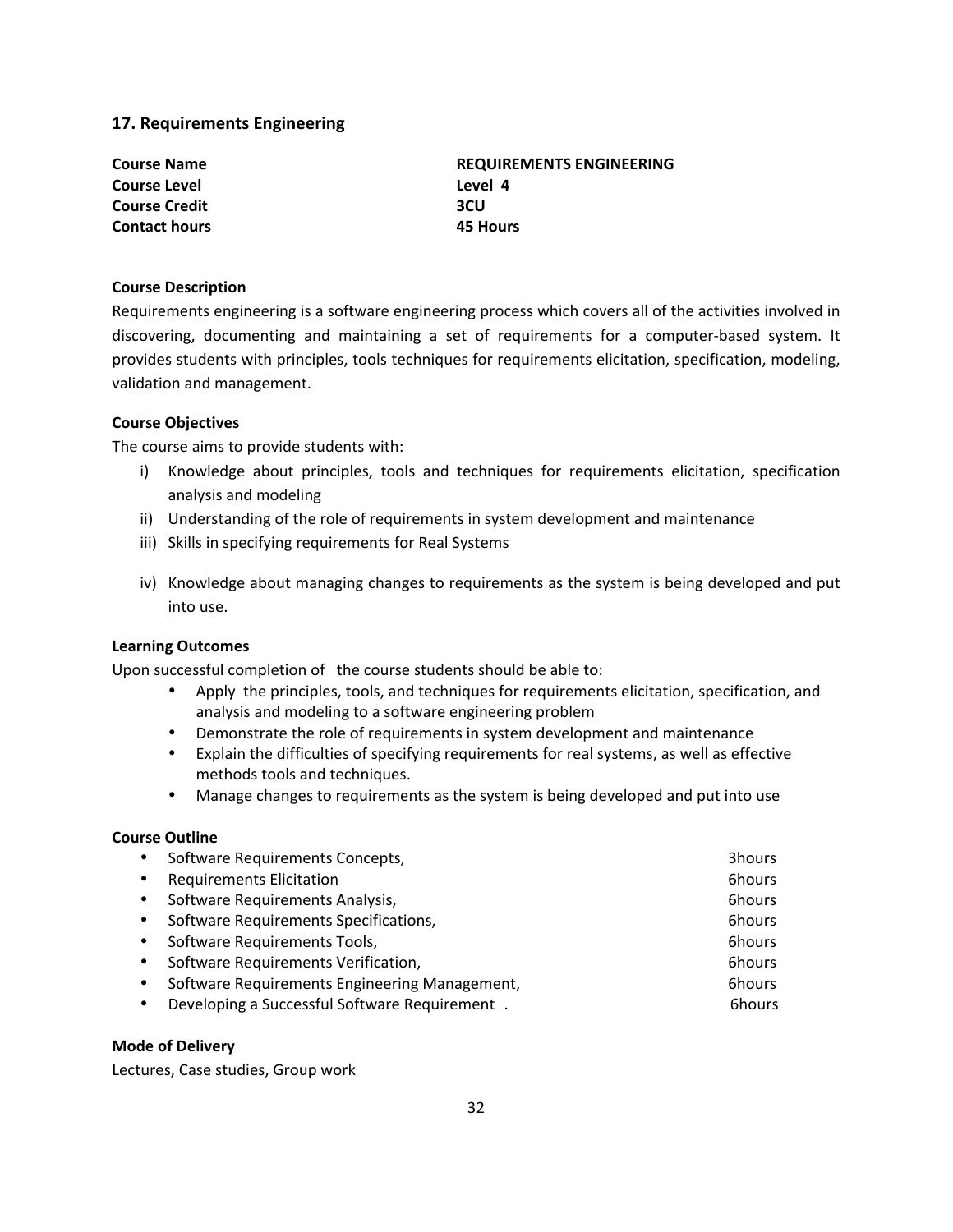# **Course Assessment**

| i) Tests                  | 20% |
|---------------------------|-----|
| ii) Take-home assessments | 10% |
| iii) Examination          | 70% |

# **18.Network Application Development**

| <b>COURSE NAME</b>   | NETWORK APPLICATION DEVELOPMENT |
|----------------------|---------------------------------|
| <b>COURSE LEVEL</b>  | LEVEL 2                         |
| <b>COURSE CREDIT</b> | <b>3CU</b>                      |
| <b>CONTACT HOURS</b> | <b>45 HOURS</b>                 |

# **Course description**

The course introduces students to the design and implementation of network-based applications, demonstrated using Object-Oriented Programming techniques at both the application layer and the transport layer of the TCP/IP protocol stack.

# **Course Objectives**

This course is designed to enable students to:

- i) Understand technologies and protocols supporting computer communication networks
- ii) Understand the technologies and architecture supporting the internet
- iii) Learn network based programming methodologies, languages, tools and standards.
- iv) Acquire Knowledge and Skills on Advanced Network socket programming concepts

# **Learning Outcomes**

Upon completion of this course the students shall be able to

- i) Explain technologies, protocols and architectures that support computer communication networks
- ii) Explain the internet technologies and its architecture
- iii) Explain network based programming methodologies, languages, tools and standards.
- iv) Set up Network sockets using a Structured or an Object oriented programming language
- v) Program and manage a computer network using modern techniques and tools.

## **Course Outline:**

Topics include:

| $\bullet$ | Networking Fundamentals,                            | 3hours |
|-----------|-----------------------------------------------------|--------|
|           | layered protocol architectures and service models   | 3hours |
|           | Design principles for network-based applications    | 3hours |
|           | • HTTP and HTTPS protocols                          | 3hours |
|           | • A history and Structure of the Internet           | 3hours |
|           | connectionless and connection-oriented services     | 3hours |
|           | Circuit switching and Packet switching fundamentals | 3hours |
|           | Network socket options and socket programming       | 6hours |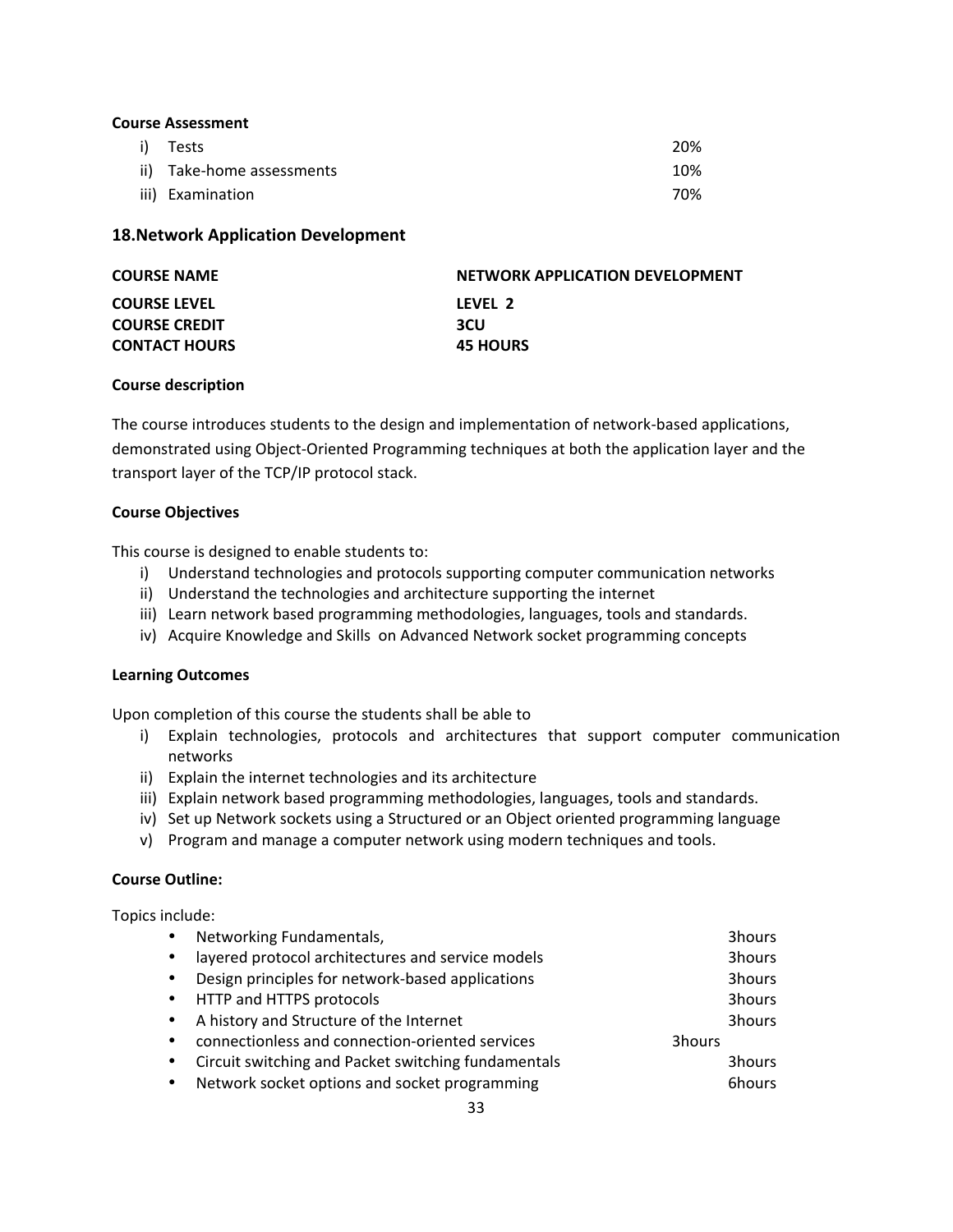| $\bullet$<br>$\bullet$    | Principles of information security in network-based applications<br>Practicals (30 hours)<br>hours | 3hours<br>15 |
|---------------------------|----------------------------------------------------------------------------------------------------|--------------|
| <b>Mode of Delivery:</b>  |                                                                                                    |              |
|                           | Lectures, Practicals/ Group work                                                                   |              |
| <b>Course Assessment:</b> |                                                                                                    |              |

| i) | Tests            | 20% |
|----|------------------|-----|
|    | ii) Practical    | 20% |
|    | iii) Examination | 60% |

## **19. Software Architecture**

| <b>COURSE NAME</b>   | SOFTWARE ARCHITECTURE |
|----------------------|-----------------------|
| <b>COURSE LEVEL</b>  | LFVFL 2               |
| <b>COURSE CREDIT</b> | <b>3CU</b>            |
| <b>CONTACT HOURS</b> | <b>45HOURS</b>        |

#### **Course description**

Software architecture defines the primary system qualities of performance, modifiability, and security, into a unifying architectural vision. It is an artifact for early analysis to ensure that a design approach yields an acceptable system. This course also explains the work assignments that must be carried out by design and implementation teams

#### **Course Objectives:**

This course aims to enable students to:

- understand the latest state-of-the-art software architecture
- understand software architecture system design
- Understand how system's components are meant to interact with each other.

# **Course Objectives:**

At the end of the course, students shall:

- Demonstrate familiarity with the latest state-of-the-art software architecture
- Be able to explain a software system design
- Explain how system's components interact with each other
- Describe a software system design for a particular program

## **Course Content:**

The topics to be covered in this course unit are:

- Architectural styles and Patterns Theorem 2012 Shours 3hours 3hours 3hours 3hours 3hours 3hours 3hours 3hours 3hours 3hours 3hours 3hours 3hours 3hours 3hours 3hours 3hours 3hours 3hours 3hours 3hours 3hours 3hours 3hour
- Components of architectural design Theorem 3hours 3hours
- Connectors, components and composition **6hours** 6hours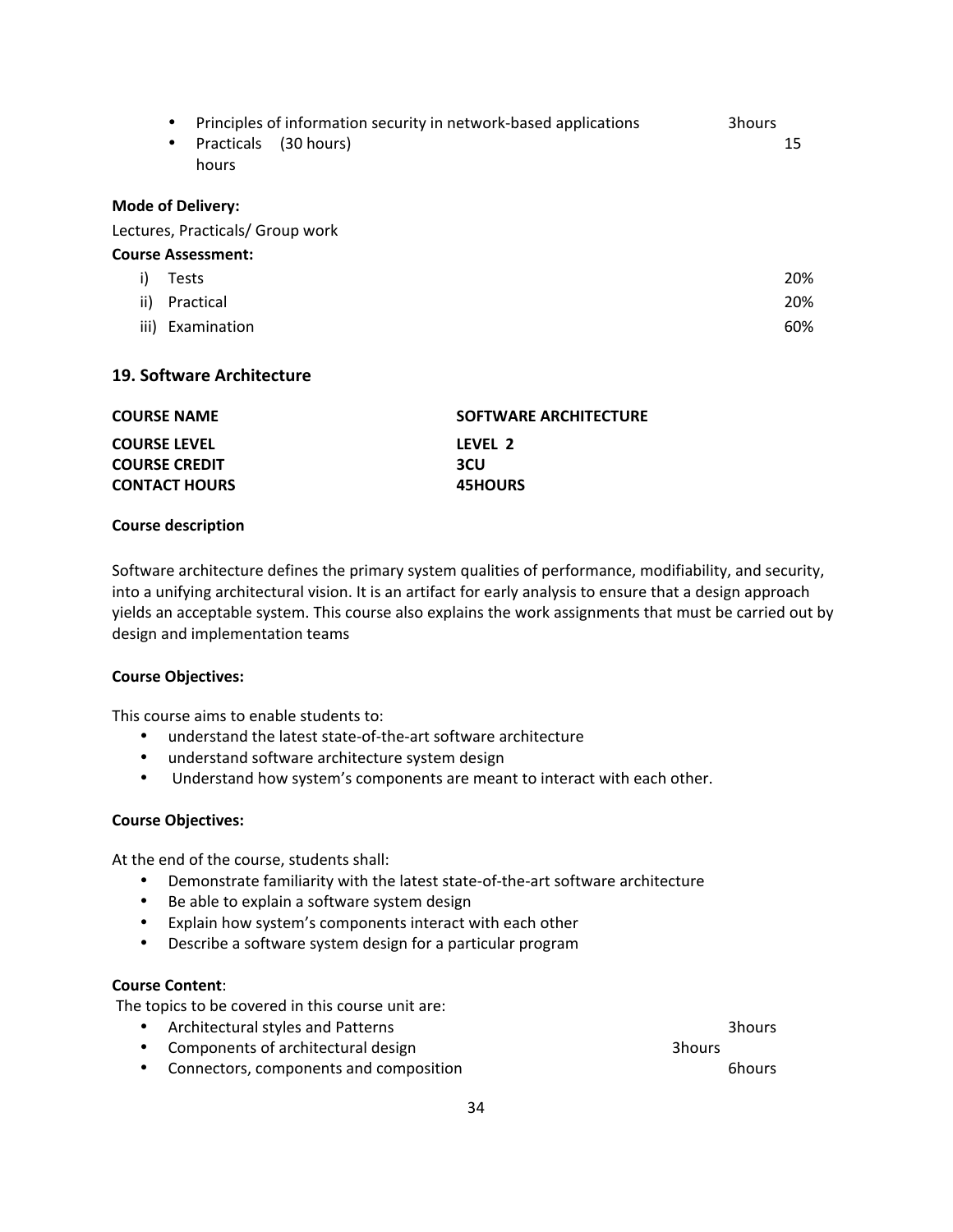| $\bullet$ | Architectural design guidance and Tools for architectural design | 3hours |        |
|-----------|------------------------------------------------------------------|--------|--------|
| $\bullet$ | Achieving quality goals with architectural styles                | 3hours |        |
| $\bullet$ | Formal models and specifications                                 |        | 6hours |
| $\bullet$ | Analyzing software architecture with SAAM                        |        | 6hours |
| $\bullet$ | Architecture description languages (ADLs)                        |        | 6hours |
| $\bullet$ | Architecture-based development                                   |        | 3hours |
| $\bullet$ | Patterns in software architecture                                |        | 3hours |
| $\bullet$ | Reusing software architecture                                    | 3hours |        |
|           |                                                                  |        |        |

Lectures, Case studies, Group work

| i) Tests                  | 30% |
|---------------------------|-----|
| ii) Take home assignments | 10% |
| iii) Examination          | 60% |

#### **20. Software Metrics**

| <b>Course Name</b>   | <b>SOFTWARE METRICS</b> |
|----------------------|-------------------------|
| <b>Course Level</b>  | Level 4                 |
| <b>Course Credit</b> | 3CU                     |
| <b>Contact hours</b> | 45 Hours                |

#### **Course Description**

This course helps students appreciate the role software metrics play in the control and management of the software development process. Software metrics provide a quantitative basis for development and validation of models of the software development process. Effective management of any process requires quantification and measurement.

## **Course Objectives**

The course aims to provide a student with:

- An understanding of the need for software metrics and classification of software metrics
- Knowledge of basic terminology and fundamental facts about software metrics and process models
- Understanding of the importance of software metrics in the control and management of software development process
- Knowledge of the fundamentals of measurement theory
- Understanding of software product metrics, process metrics and measuring management

# **Learning Outcomes**

Upon successful completion of this course students should be able to:

- i) Explain basic terminology and state fundamental facts about software metrics and process models
- ii) Identify essential elements of given metrics describe interrelationships among its various elements and describe circumstances or environment in which its use is appropriate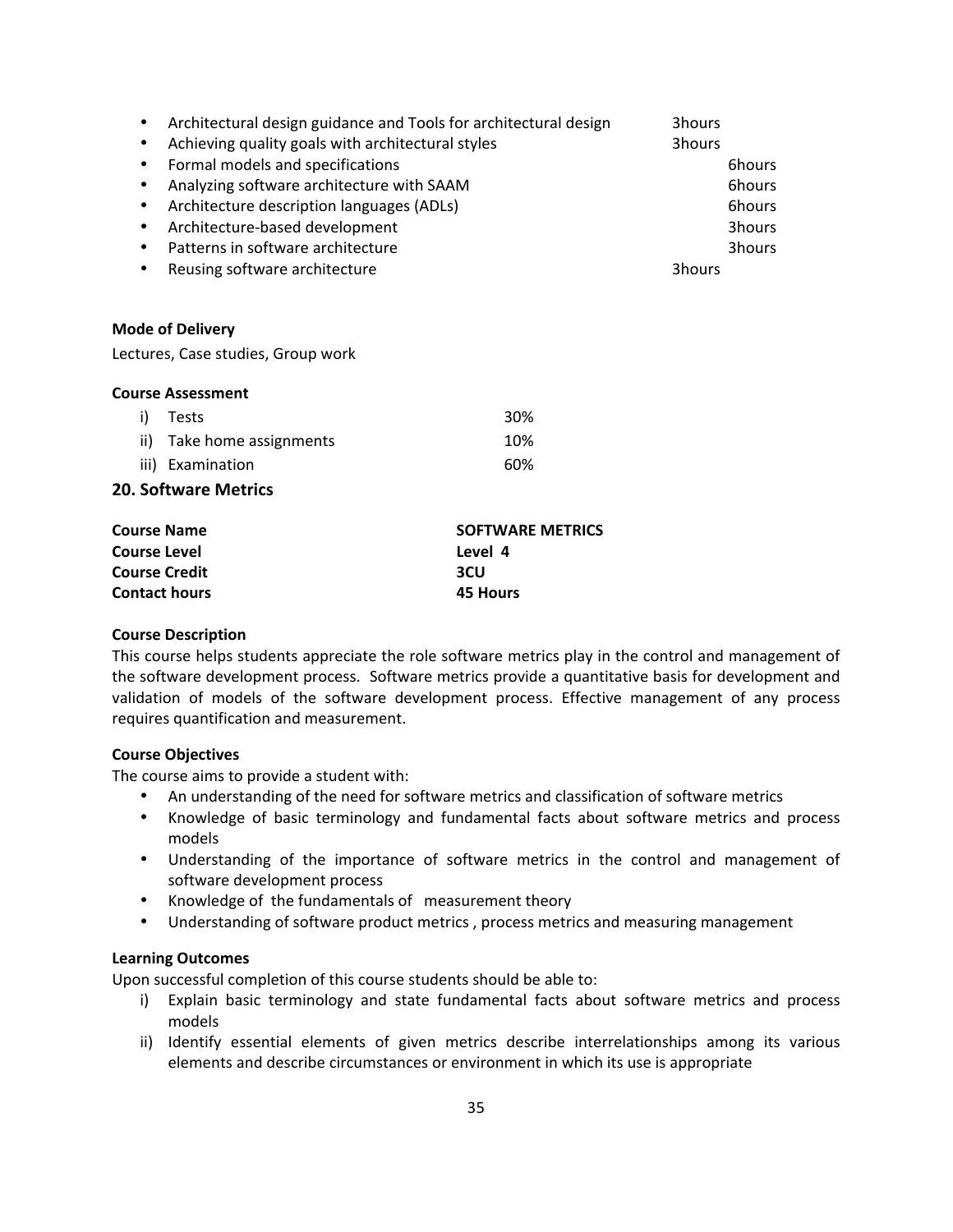- iii) Describe the importance of software metrics in the control and management of the software development process.
- iv) Understand the foundations of measurement theory and models of software engineering measurement
- v) Appreciate software products metrics, software process metrics and measuring management.

# **Course Content:**

The course is composed of the following basic modules:

| Need and definition of Software metrics,                                            | 3hours  |
|-------------------------------------------------------------------------------------|---------|
| ii) Classification and measurement of scales for software metrics                   | 3hours  |
| iii) Measurement theory                                                             | 4hours  |
| iv) Software product and process measurements                                       | 4hours  |
| v) Measuring internal product attributes: size and structure                        | 4hours  |
| vi) Measuring external product attributes: quality, measuring cost and effort,      | 4hours  |
| vii) Measuring software reliability, software test metrics, object-oriented metrics | 4hours  |
| viii) Measurement management                                                        | 4hours  |
| ix) Tutorials and group work                                                        | 15hours |
| <b>Mode of Delivery:</b>                                                            |         |

Lectures, Tutorials, Group work

| i) Tests                  | <b>20%</b> |
|---------------------------|------------|
| ii) Take-home assessments | 20%        |
| iii) Examination          | 60%        |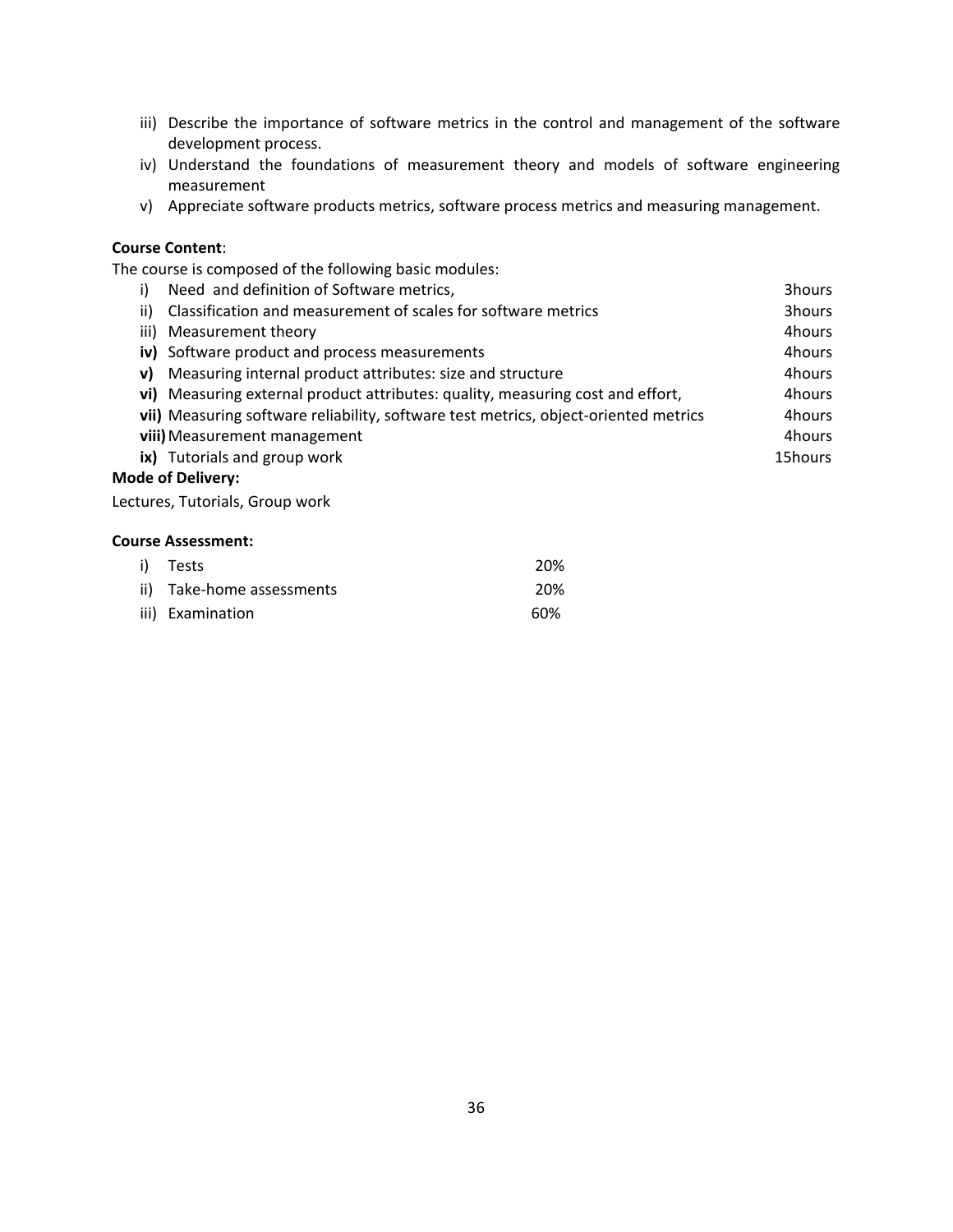# 21. **Systems Programming**

**Course Name COULD COURSE ASSESSED ASSESSED AT A SYSTEMS PROGRAMMING Course Level Course Level 3 Course Credit ACU Contact hours 60 Hours** 

# **Course Description**

The course trains learners on how to develop codes and algorithms that can evaluate and improve on the performance of an operating system. It requires prerequisite knowledge in programming and operating systems.

# **Course Objectives**

The aims of the course are:

- To acquainted students with at least one operating systems software.
- To provide students with skills in developing codes or algorithms that can manage selected system resources.
- To provide students with scripting knowledge and skills, which can be used to measure the performance of selected components of a computer system.

# **Learning Outcomes**

On completion of this course, the student shall be able to:

- i) Explain basic concepts in at least one operating systems software.
- ii) Develop codes and algorithms that can manage selected system resources.
- iii) Demonstrate the ability to evaluate the performance of selected components of a computer system.

# **Course Outline**

| Introduction to the Operating System software<br>i) | 6 hours |
|-----------------------------------------------------|---------|
| ii) Operating system Concepts and parameters        | 6 hours |
| iii) File I/O                                       | 6 hours |
| iv) System Processes                                | 6 hours |
| v) Execution of Programs                            | 3 hours |
| vi) Threads                                         | 6 hours |
| vii) Pipes and messages                             | 6 hours |
| viii) Memory Mappings                               | 6 hours |
| ix) Practicals                                      | 15hours |
|                                                     |         |

## **Mode of Delivery**

Lectures and Practicals

# **Course Assessment**

| • Tests     | 20% |
|-------------|-----|
| • Practical | 20% |

• Final examination 60%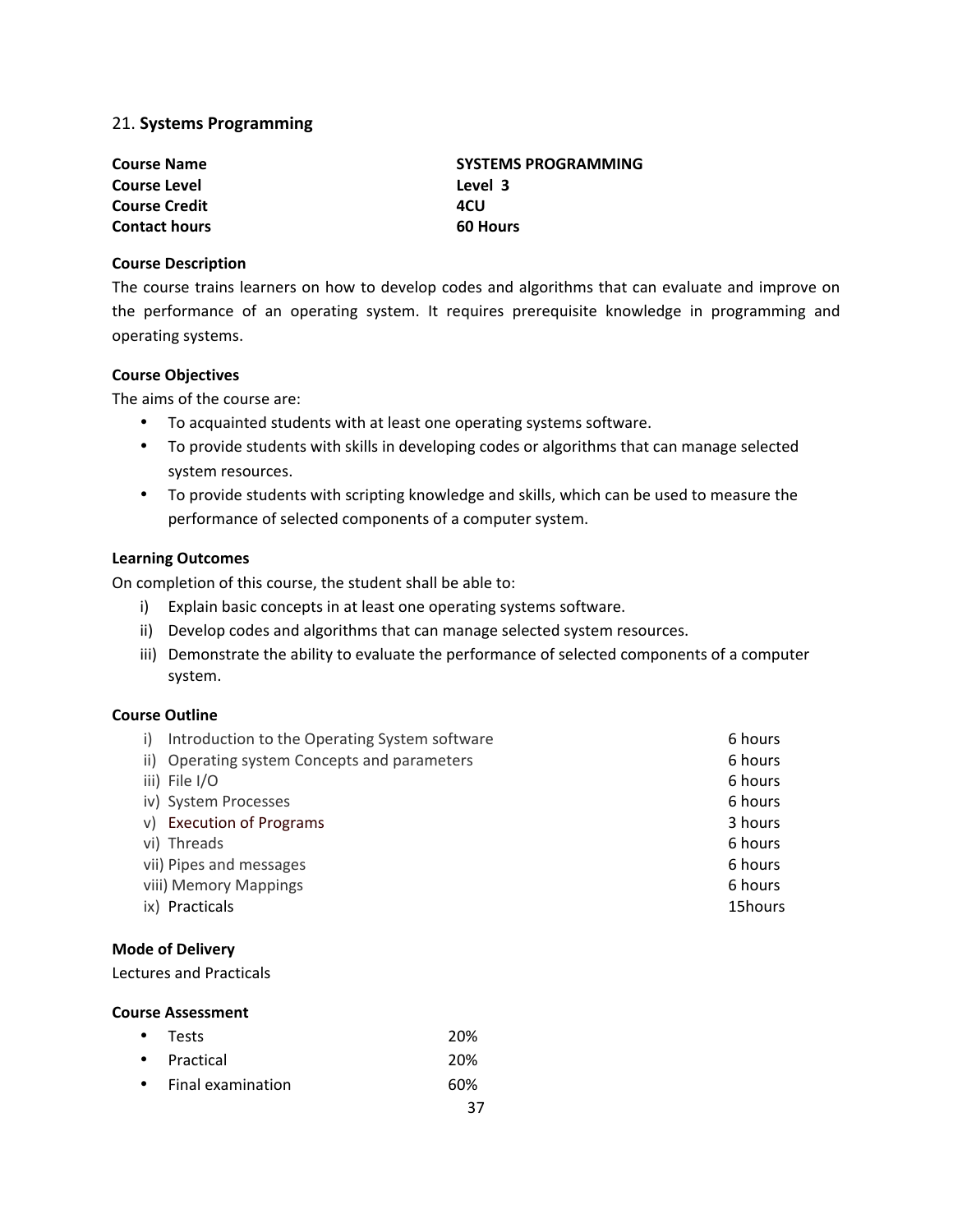# **22.Software Reliability & Testing**

| <b>COURSE NAME</b>   | SOFTWARE RELIABILITY & TESTING |
|----------------------|--------------------------------|
| <b>COURSE LEVEL</b>  | LEVEL 3                        |
| <b>COURSE CREDIT</b> | 4CU                            |
| <b>CONTACT HOURS</b> | <b>60 HOURS</b>                |

# **Course description**

This course presents an overview of the Software Reliability process, techniques and models. Software Reliability is the probability of failure-free software operation for a specified period of time in a specified environment and is an important factor affecting system reliability. The high complexity of software is the major contributing factor of Software Reliability problems.

# **Course Objectives**

The course aims to provide students with knowledge and skills in:

- The software reliability process
- The various software reliability process growth models
- The various metrics used for software reliability measurement
- The techniques that can be used to improve and predict software reliability
- The various techniques applied to software testing
- The application of a software reliability process model to a given case scenario

# **Learning Outcomes**

Upon successful completion of this course the student shall be able to:

- Explain the software reliability process
- Describe the various software reliability process growth models
- Describe and explain the various metrics used for software reliability measurement
- Explain the techniques that can be used to improve and predict software reliability
- Describe and Explain the various techniques applied to software testing
- Apply a software reliability process model to a given case scenario

# **Course content**

This course covers the following topics:

i) The software testing and reliability concepts 4 hours 4 hours 4 hours ii) The software reliability process and its application The Communication 4" hours iii) Factors influencing software reliability and the state of the state of the 4 hours and 4 hours iv) Software reliability Engineering techniques 4 hours 4 hours 4 hours v) Software reliability models and Measurement 6 hours 6 hours vi) software reliability improvement and prediction Techniques 6 hours 6 hours **vii)** Metrics for software reliability prediction **6 hours** 6 hours **viii)** Soft ware System testing The Control of the Control of the Control of the Control of the Control of the Control of the Control of the Control of the Control of the Control of the Control of the Control of the Contr **ix)** Practicals and group work  $\blacksquare$  """  $\blacksquare$  """ "" "" "18 hours

# **Mode of Delivery**

Lectures, Practicals and Group work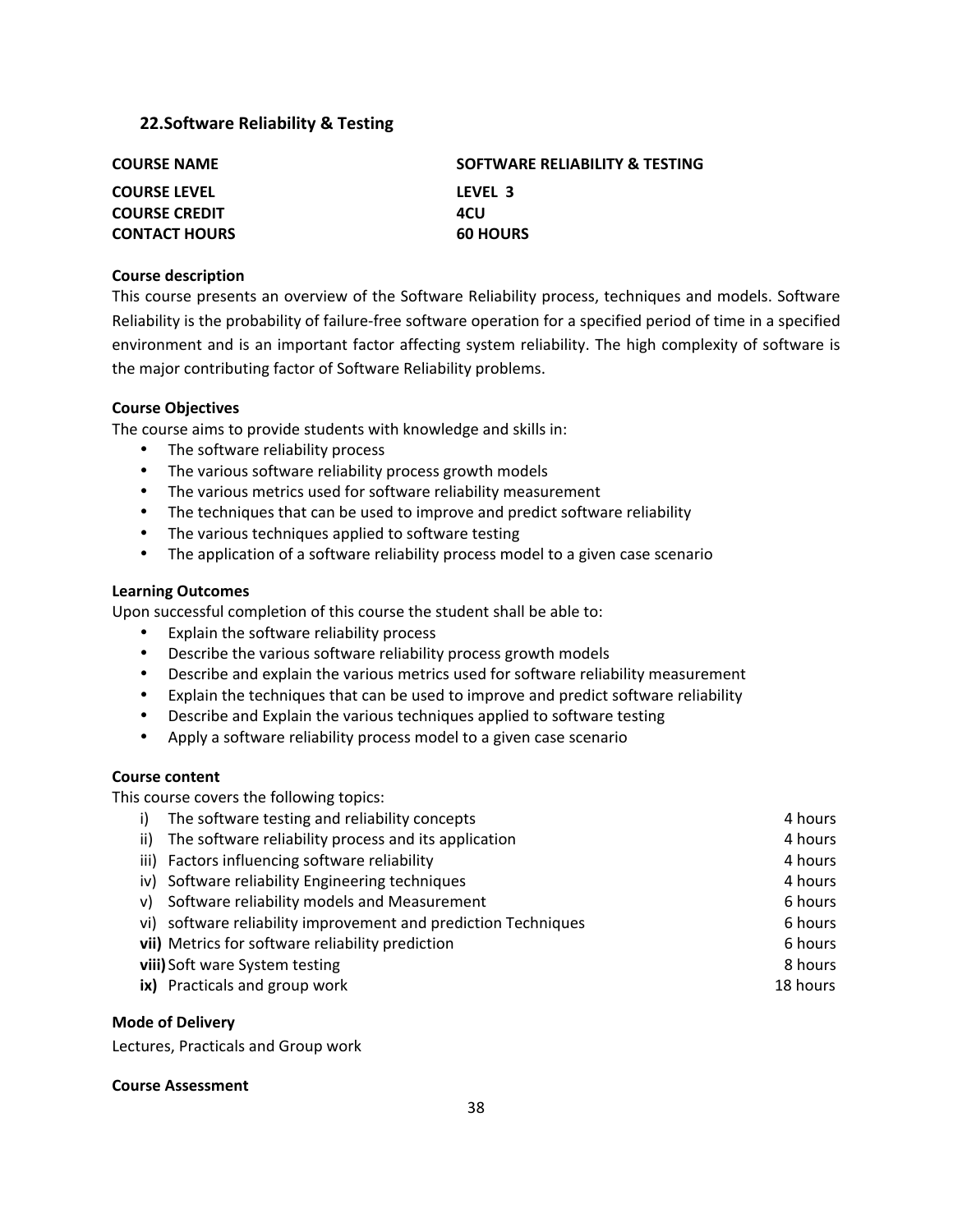- Tests 20%
- Practicals **20%**
- **Examination** 
	- 60%

# 23.**Information(Technology(Project(Management**

| <b>Course Name</b>   | <b>INFORMATION TECHNOLOGY PROJECT MANAGEMENT</b> |
|----------------------|--------------------------------------------------|
| <b>Course Level</b>  | Level 3                                          |
| <b>Course Credit</b> | 3CU                                              |
| <b>Contact hours</b> | 45                                               |

# **Course Description**

The module defines the principles of implementing successful projects. Various aspects are considered including Costing, budgeting, risk management, human resource change management and scheduling as critical factors to the success of projects.

# **Course Objectives**

The Course aims to provide students with understanding and skills on:

- i) Project Planning, scheduling and Control
- ii) Time, Cost and Quality management
- iii) Building and leading multi-disciplinary and effective teams
- iv) Risk and change management
- v) project monitoring using appropriate project management software

## **Learning Outcomes**

At the end of this course, the student shall be able to:

- i) Explain project management concepts and roles through all projects
- ii) Manage a project to its satisfactory conclusion on time and within budget
- iii) Integrate the concepts of risk and change management in project management
- iv) Demonstrate the ability to use project monitoring tools and techniques to ensure successful project implementation

## **Course Outline**

The major areas that will be covered include:

| $\bullet$ | <b>Overview of Project Genesis</b>                        | 5 hours |
|-----------|-----------------------------------------------------------|---------|
| $\bullet$ | Project Planning, scheduling and control                  | 5 hours |
| $\bullet$ | <b>Estimating, Cost and Budgeting</b>                     | 5 hours |
| $\bullet$ | Project Risk Analysis and Management                      | 5 hours |
| $\bullet$ | Project stakeholder analysis and Project Team Structuring | 6 hours |
| $\bullet$ | Monitoring Progress - Processes tools and Techniques      | 5 hours |
| $\bullet$ | <b>Configuration Management</b>                           | 5 hours |
|           | <b>Quality management</b>                                 | 4 hours |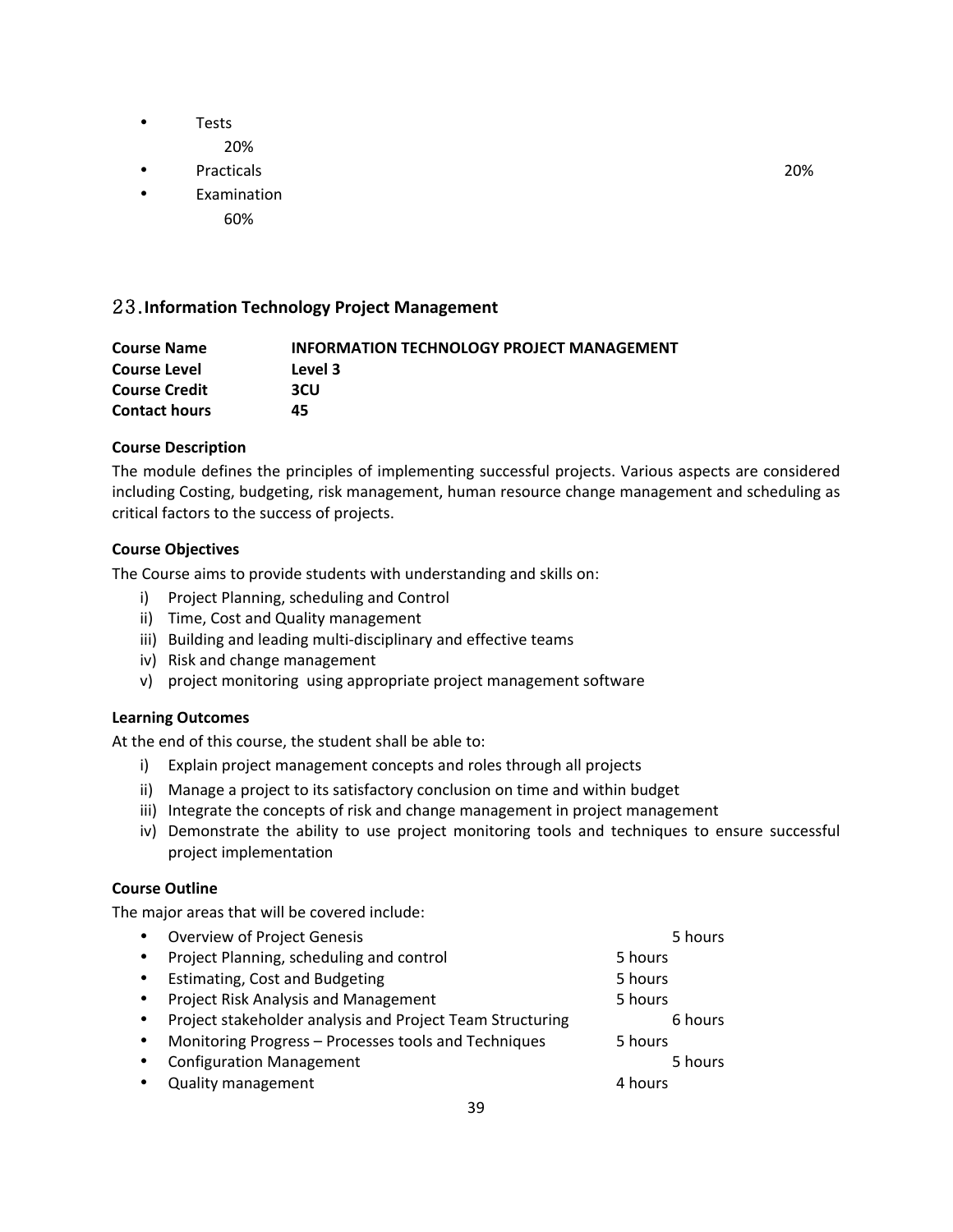• Practicals 5 hours and the set of the set of the set of the set of the set of the set of the set of the set of the set of the set of the set of the set of the set of the set of the set of the set of the set of the set of

# **Mode of Delivery**

Lecturers and Tutorials

# **Course Assessment**

|                            | i) Assignments   | 20% |
|----------------------------|------------------|-----|
|                            | ii) Test         | 20% |
|                            | iii) Examination | 60% |
| <b>25. Research Skills</b> |                  |     |

| <b>Course Name</b>   | <b>RESEARCH SKILLS</b> |
|----------------------|------------------------|
| <b>Course Level</b>  | Level 3                |
| <b>Course Credit</b> | 3CU                    |
| <b>Contact hours</b> | 45                     |

# **Course Description**

This course provides students with the theoretical and practical concepts of research. It provides the skills, methods and competences that are necessary to collect, analyse, summarise and present quantitative and qualitative data.

# **Course Objectives**

The aims of the course are to:

- i) Provide students with knowledge of conducting research that achieves pre-determined objectives.
- ii) Describe the various data analysis and reporting techniques.

## **Learning Outcomes**

On completion of this course, the student should be able to:

- i) Demonstrate knowledge of how to conduct research that achieves pre-determined objectives.
- ii) Use the various data analysis and reporting techniques.

## **Course Outline**

|           | Introduction to research methods      | 3 hours  |
|-----------|---------------------------------------|----------|
| $\bullet$ | Research Approaches                   | 3 hours  |
| $\bullet$ | Problem formulation                   | 3 hours  |
| $\bullet$ | Data collection                       | 6 hours  |
| $\bullet$ | Data Analysis                         | 9 hours  |
| $\bullet$ | Data presentation and report writting | 3 hours  |
|           | Research ethical issues               | 3 hours  |
|           | <b>Tutorials</b>                      | 15 hours |
|           |                                       |          |

# **Mode of Delivery**

Lectures and Tutorials

## **Course Assessment**

• Tests 20%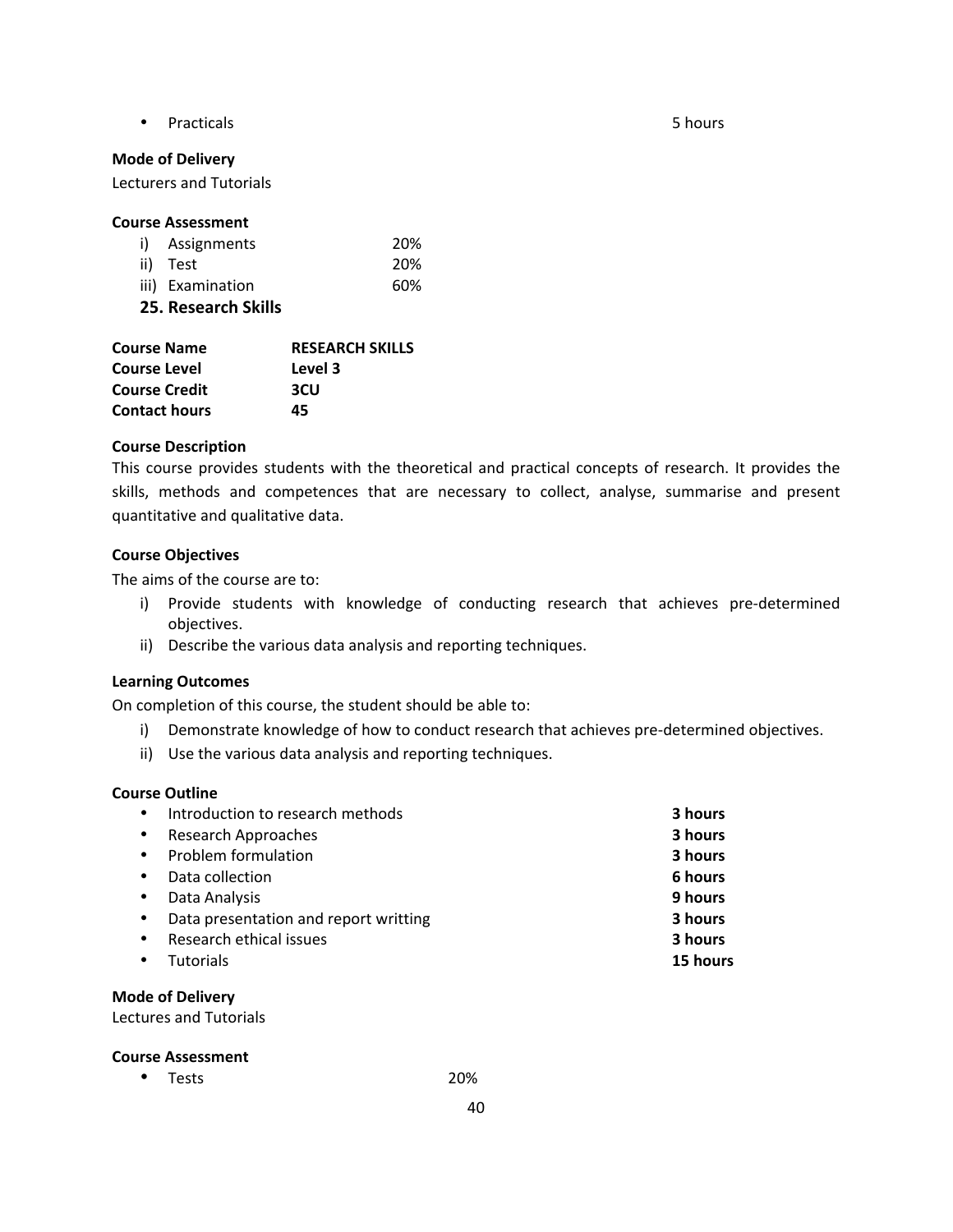- Assignments 20%
- Final examination 60%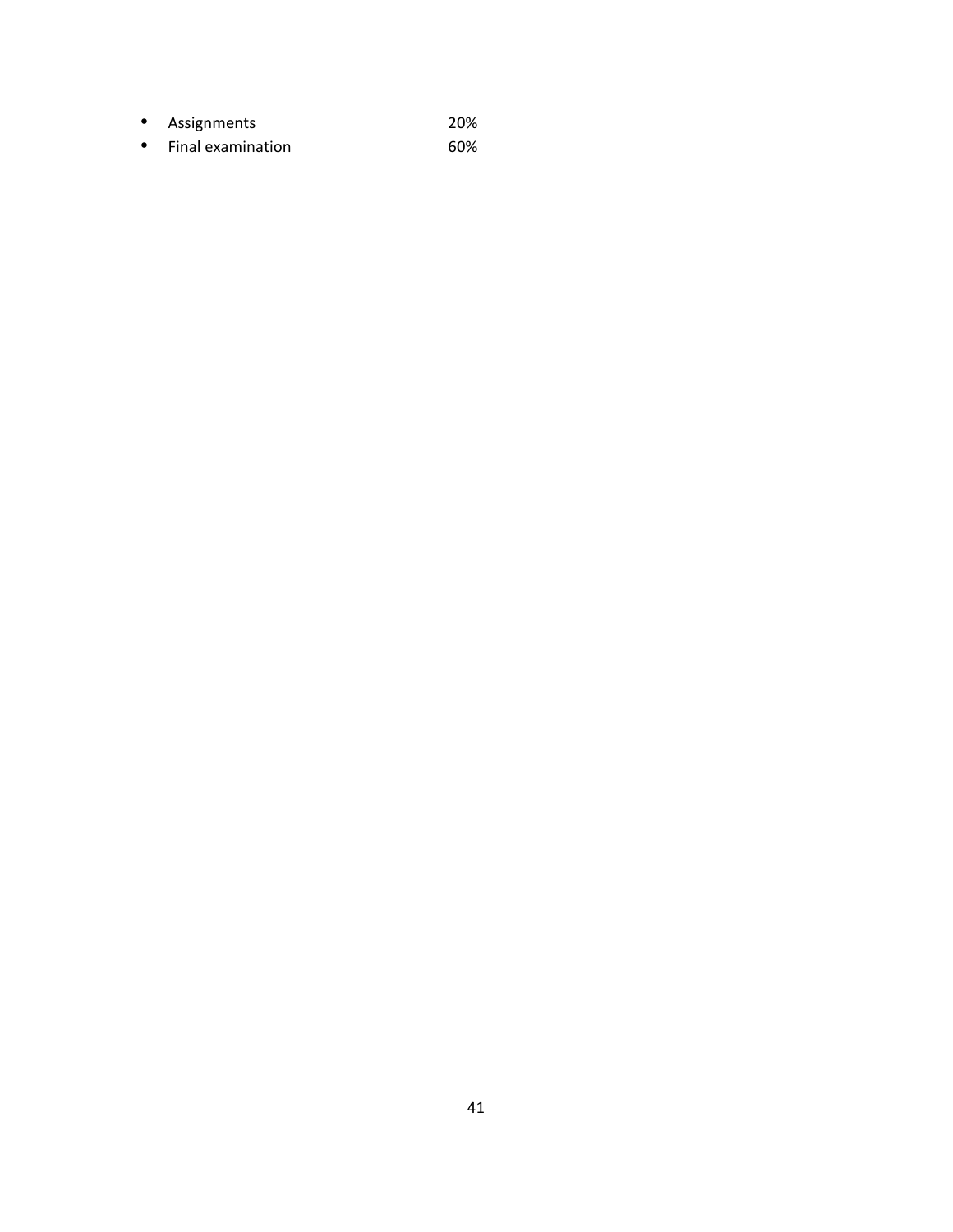# 24. **Embedded Systems Software**

| <b>Course Name</b>   | <b>EMBEDDED SYSTEMS SOFTWARE</b> |
|----------------------|----------------------------------|
| <b>Course Level</b>  | Level 3                          |
| <b>Course Credit</b> | 4CU                              |
| <b>Contact hours</b> | <b>60 Hours</b>                  |

# **Course Description**

This course presents assembly language programming as the bridge between high-level programming languages and embedded systems hardware with particular reference to the embedded processor.

# **Course Objectives**

The course aims at:

- i) Introducing students to the role of assembly language programming
- ii) Equipping students with skills required to apply a modular approach to assembly language programming with code reuse
- iii) Provide students with knowledge of the instruction set of a typical embedded processor
- iv) Imparting an understanding of memory addressing, the various addressing modes, hardware interrupts and how to use them
- v) Enabling students to integrate assembly language subroutines into a high-level language program

# **Learning Outcomes**

Upon successful completion of this course, the student will:

- i) Understand the role of assembly language programming
- ii) Understand the instruction set of a typical embedded processor
- iii) Be able to employ a modular approach to assembly language programming with code reuse
- iv) Be able to use embedded systems development tools
- v) Understand memory addressing and use various addressing modes
- vi) Understand hardware interrupts and be able to use them
- vii) Be able to integrate assembly language subroutines into a high-level language program

# **Course Outline**

Topics covered include:

|           | • An introduction to assembly language                                          | 3 hours  |
|-----------|---------------------------------------------------------------------------------|----------|
|           | • The addressing modes, register file, and instruction set of a microcontroller | 12 hours |
| $\bullet$ | Timers, handshaking, input and output, and analog to digital conversion         | 12 hours |
| $\bullet$ | Interrupts                                                                      | 8 hours  |
|           | • Software control of hardware                                                  | 10 hours |
|           | • Practical lessons (30 hours)                                                  | 15 hours |

#### **Mode of Delivery**

Lectures and Practicals

| • Tests      | 20% |
|--------------|-----|
| • Practicals | 20% |
| Examination  | 60% |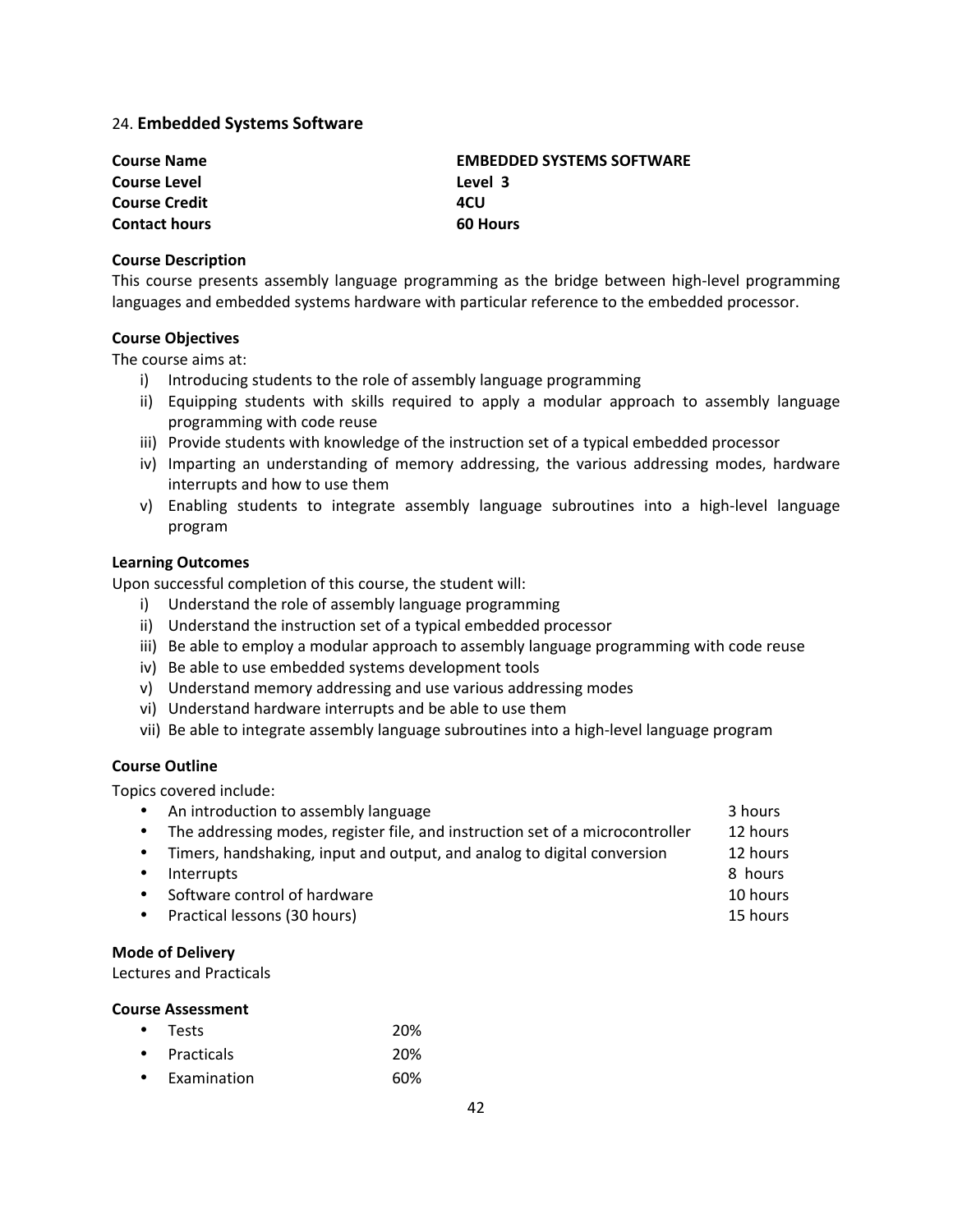# **25. Mobile Computing And Applications**

**Course Name MOBILE COMPUTING AND APPLICATIONS Course Level Course Level 3 Course Credit 4 CU Contact hours 60 Hours** 

# **Course Description**

This course introduces hardware and software concepts of mobile computing. It then discusses mobile application development technologies.

#### **Course Objectives**

The aims of this course are:

- i) To introduce students to hardware and software components of mobile computing
- ii) To equip students with an understanding of mobile operating systems as well as mobile multimedia messaging and web services
- iii) To impart knowledge and skills required to design and build professional mobile applications

# **Learning Outcomes**

Upon successful completion of the course, students should be able to:

- i) Explain the fundamentals of mobile computing including both the hardware and software components
- ii) Understand the mobile IP stack and mobile web access, technologies and services.
- iii) Demonstrate knowledge of mobile software architecture, operating system platforms and software development tools for mobile software, content and service development.

## **Course Outline**

The topics to be covered include:

| i)   | <b>Fundamentals of Mobile Terminal Hardware</b>                    | 2 hours  |
|------|--------------------------------------------------------------------|----------|
| ii)  | Radio, DSP, Memory and CPU components                              | 3 hours  |
| iii) | Base Station side radio interface standards                        | 2 hours  |
| iv)  | The Mobile IP stack and mobile web-browsing                        | 2 hours  |
| V)   | The WAP-protocol & Location Information                            | 3 hours  |
|      | vi) Principles of Multimedia Messaging (SMS, MMS) and web services | 4 hours  |
|      | vii) Introduction to Mobile Operating System Platforms (OSPs)      | 6 hours  |
|      | viii) Mobile Applications User Interface                           | 2 hours  |
|      | ix) Software set-up in modern Mobile Terminals                     | 6 hours  |
| x)   | <b>Fundamentals of Mobile Content</b>                              | 6 hours  |
|      | xi) Mobile web content design                                      | 8 hours  |
|      | xii) The .mobi top level domain (TLD) initiative                   | 1 hour   |
|      | xiii) Practical Lessons (30 hours)                                 | 15 hours |

#### **Mode of Delivery**

Lectures and Practicals

#### **Course Assessment**

• Tests" 20%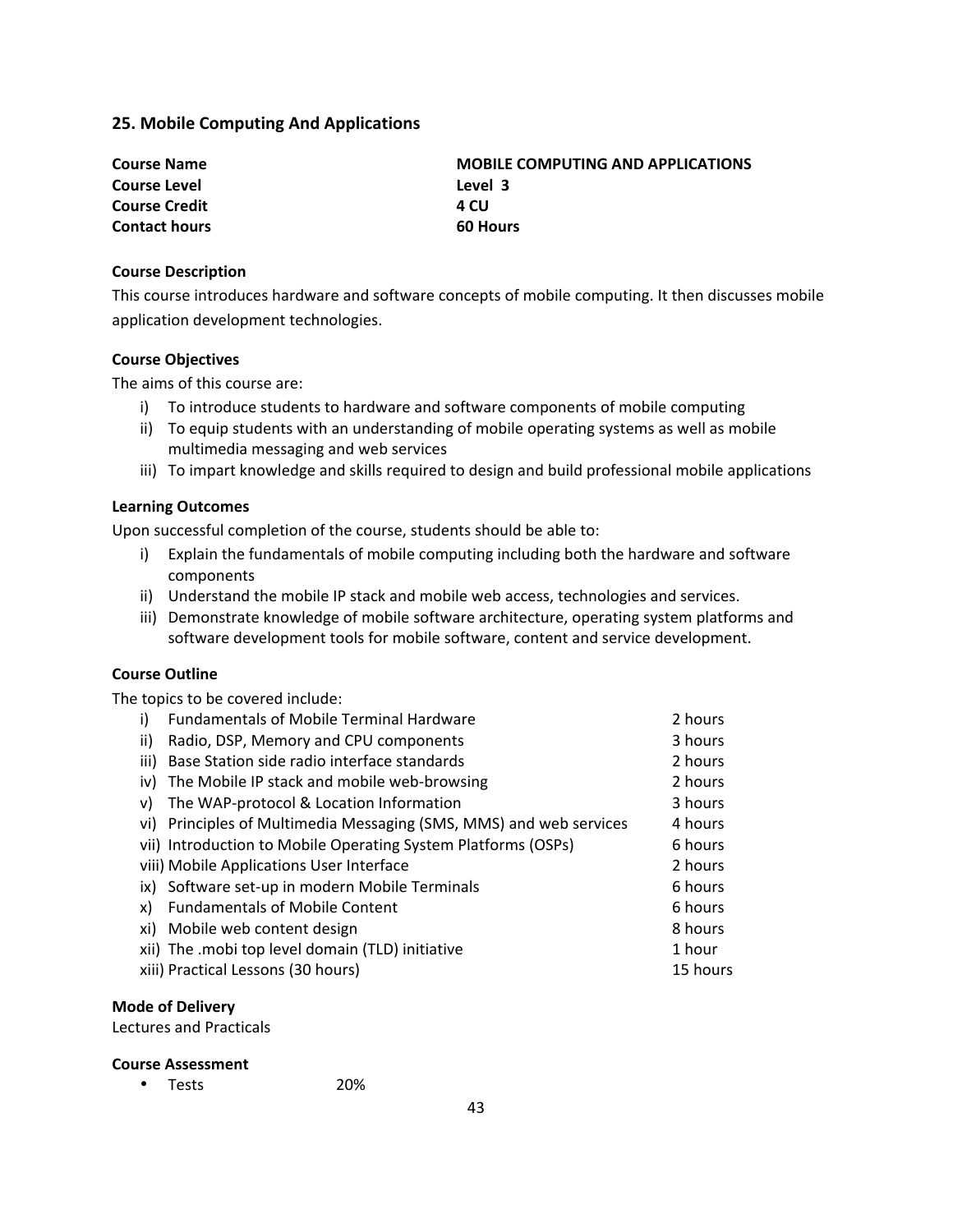- Practical (Project) 20%
- Examination 60%

# **26. Software Engineering Mini Project**

| <b>Course Name</b>   | SOFTWARE ENGINEERING MINI PROJECT |
|----------------------|-----------------------------------|
| <b>Course Level</b>  | Level 3                           |
| <b>Course Credit</b> | 4CU                               |
| <b>Contact hours</b> | 60                                |

# **Course Description**

The course introduces students to the integrated team approach to undertaking software Engineering projects from the point of requirements analysis to deploying a tested and well engineered solution, with the assistance of a Project Supervisor (s). It also plays a crucial role in exposing students to building highly effective teams which is very important in "real life" industrial experience.

# **Course Objectives**

The course aims to provide students with understanding and skills in:

- i) Project management concepts and roles
- ii) Planning and controlling projects
- iii) Considerations for commercialization of software products
- iv) Software Requirements Analyis, specification and Design
- v) Choosing appropriate Software Engineering Processes, Tools and Methods
- vi) Professional Software construction
- vii) Software maintenance and Management
- viii) Software documentation
- ix) Professional Software quality assurance and Testing

## **Learning Outcomes**

By the end of this course, the student should be able to:

- Explain the nature of Software Engineering projects and their management
- Demonstrate understanding of Finance Planning, Budgeting and Costing in Software Engineering Projects
- Integrate the concepts of Risk Management, Human resource management, control of time and deadlines through application of tools and techniques
- Demonstrate the ability to develop a business plan as part of the Project Proposal for their choice of research project.
- Demonstrate creativity and innovation in the developing software solutions
- v) Develop the requirements and design specifications
- vi) Attest and practice high-quality Project Management skills in enhancing individual effectiveness and productivity
- vii) Develop Software using state of the art technologies
- viii) Document the software in accordance to well known practices

## **Course Outline**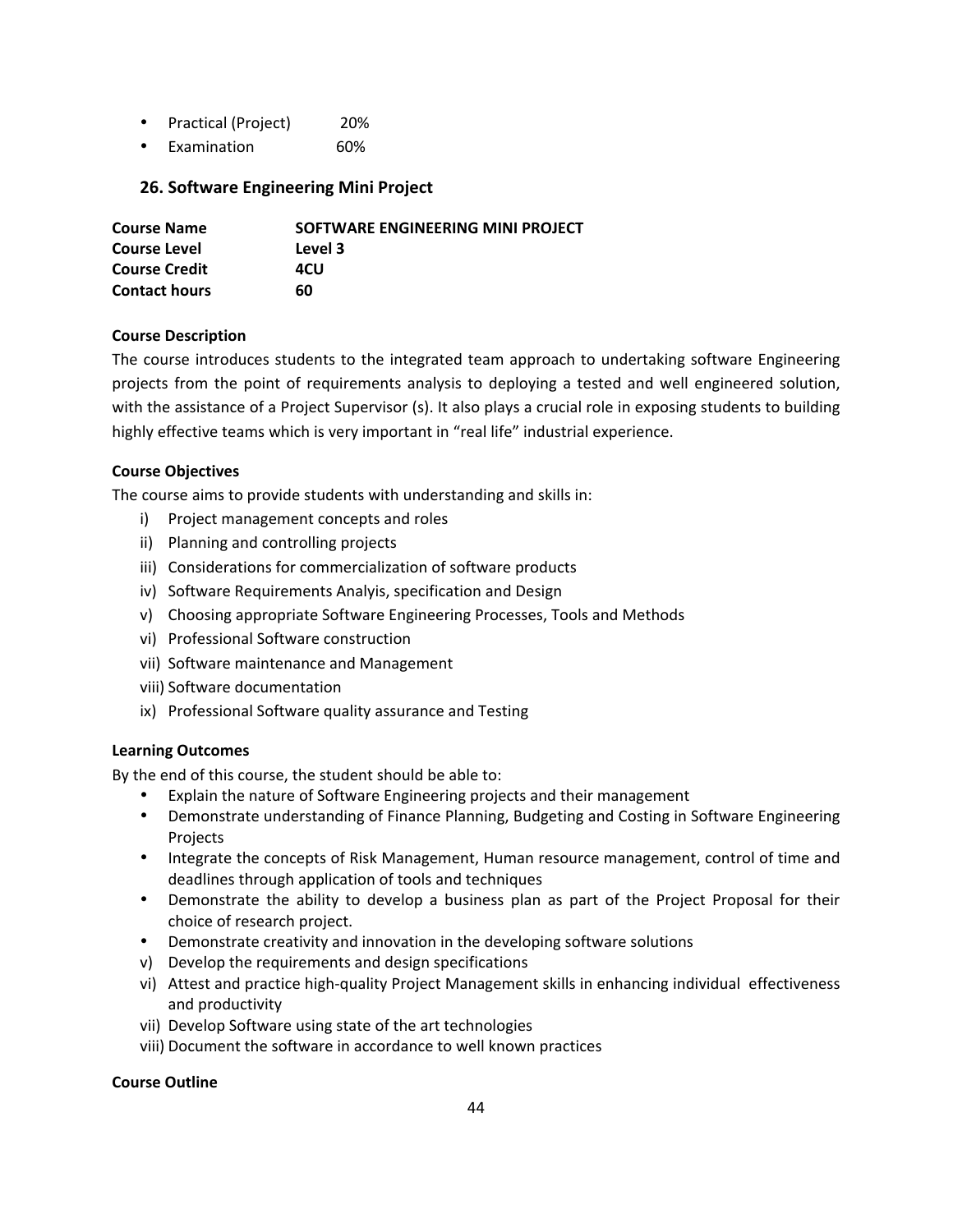The major areas that will be covered include:

| $\circ$ | <b>Project Proposal and Business Plans</b>       | 6 Hours. |
|---------|--------------------------------------------------|----------|
| $\circ$ | Requirements Analysis, Specifications and Design | 8 Hours. |
| $\circ$ | <b>Project Management</b>                        | 4 Hours  |
| $\circ$ | Software Methodology, Tools and Techniques       | 6 Hours  |
| $\circ$ | Software Construction                            | 20 Hours |
| $\circ$ | Software Quality Assurance and Testing           | 10 Hours |
| $\circ$ | Project Report Write Up                          | 6 Hours  |

# **Mode of Delivery**

Presentations, Project supervision

# **Course Assessment**

|              | i) Project Proposal       |     | 20% |
|--------------|---------------------------|-----|-----|
|              | ii) Project Demonstration |     | 20% |
|              | iii) Project Report       |     | 30% |
| Presentation |                           | 30% |     |

# **27.** Industrial Training

| <b>Course Name</b>   | <b>INDUSTRIAL TRAINING</b> |
|----------------------|----------------------------|
| <b>Course Level</b>  | Level 3                    |
| <b>Course Credit</b> | 4CU                        |
| <b>Contact hours</b> | 60                         |

## **Course Description**

Industrial Placement promotes and develops long-term strategic teaching and research alliances between higher education institutions and industry. It plays a crucial role in promoting and facilitating practical training by providing students the opportunity to apply advanced knowledge and skills acquired in class to real world industry based problems and also gain exposure to "real life work experience."

## **Course Objectives**

The course aims to enable students:

- Understand the different types of Computing careers and their roles in a real world business organization."
- Apply and translate computing knowledge and best practice to real industry based problems
- Acquire soft skills to enhance effective participation in group based industry projects
- Learn and practice good working ethics and communication skills with industry based staff and Supervisors.

# **Learning Outcomes**

By the end of this course, the student should be able to: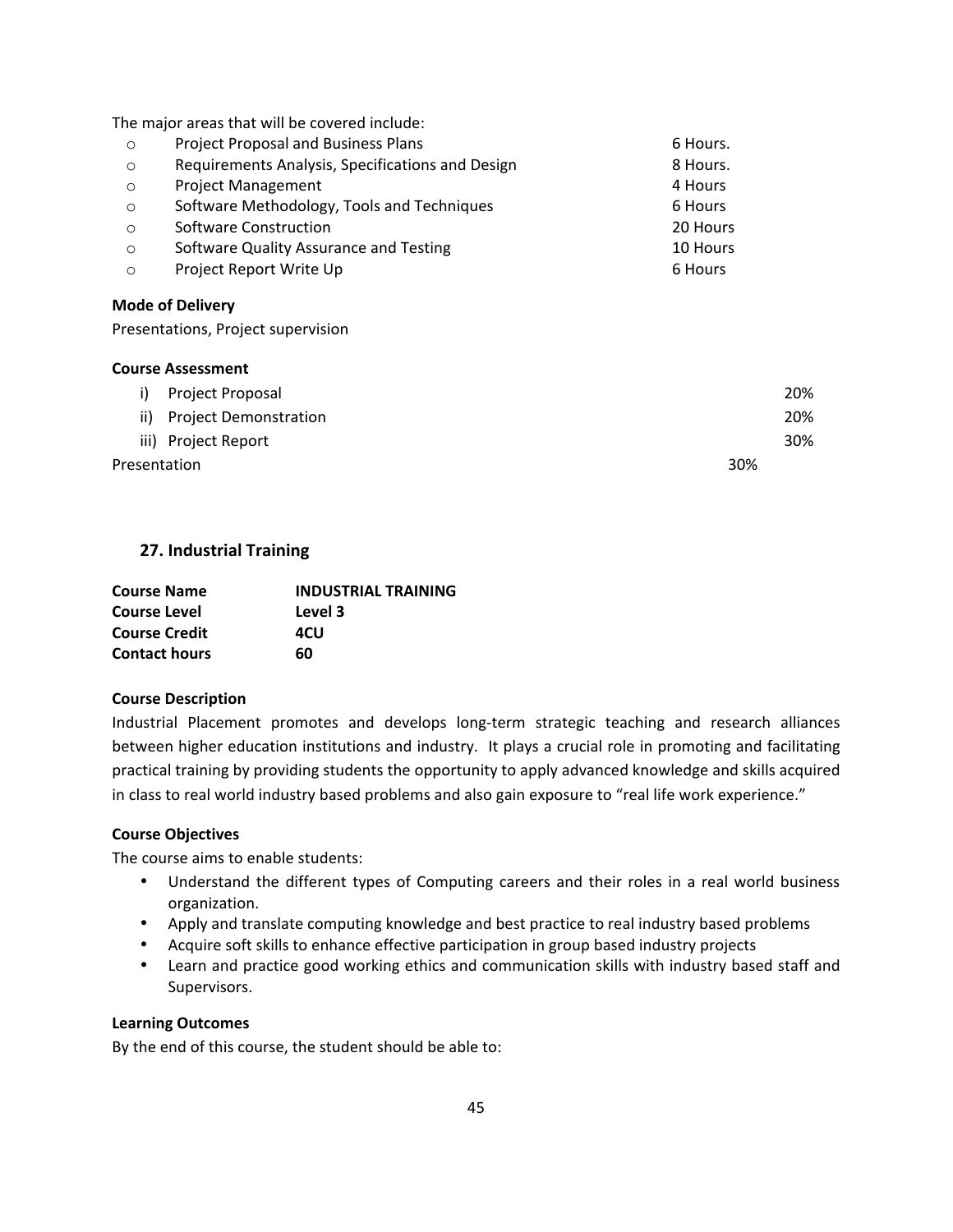- i) Explain the different types of Computing careers and their roles in a real world business organization.
- ii) Demonstrate ability to apply and translate computing knowledge and best practice to industry based problems
- iii) Demonstrate creativity and innovation in solving problems related to real-life projects
- iv) Demonstrate soft skills for enhanced effective participation in group based industry projects
- v) Demonstrate and practice good working ethics, communicate effectively and exhibit good interpersonal skills with industry based staff and Supervisors.

# **Course Outline**

The major areas that will be emphasized during industrial training include

| i)  | Orientation to Industry, Career Prospects & Human Resource Policy | 4hours   |
|-----|-------------------------------------------------------------------|----------|
| ii) | ICT Infrastructure in Indusry                                     | 6hours   |
|     | iii) Communication Network Infrastructure                         | 4hours   |
|     | iv) Information Management                                        | 10hours  |
|     | v) Systems Administration                                         | 4hours   |
|     | vi) Website Development                                           | 4hours   |
|     | vii) IT Quality Assurance                                         | 4hours   |
|     | viii) Audit and Review ICT Infrastructure Maintenance Manuals     | 4hours   |
|     | ix) Audit and Review IT and Communication Policies                | 4hours   |
|     | x) Audit and Review Information Security                          | 4 hours  |
|     | xi) Project Report Writting                                       | 12 hours |

# **Mode of Delivery**

Mentorship"

| • Evaluation Report by Industry Based Supervisor | 40% |
|--------------------------------------------------|-----|
| • Interview by Academic Supervisor               | 30% |
| Written Industrial Training Project Report       | 30% |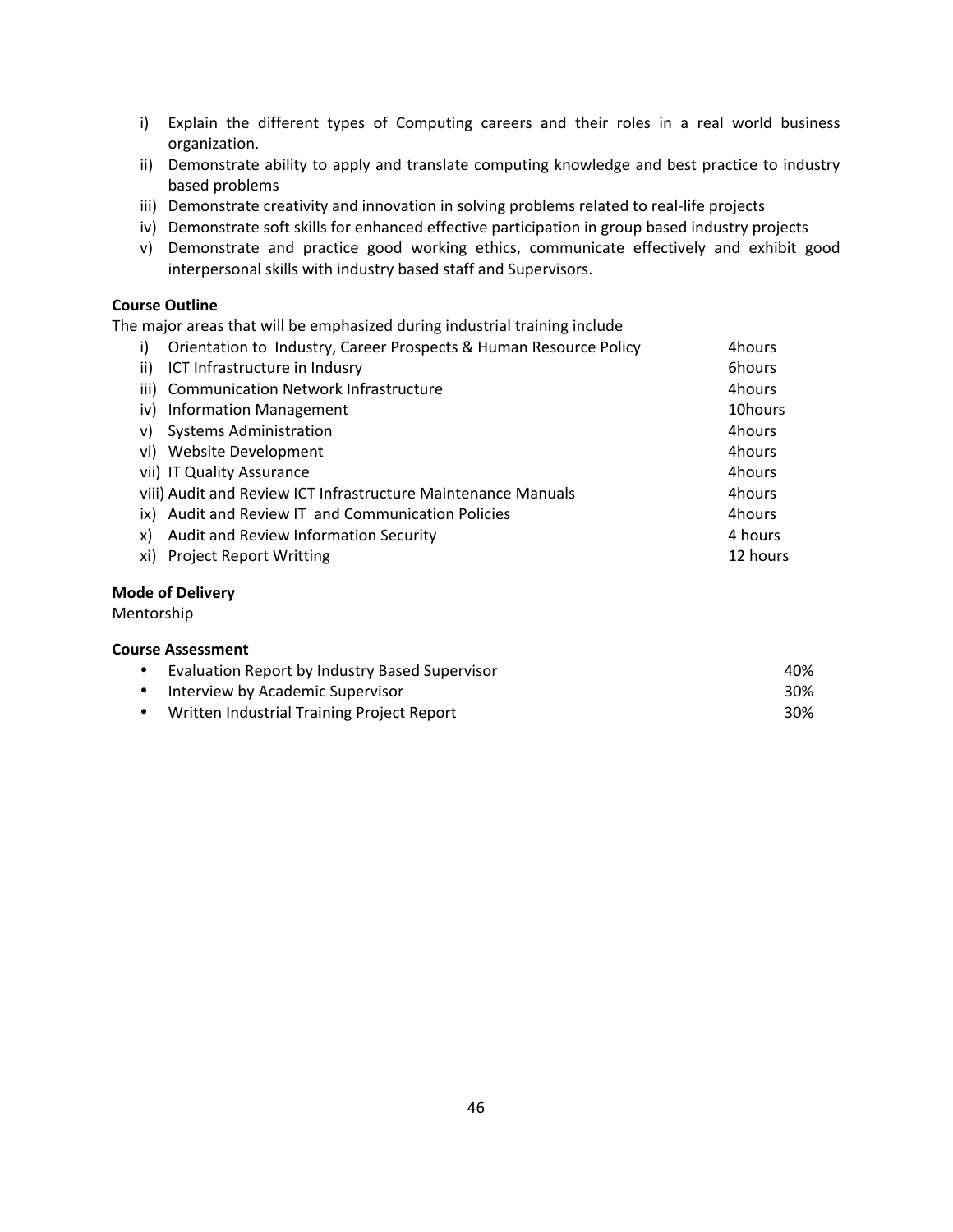**1.** Real-Time And Embedded Applications

| <b>REAL-TIME AND EMBEDDED APPLICATIONS</b> |
|--------------------------------------------|
| Level 4                                    |
| 4CU                                        |
| <b>60 Hours</b>                            |
|                                            |

## **Brief Course Description**

The course focuses on the process as well as fundamentals of integrating microprocessor-based embedded system elements for digital command and control of typical embedded hardware systems. In this course, students will design and build a microprocessor-based embedded system application requiring integration of sensor/actuator devices, A/D and D/A I/O interfaces, single and multi-core microprocessors, commercial real-time operating system, and multi-tasking application software.

## **Course Objectives**

This course aims at:

- i) Introducing students to the rate monotonic theory and how to apply it to real-time applications
- ii) Equipping students with knowledge of the processes and fundamentals of integrating microprocessor-based embedded system elements to realize applications that meet strict timing and performance requirements
- iii) Imparting practical skills of designing and integrating a real-time operation system with a microprocessor to host real-time service data processing

#### **Learning Outcomes**

At the end of the course students shall be able to:

- **i)** Demonstrate knowledge of rate monotonic theory and how to apply it to real-time applications
- ii) Understand the process and fundamentals of integrating microprocessor-based embedded system elements to realize systems that not only meet functional requirements, but timing and performance requirements as well
- **iii)** Use practical skills to design and integrate a real-time operation system with a microprocessor to host real-time service data processing

## **Course Content**

| $\bullet$ | Rate Monotonic Theory                                    |          | 6 hours |
|-----------|----------------------------------------------------------|----------|---------|
| $\bullet$ | <b>Real-time Operating Systems</b>                       |          | 8 hours |
| $\bullet$ | Embedded system architectures                            |          | 6 hours |
| $\bullet$ | Sensor and Actuator IO                                   |          | 9 hours |
| $\bullet$ | Real-time embedded test equipment, tools and performance |          | 4 hours |
| $\bullet$ | Real-time applications                                   | 12 hours |         |
| $\bullet$ | Practical Lessons (30 hours)                             | 15 hours |         |

#### **Mode of Delivery**

Lectures and Practicals

## **Course Assessment**

• Tests 20%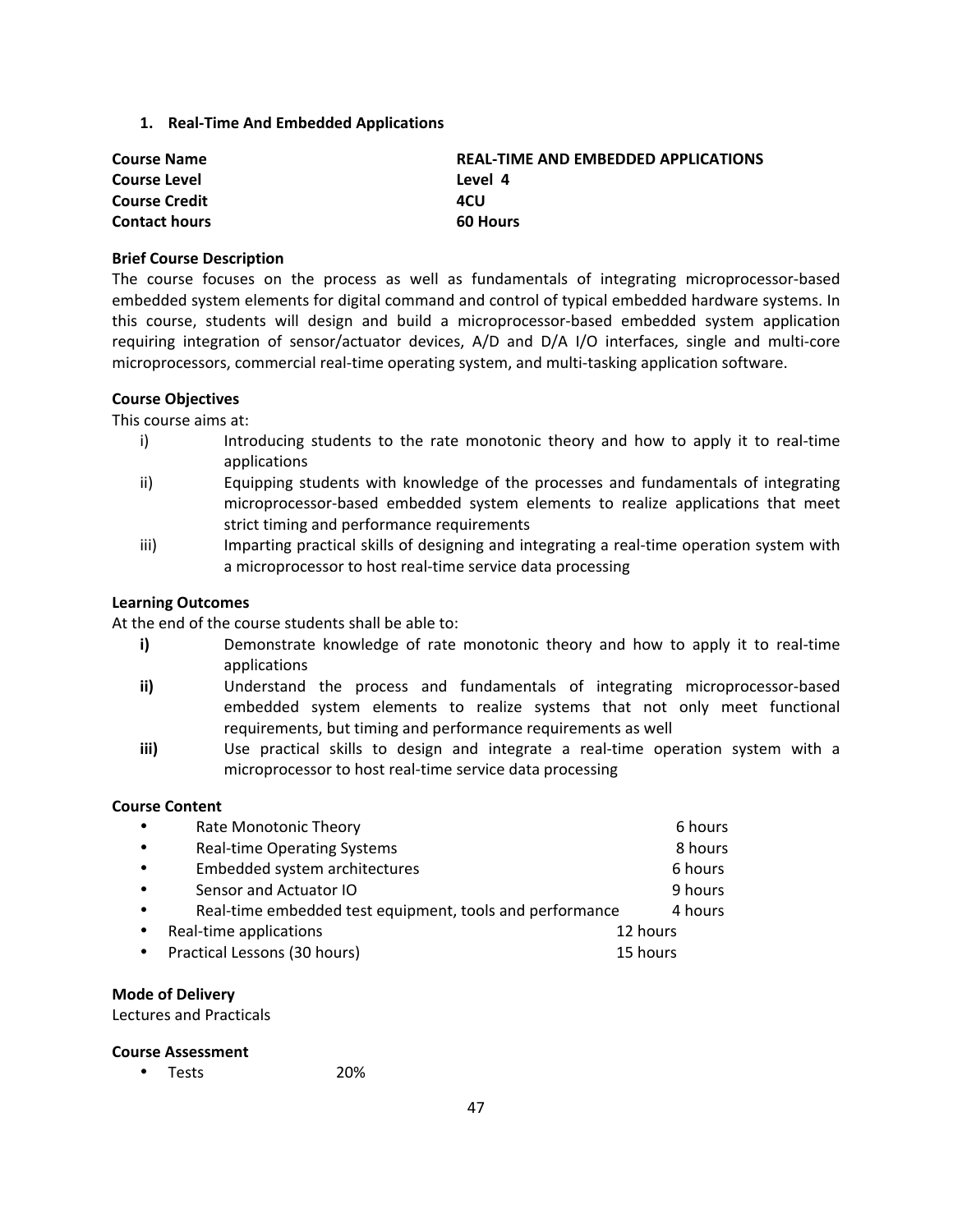| $\bullet$ | <b>Practicals</b> | 20% |
|-----------|-------------------|-----|
|           | Examination       | 60% |

# **28. Business Law**

| <b>Course Name</b>   | <b>Business Law</b> |
|----------------------|---------------------|
| <b>Course Level</b>  | Level 3             |
| <b>Course Credit</b> | 4 CU                |
| <b>Contact hours</b> | 6በ                  |

# **Course Description**

This course is designed to impart knowledge to students on the various aspects relating to Business undertakings and operations. It covers the Legal aspects of a business like the law of undertaking and operations. It also covers the legal aspects of a business like the Law of Contract, arbitration, Law of Agency, Labor Laws and the Company act in General.

# **Course Objectives**

The Course aims to provide students with understanding and skills on:

- Various aspects relating to undertakings and operations
- Legal principles relating to corporate business and governance

# **Learning Outcomes**

Upon Completion of the course, students shall be able to:

- i) Explain the various aspects of any one national legal system
- ii) Explain of the various aspects relating to undertakings and operations
- iii) Understand and explain the Legal principles relating to corporate business and governance

## **Course Content**

| i)    | The Introduction to the Uganda Legal System and Structure of Courts | 8Hours  |
|-------|---------------------------------------------------------------------|---------|
| ii)   | Evolution of Companies as business associations in Britain          | 4Hours  |
| iii)  | Promotion and Formation of a Company                                | 5 Hours |
| iv)   | The Theory/Concept of Corporate status/Personality                  | 4Hours  |
| V)    | Pre-incorporation Contracts                                         | 5Hours  |
| vi)   | The Ultra-Vires Doctrine                                            | 4Hours  |
| vii)  | Lifting the Veil of the Incorporation                               | 5Hours  |
| viii) | Management of a Company                                             | 4Hours  |
| ix)   | <b>Company Meetings and Resolutions</b>                             | 5Hours  |
| x)    | Raising the Minimum Capital                                         | 5Hours  |
| xi)   | The Ministry's members rights                                       | 5Hours  |
| xii)  | Winding up and Dissolution / Liquidation of a Company               | 6Hours  |

## **Mode of Delivery**

Lectures and Tutorials

## **Assessment**

|  | • Course Work | 40% |
|--|---------------|-----|
|--|---------------|-----|

• Final Exam 60%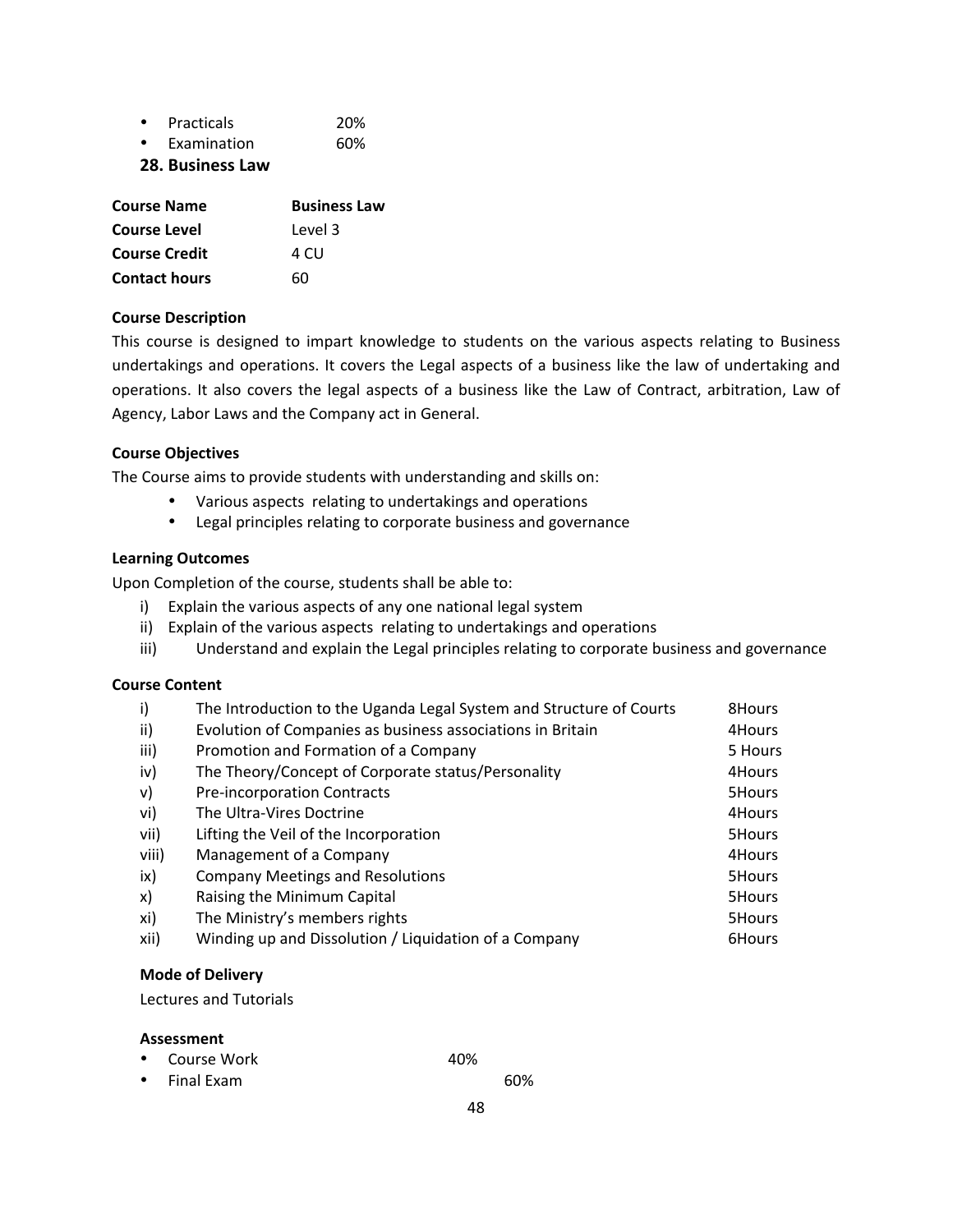# **29. Professional Issues In Computing**

| <b>Course Name</b>   | <b>PROFESSIONAL ISSUES IN COMPUTING</b> |
|----------------------|-----------------------------------------|
| <b>Course Level</b>  | Level 4                                 |
| <b>Course Credit</b> | 3 CU                                    |
| <b>Contact hours</b> | 45                                      |
|                      |                                         |

## **Course Description**

The course provides awareness of the legal, social, ethical, professional and contemporary issues commensurate with the practice of a computing career.

#### **Course Objectives**

The Course aims to provide students with understanding and skills on:

- Standards and professionalism in a Computing Career
- Legal environment within which a computing professional operates
- The professional societies that govern the behavior of computing professionals.
- Professional responsibilities to client, employer and public

#### **Learning Outcomes**

By the end of this course, the student should be able to:

- i) Appreciate the role of standards for a practicing computing professional
- ii) Practice a computing career with a due regard to legal, ethical and social issues

# **Course Outline**

The major areas to be covered include:

| The computing profession and standards              | 3 hours  |
|-----------------------------------------------------|----------|
| Computing and society                               | 3 hours  |
| Ethics and the social context of computing          | 6 hours  |
| Methods and tools for analysis of ethical arguments | 3 hours  |
| Risks and liabilities of safety-critical systems    | 3 hours  |
| Intellectual property rights                        | 2 hours  |
| Privacy and civil liberties                         | 2 hours  |
| Social implications of the Internet                 | 3 hours  |
| <b>Computer Misuse</b>                              | 5 hours  |
| ICT legal framework                                 | 5 hours  |
| Tutorials and group work (20 hours)                 | 10 hours |
|                                                     |          |

# **Mode of Delivery**

Lectures and Tutorials

| Group Assignment | 20% |
|------------------|-----|
| • Test           | 20% |
| Examination      | 60% |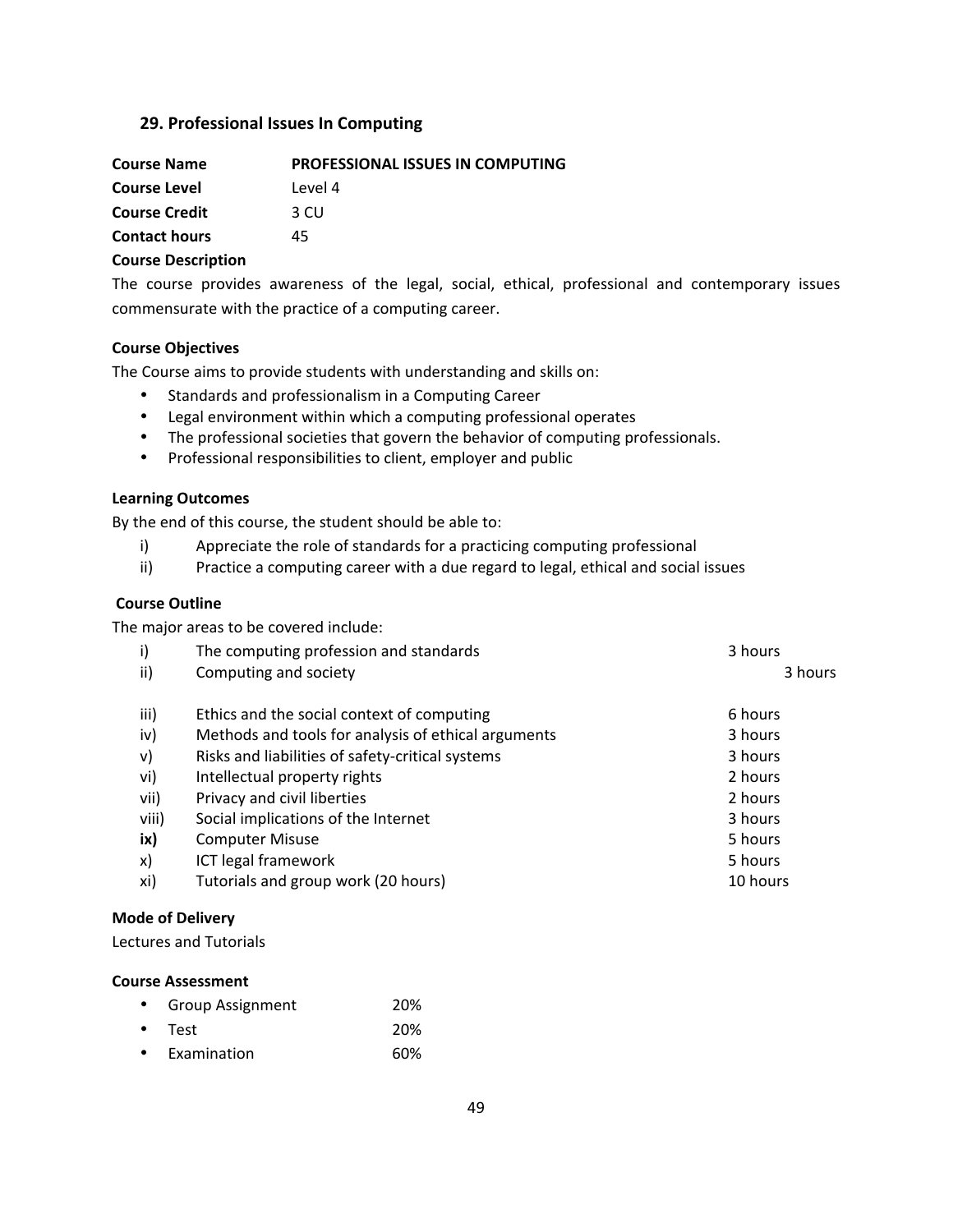# **30. Software Design Patterns**

Course Name SOFTWARE DESIGN PATTERNS Course Level Level 4 Course Credit 3 CU Contact hours 45

# Course Description

This course explores advanced principles of object-oriented design by studying key software design patterns. The patterns are drawn from a variety of sources and illustrated through examples and case studies. These are presented in an object oriented programming language e.g. Java, C++ or C sharp.

# Course Objectives

The Course aims to provide students with understanding and skills in:

- Designing effective and maintainable complex software systems of high quality by reusing/applying design patterns
- Evaluating a design, identifying common problems, and how to fix these problems through refactoring

# Learning Outcomes

By the end of this course, the student should be able to:

- i) Describe the purpose of design patterns.
- ii) Describe a range of software patterns giving examples of their use
- iii) Understand the ways that design patterns are documented and classified.
- iv) Select and apply design patterns to practical software design problems
- v) Select and apply design patterns to realistic business situations through a series of hands-on exercises

# Course Outline

The major areas that will be covered include:

|       | i) Introduction to design patterns                        | 3Hours |
|-------|-----------------------------------------------------------|--------|
|       | ii) Creational, structural and Behavioral Patterns        | 6Hours |
|       | iii) Relationship between Patterns                        | 3Hours |
|       | iv) Patterns for concurrent and distributed systems       |        |
|       | 3Hours                                                    |        |
|       | v) Advanced Patterns                                      | 3Hours |
|       | vi) Automation of Patterns and Anti-patterns              |        |
|       | 3Hours                                                    |        |
|       | vii) Introduction to Aspect-Oriented design               | 3Hours |
| viii) | Introduction to business process modeling                 |        |
|       | 3Hours                                                    |        |
|       | ix) Patterns for coding, testing and concurrency control. | 3hours |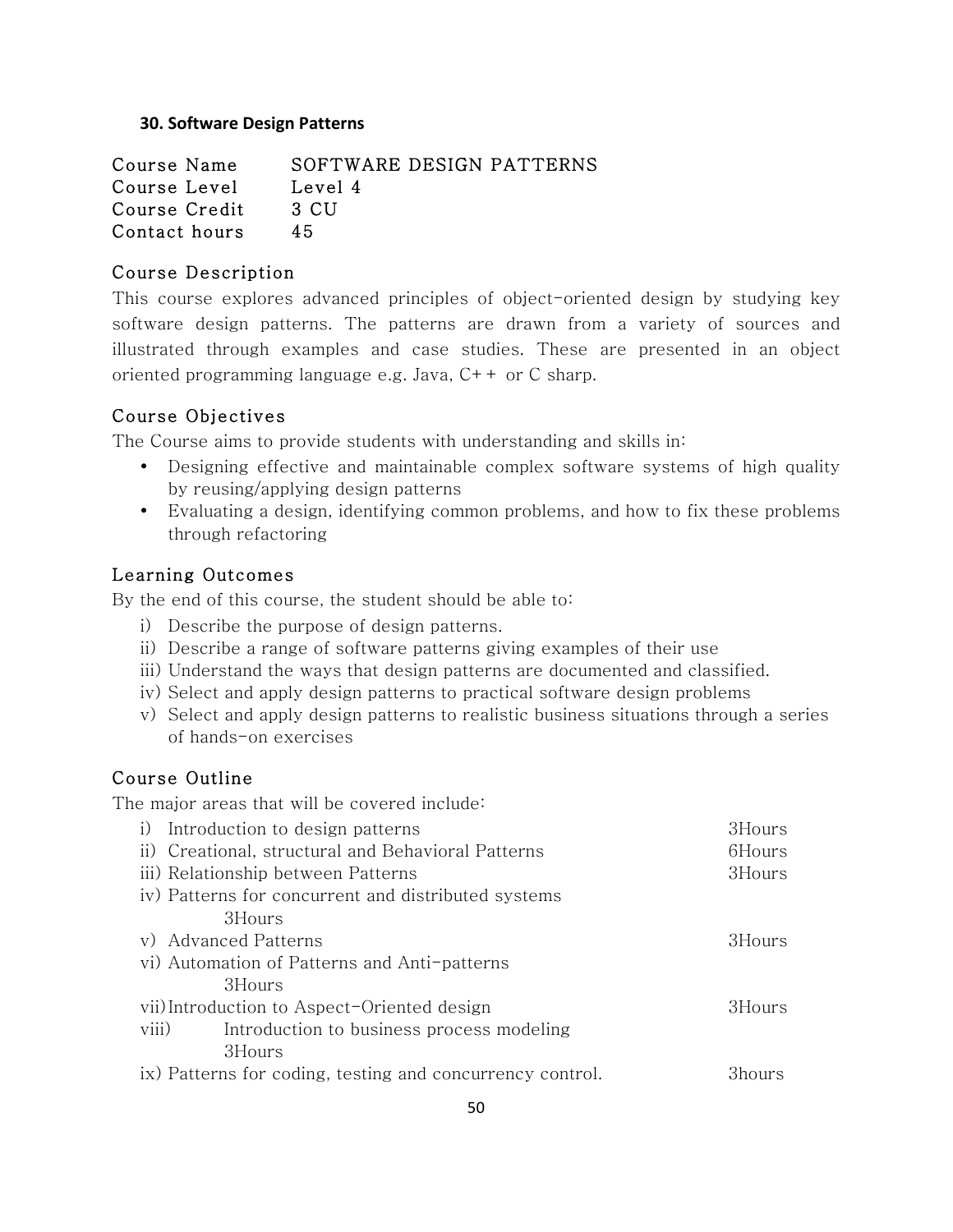x) Practical and Case Studies of Applications of Design Patterns 15Hours

# Mode of Delivery

Lectures, Tutorials, Practical's

- Practicals 20%
- Test 20%
- Examination 60%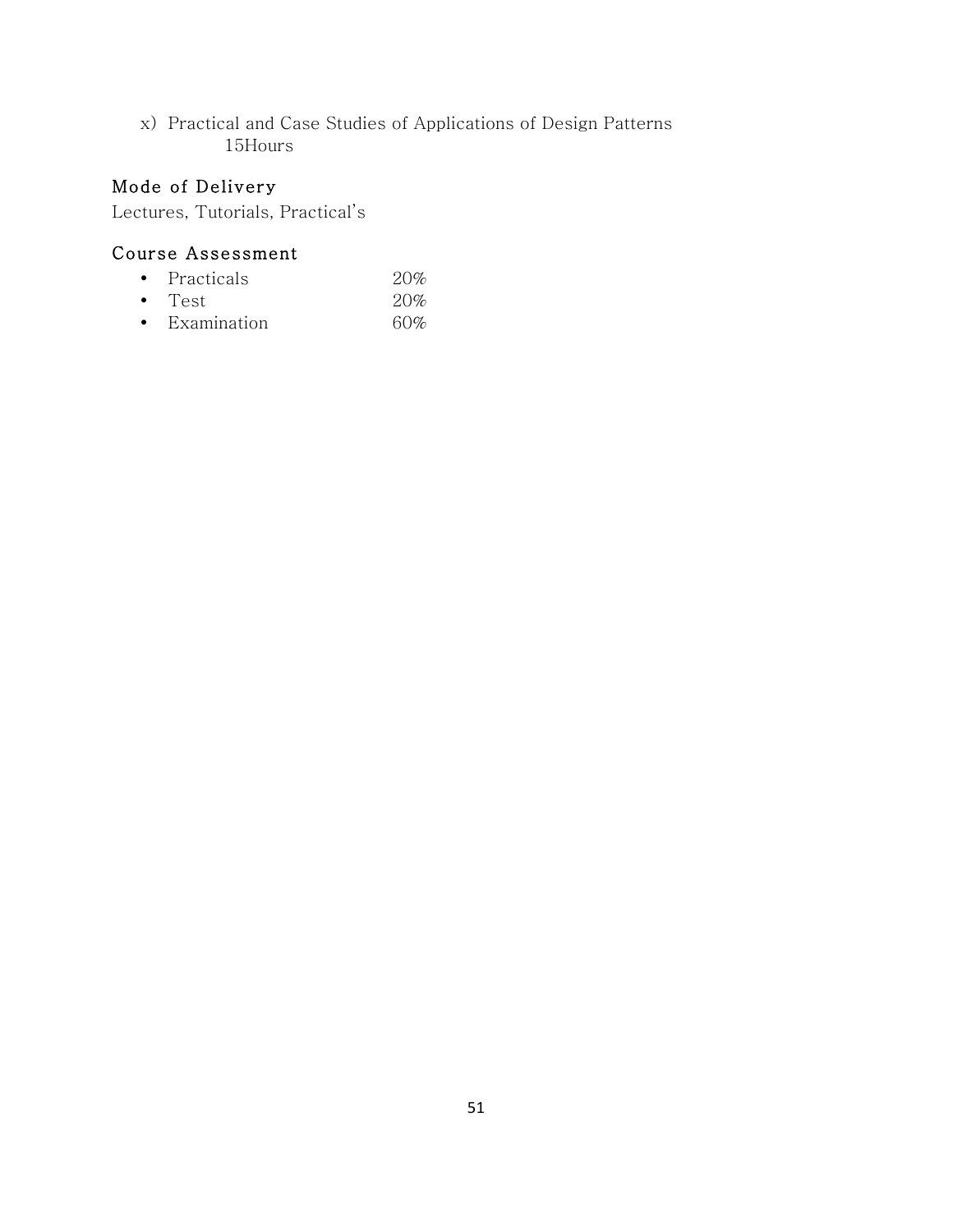# **31. Internet Programming**

| <b>COURSE NAME</b>   | <b>INTERNET PROGRAMMING</b> |
|----------------------|-----------------------------|
| <b>COURSE LEVEL</b>  | LFVFL 4                     |
| <b>COURSE CREDIT</b> | <b>3CU</b>                  |
| <b>CONTACT HOURS</b> | <b>45 HOURS</b>             |
|                      |                             |

# **Course Description**

This course covers ASP.NET development fundamentals. It provides hands on training of server-side technologies, C# (C Sharp) programming language used for ASP.NET and database development utilizing Microsoft SQL Server Desktop Engine (MSDE). Techniques for integrating ASP.NET pages with the advanced client-side (DHTML) technologies are covered.

#### **Course Objectives:**

The aims of the course are:

- To introduce students to the .Net development environment
- To enable students to apply core ASP.NET technologies to develop Web applications
- To train students to author server-side ASP.NET code in C#
- To train students to create Web applications using ADO.NET to interact with SQL Server
- To enable students to write ASP.NET pages that integrate into traditional DHTML-driven pages.

#### **Learning Outcomes**

On successfully completing this course, students shall be able to:

- Set up a .Net development including environment, including MSDE
- Apply core ASP.NET technologies to develop Web applications
- Write server-side ASP.NET code in C#
- Create web applications using ADO.NET to interact with SQL Server
- Write ASP.NET pages that integrate into traditional DHTML-driven pages

## **Course Outline**

This course covers:

|    | i) ASP.NET development fundamentals                              | 5hours  |
|----|------------------------------------------------------------------|---------|
|    | ii) Server-side technologies                                     | 5hours  |
|    | iii) C# (C Sharp) programming language commonly used for ASP.NET | 5hours  |
|    | iv) Database development with MSDE                               | 5hours  |
| v) | integrating ASP.NET pages with client-side DHTML technologies    | 5hours  |
|    | vi) Practical Lessons (40 hours of Practicals)                   | 20hours |

#### **Mode of Delivery**

Lectures, Case studies, Tutorials, Practicals, Group work

| • Tests         | 20% |
|-----------------|-----|
| i) Practicals   | 20% |
| ii) Examination | 60% |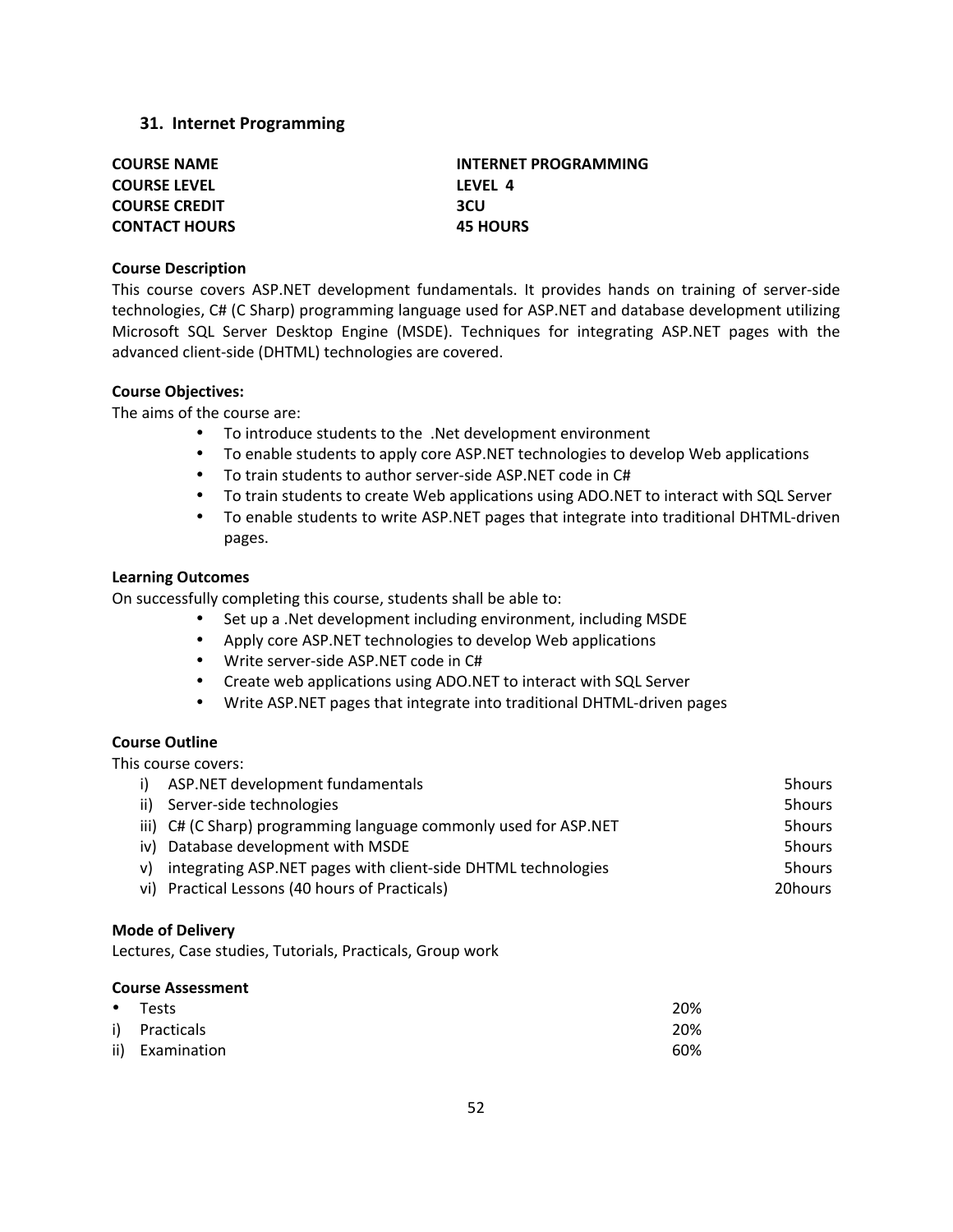# **32. Computer Graphics**

| <b>COURSE NAME</b>   | <b>COMPUTER GRAPHICS</b> |
|----------------------|--------------------------|
| <b>COURSE LEVEL</b>  | LFVFL 4                  |
| <b>COURSE CREDIT</b> | 3CU                      |
| <b>CONTACT HOURS</b> | <b>45 HOURS</b>          |

# **Course Description**

This course introduces students to the basic principles of computer graphics. Students are exposed to the knowledge and skills of using computer graphics to portray real or imagined concepts.

# **Course Objectives**

The course aims to:

- 1. Introduce students to computer graphics systems and concepts.
- 2. Provide students with an in-depth knowledge of the creation and analysis of computer graphics objects.

# **Learning Outcomes**

Upon successful completion of this course students should be able to:

- i) Explain computer graphics systems and concepts.
- ii) Demonstrate the ability to create and analyze computer graphics objects.

# **Course Content**

The topics to be covered in this course include:

| Computer graphics principles, terminologies and applications | 3 hours  |
|--------------------------------------------------------------|----------|
| Graphics hardware                                            | 3 hours  |
| Graphics design                                              | 3 hours  |
| 2D and 3D transformations                                    | 6 hours  |
| Graphics algorithms                                          | 5 hours  |
| Simulating graphics                                          | 4 hours  |
| <b>Graphics visualisation</b>                                | 3 hours  |
| Graphics standards                                           | 3 hours  |
| Practical Lessons (40 hours)                                 | 20 hours |
|                                                              |          |

# **Mode of Delivery**

Lectures, practicals, discussions, demonstrations

| i) Tests         | 20% |
|------------------|-----|
| ii) Practicals   | 20% |
| iii) Examination | 60% |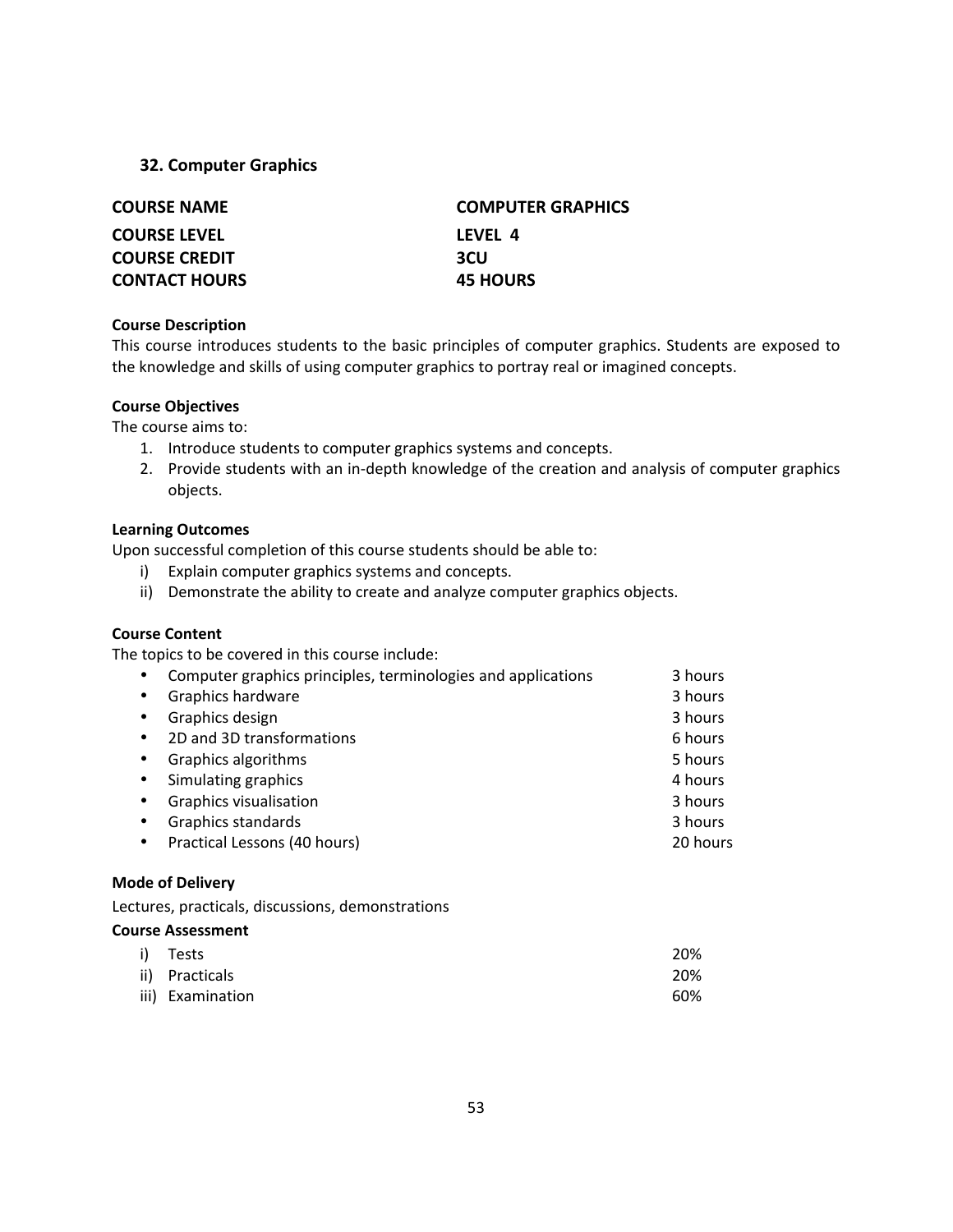# **33. Software Evolution**

| <b>COURSE NAME</b>   | SOFTWARE EVOLUTION |
|----------------------|--------------------|
| <b>COURSE LEVEL</b>  | LEVEL 4            |
| <b>COURSE CREDIT</b> | <b>3CU</b>         |
| <b>CONTACT HOURS</b> | <b>45 HOURS</b>    |

#### **Course description**

This course shows how Software evolution helps to implement and revalidate possible major changes to a system without the need to predict how user requirements will change. An existing large system is" never complete and continues to evolve. As it evolves, the complexity of the system grows and Software evolution ensures continuous reliability and flexibility of the system.

#### **Course Objectives**

The aims of this course are to teach students:

- The concepts and importance of software systems evolution
- The software evolution process
- Models and Laws of software systems evolution
- The causes and impact of software systems evolution
- The properties of software systems evolution
- How selected software systems are analyzed based on properties of their evolution
- How to interpret the implications of software systems evolution.

#### **Leaning Outcomes**

Upon completion of the course, students shall be able to:

- i) Explain the concepts of software systems evolution
- ii) Demonstrate the understanding of the causes and impact of software systems evolution
- iii) Explain the laws of software systems evolution
- iv) Describe the properties of software systems evolution
- v) Analyze selected software systems to understand properties of their evolution
- vi) Interpret the implication of Evolution for software systems.

## **Course Content**

To achieve the objectives of this course, the topics covered include:

| i)  | Separate compilation                                            | 3hours  |
|-----|-----------------------------------------------------------------|---------|
| ii) | Design issues and common design patterns                        | 3 hours |
|     | iii) Verification and validation                                | 3 hours |
| iv) | Integrating components                                          | 3 hours |
| V)  | Documentation                                                   | 2 hours |
|     | vi) Issues in object-oriented programming                       | 3 hours |
|     | vii) Parallelism                                                | 3 hours |
|     | viii) event-centered programming                                | 3 hours |
|     | ix) software reuse                                              | 3 hours |
| X)  | The Models and Laws of Software Evolution                       | 4 hours |
|     | xi) The forward and Reverse engineering and reengineering tools | 6 hours |
|     | xii) Legacy system evolution                                    | 3 hours |
|     | xiii) Tutorials (12 hours)                                      | 6 hours |
|     |                                                                 |         |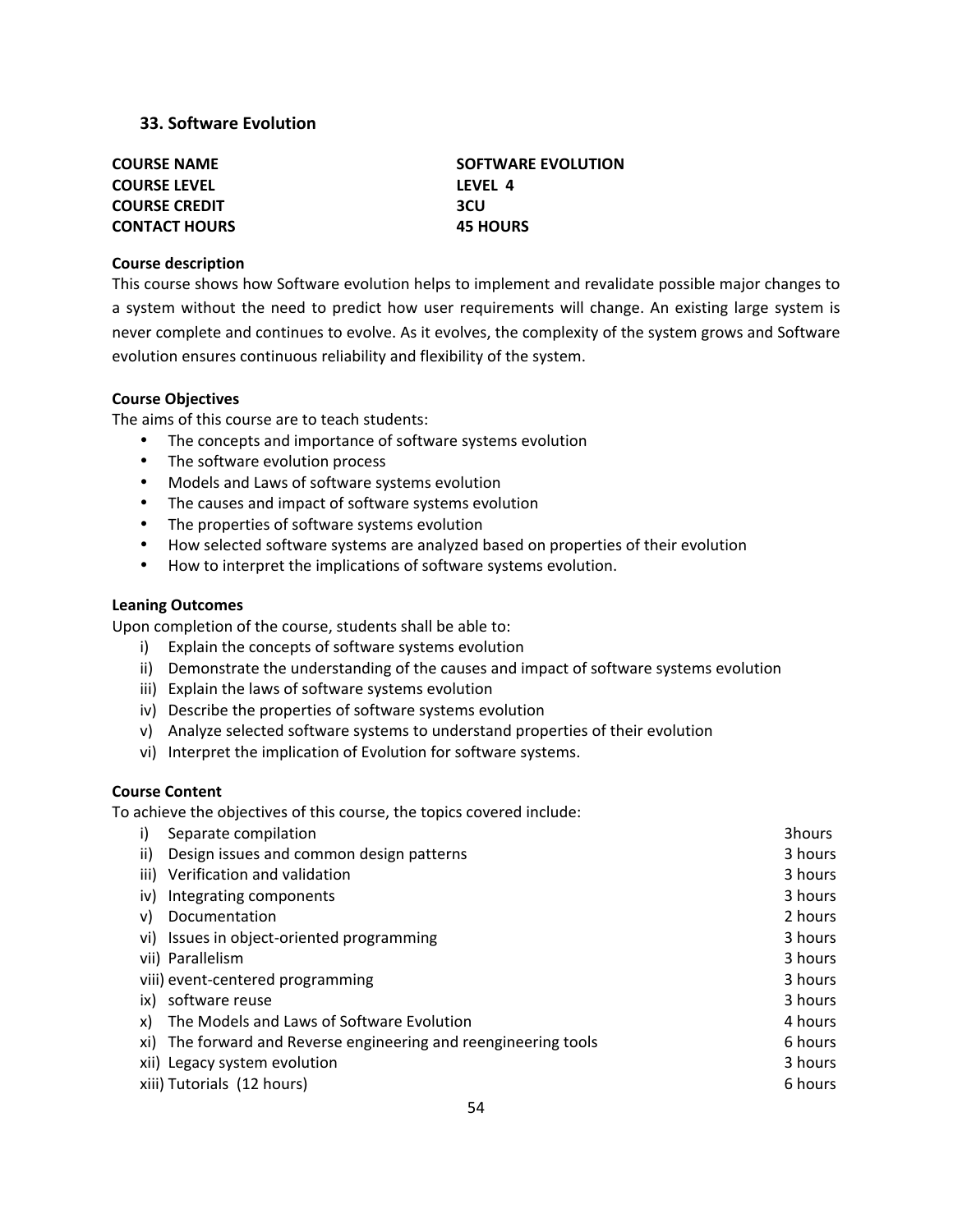Lectures and Tutorials

- Tests 20%
- Assignment 20%
- Examination 60%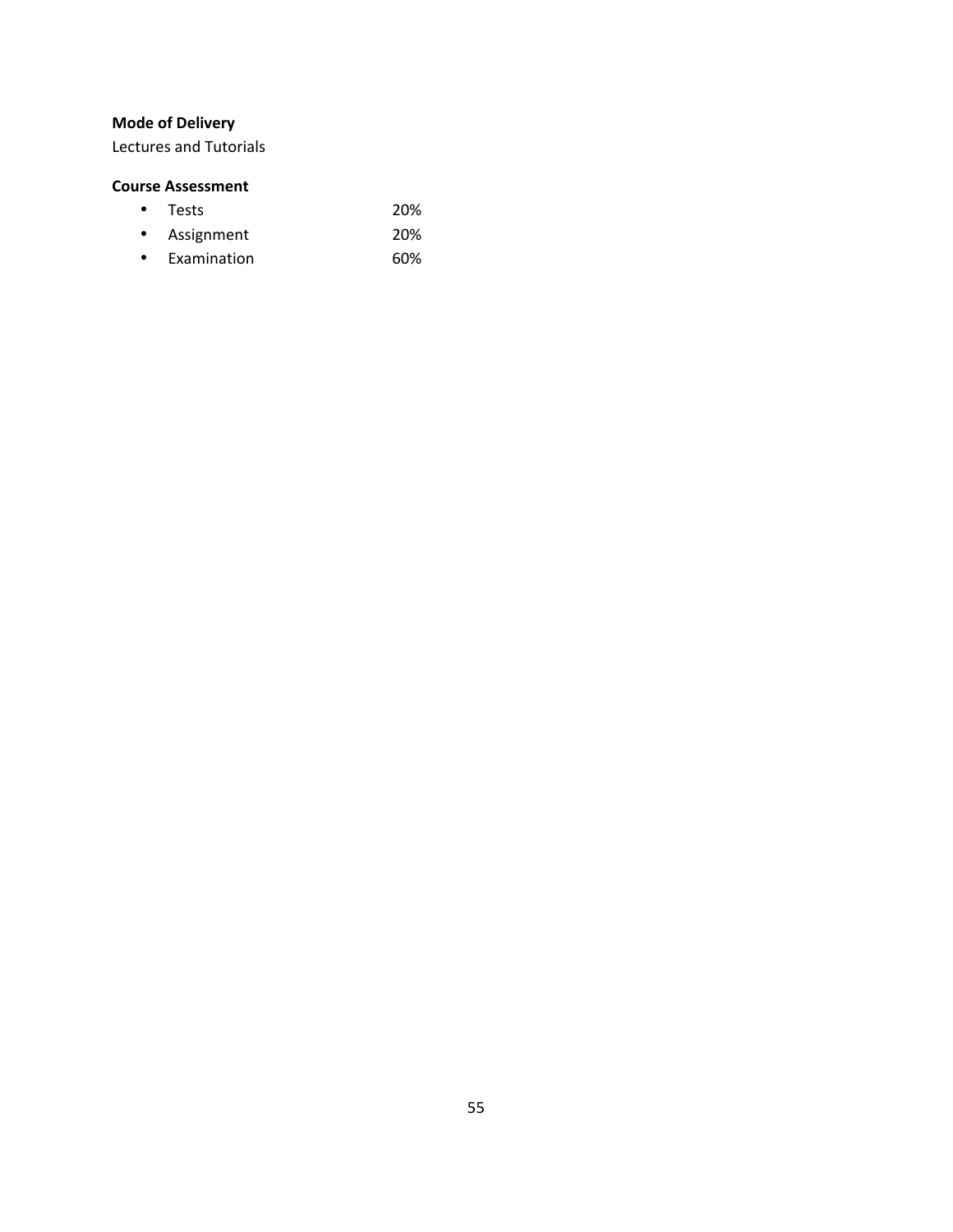# **34. Entrepreneurship And Business**

| <b>Course Name</b>   | <b>ENTREPRENEURSHIP AND BUSINESS</b> |
|----------------------|--------------------------------------|
| <b>Course Level</b>  | Level 1                              |
| <b>Course Credit</b> | <b>3CU</b>                           |
| <b>Contact hours</b> | 45 Hours                             |

#### **Course Description**

The course introduces the students to the basic concepts in entrepreneurship, identification of business opportunities, business evaluation and analysis. It provides students with the skills needed to effectively identify, organize, develop, and manage own business ventures.

## **Course Objectives**

The course aims to provide students with:

- Knowledge about the origins of entrepreneurship and an entrepreneur
- Knowledge about entrepreneurship development
- Insight on how to Identify, evaluate, and select business opportunities
- Skills to perform self-evaluation
- Knowledge on how to carry out feasibility and viability of an investment opportunity
- Insight to exploit the Entrepreneurial Environment provided by the political, socioeconomic and
- technological conditions

## **Learning Outcomes**

On completion of this course unit, the students will be able to:

- i) Explain the origins of entrepreneurship and describe an entrepreneur
- ii) Outline and explain the stages of Entrepreneurship Development
- iii) Explain the barriers to Entrepreneurship
- iv) Perform self evaluation to match business opportunities
- v) Analyze the entrepreneurial environment
- vi) ensure start-up, survival and sustainability of an investment opportunity
- vii) Identify their own personal entrepreneurial potential, and competences
- viii) Identify, and exploit business opportunities and resources

## **Course Outline**

| i)   | The concepts of entrepreneurship         | 3 hours |
|------|------------------------------------------|---------|
| ii)  | Theories of Entrepreneurship             | 4 hours |
| iii) | <b>Entrepreneurial Characteristics</b>   | 3 hours |
|      | iv) Entrepreneurial Process              | 3 hours |
| V)   | The Entrepreneurial Environment          | 3 hours |
|      | vi) Entrepreneurship Development         | 5 hours |
|      | vii) Business start-up and growth        | 6 hours |
|      | viii) Financial basics                   | 3 hours |
|      | ix) Building Entrepreneurial communities | 3 hours |
| X)   | Management of Entrepreneurial Risk       | 3 hours |
|      | xi) Entrepreneurial ventures             | 3 hours |
|      | xii) Tutorials (12 hours)                | 6 hours |
|      |                                          |         |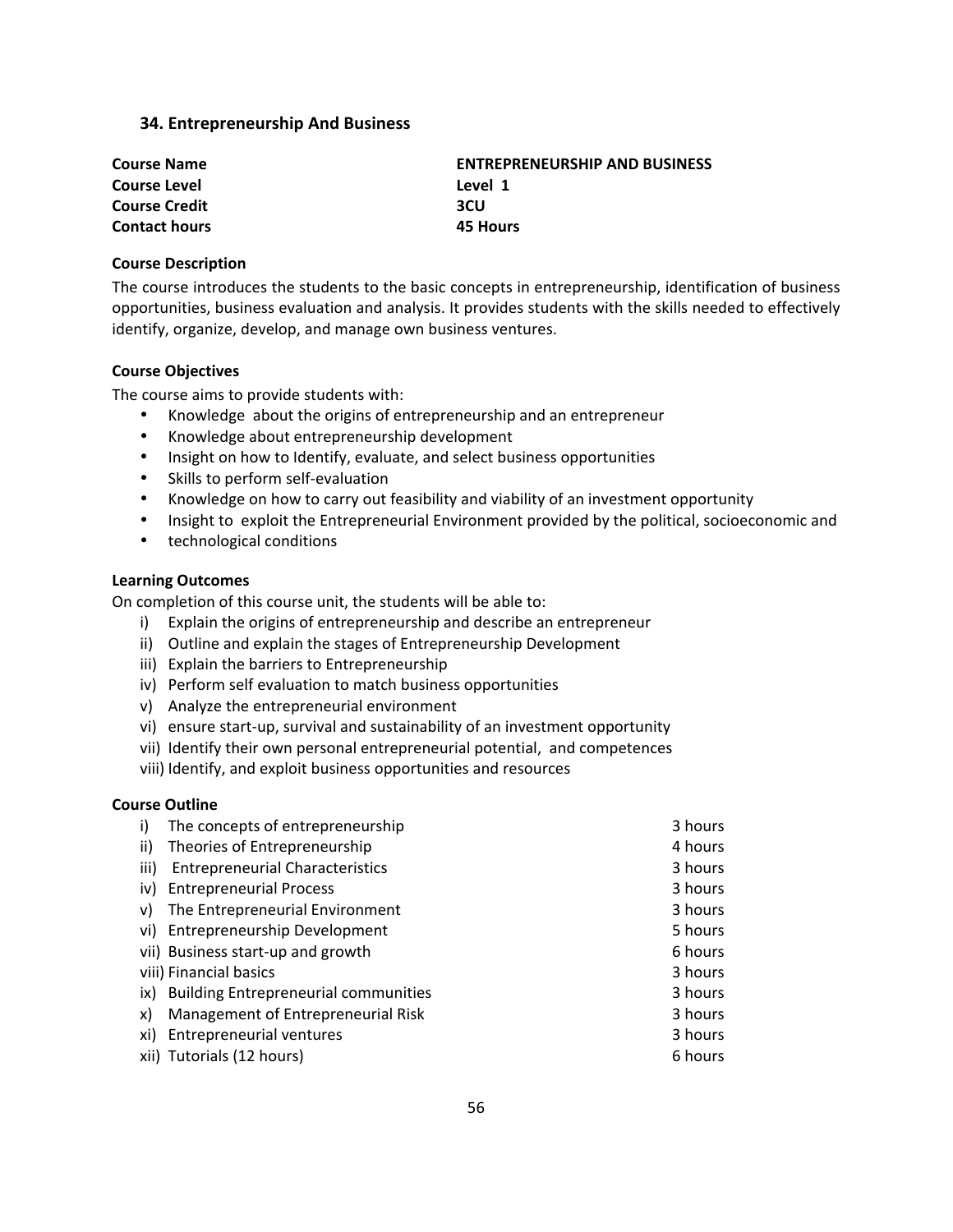Lectures and Tutorials

- Tests 20% • Assignments """ "" "20%
- Examination 60%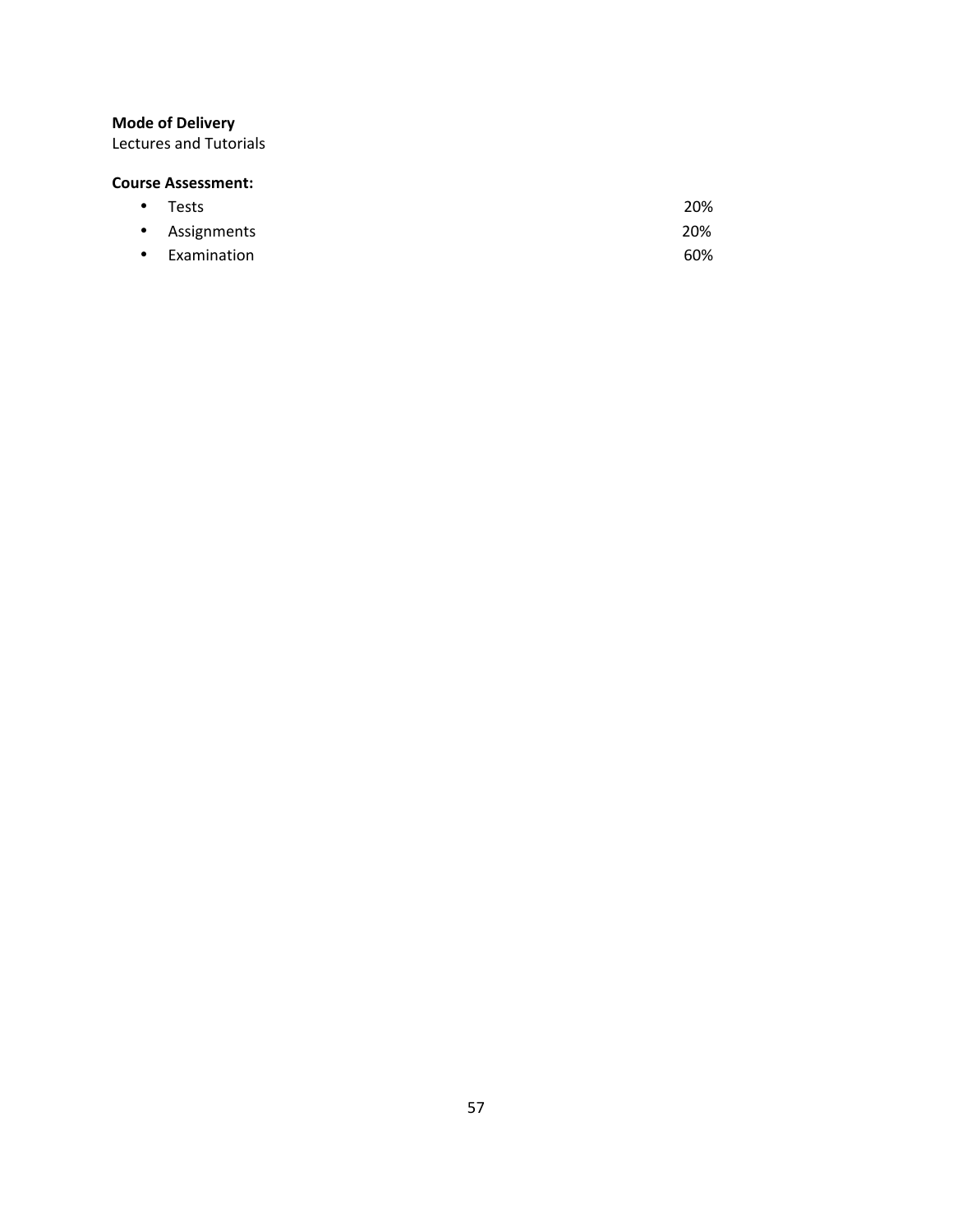# **35. Information Security**

**Course Name INFORMATION SECURITY Course Level Course Level A Course Credit 4CU Contact hours 60 Hours** 

#### **Course Description**

This course familiarizes the students with existing security problems and the techniques that can be applied to overcome them. Focus is given to security of information that is stored in files or in databases.

#### **Course Objectives**

The aims of this course are:

- 12. To introduce students to contemporary threats to information security
- 13. To provide students with knowledge about contemporary solutions (tools and techniques) to information security
- 14. To equip students with skills required to prevent, identify and mitigate the threats to information security

#### **Learning Outcomes**

Upon completion of this course, the students shall be able to:

- 13 Identify contemporary threats to information security
- 14 Apply contemporary solutions to the threats of information security using appropriate tools and techniques
- 15 Propose solution of prevent, identify and mitigate the threats to information security

## **Course Outline**

| • Data security concepts and examples       | 3 hours  |
|---------------------------------------------|----------|
| • Information security threats              | 6 hours  |
| • Information security controls             | 6 hours  |
| • Information security Tools and Techniques | 8 hours  |
| • Information security Risk analysis        | 6 hours  |
| • Information security and social aspects   | 6 hours  |
| • Practicals (20 hours)                     | 10 hours |

#### **Mode of Delivery**

Lectures and practicals

| 13 Tests                        | 20% |
|---------------------------------|-----|
| 14 Assignments                  | 20% |
| <b>15</b> Final examination 60% |     |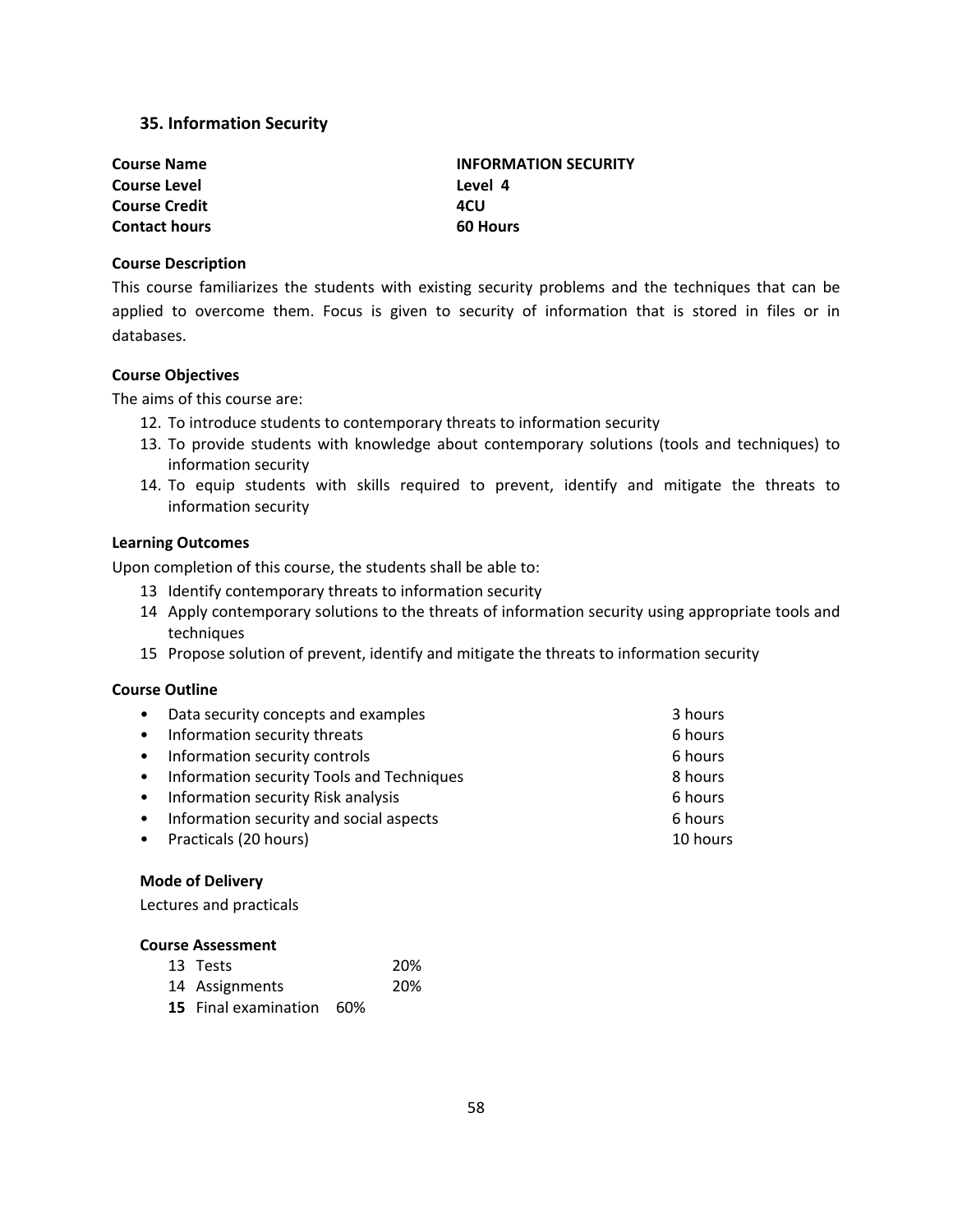# **36. Final Year Project**

| <b>Course Name</b>   | <b>FINAL YEAR PROJECT</b> |  |
|----------------------|---------------------------|--|
| <b>Course Level</b>  | Level 4                   |  |
| <b>Course Credit</b> | 4CU                       |  |
| <b>Contact hours</b> | 60                        |  |

# **Course Description**

This course provides the student with the opportunity to independently undertake a research project from the point of requirements analysis to deploying a tested and well engineered solution, with the assistance of a Project Supervisor(s). The student has to demonstrate a high level of professionalism and best practice in terms of documentation and software engineering standards.

# **Course Objectives**

The Course aims to provide students with understanding and skills on:

- Developing of a concept and plan for a commercially viable software project
- Determing requirements and coming up design specification
- Choosing appropriate Software Engineering Processes, Tools and Methods
- Professional Software construction and deployment
- Software maintenance and Management
- Professional Software quality assurance and Testing
- Software project documentation

# **Learning Outcomes**

By the end of this course, the student should be able to:

- Explain the nature of Software Engineering projects and their management
- Demonstrate understanding of Finance Planning, Budgeting and Costing in Software Engineering Projects
- Integrate the concepts of Risk Management, Human resource management, control of time and deadlines through application of tools and techniques
- Demonstrate the ability to develop a business plan as part of the Project Proposal for their choice of research project.
- Demonstrate creativity and innovation in the developing software solutions
- ix) Develop the requirements and design specifications
- x) Attest and practice high-quality Project Management skills in enhancing individual effectiveness and productivity
- xi) Develop Software using state of the art technologies
- xii) Document the software in accordance to well known practices

# **Course Outline**

The major areas that will be covered include:

| $\circ$ | <b>Project Proposal and Business Plans</b>       | 6 Hours |
|---------|--------------------------------------------------|---------|
| $\circ$ | Requirements Analysis, Specifications and Design | 8 Hours |
| $\circ$ | <b>Project Management</b>                        | 4 Hours |
| $\circ$ | Software Methodology, Tools and Techniques       | 6 Hours |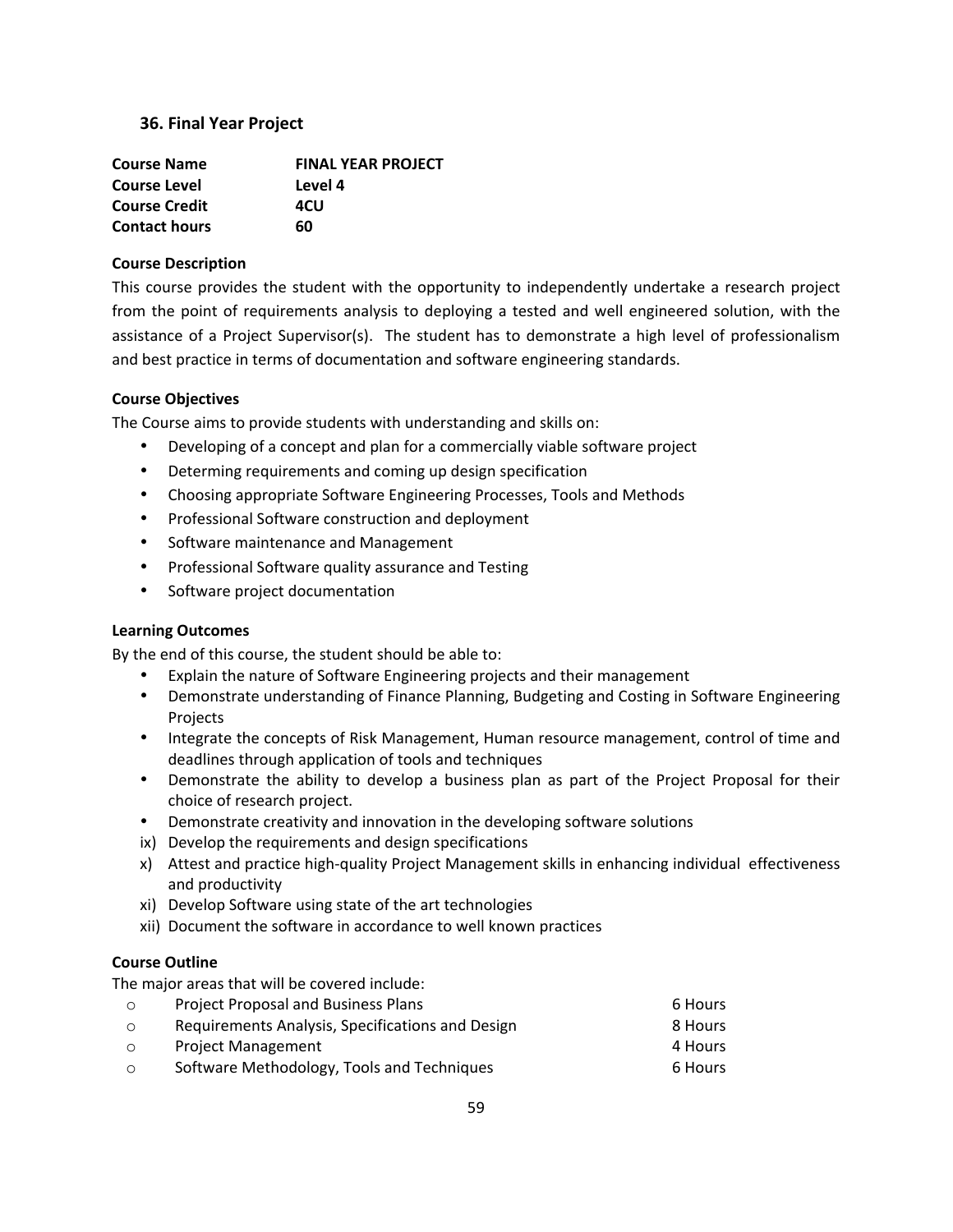| $\circ$ | Software Construction                                            | 20 Hours |
|---------|------------------------------------------------------------------|----------|
| $\circ$ | Software Quality Assurance and Testing                           | 10 Hours |
| $\circ$ | Project Report Write Up                                          | 6 Hours  |
|         | <b>Mode of Delivery</b><br>Presentations and Project supervision |          |
|         | <b>Course Assessment</b>                                         |          |
| i)      | Project Proposal                                                 | 20%      |
| ii)     | <b>Project Demonstration</b>                                     | 20%      |
| iii)    | <b>Project Report</b>                                            | 30%      |